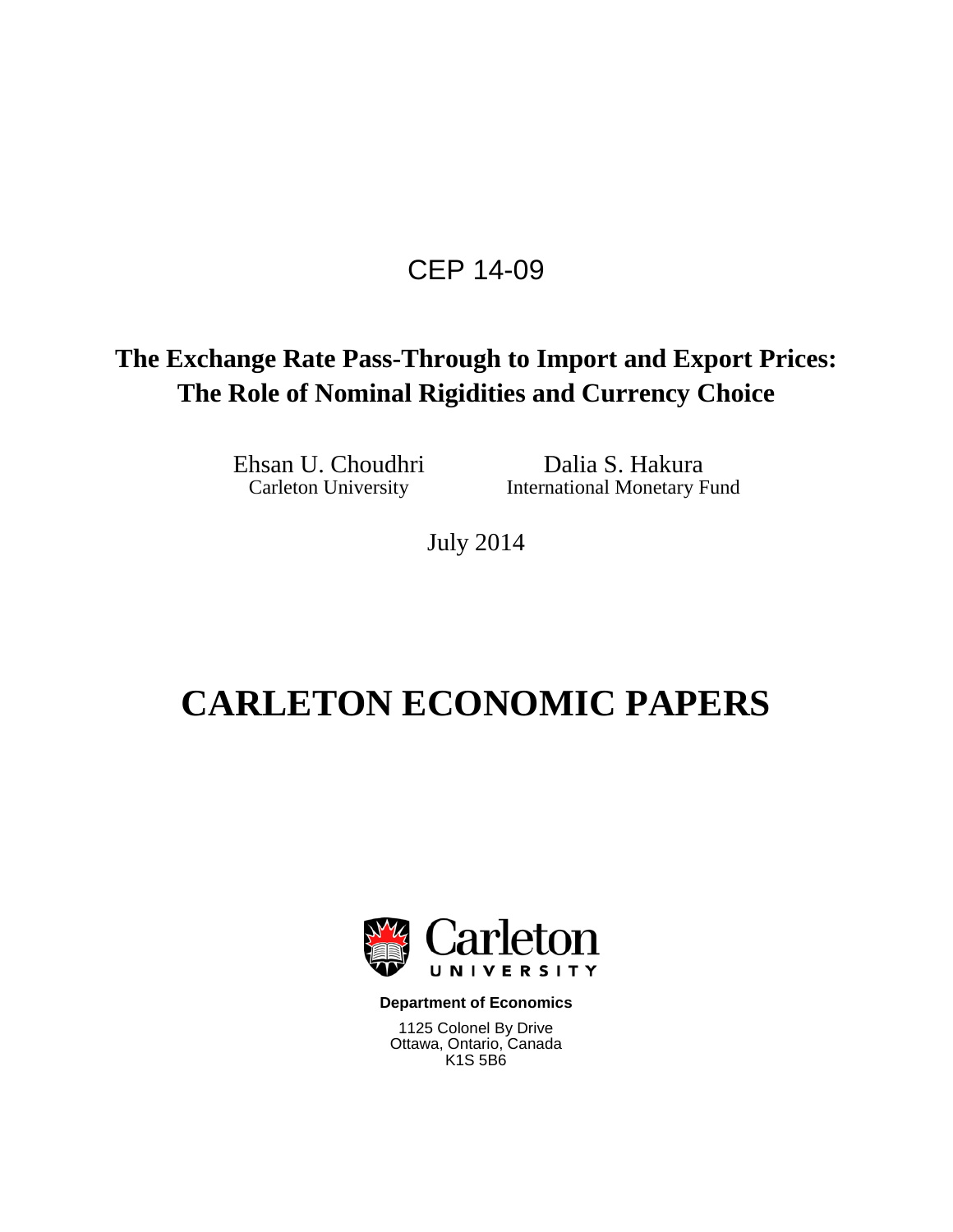#### **The Exchange Rate Pass-Through to Import and Export Prices: The Role of Nominal Rigidities and Currency Choice**

Ehsan U. Choudhri Carleton University

Dalia S. Hakura International Monetary Fund

July 2014

#### **Abstract**

Using both regression- and VAR-based estimates, the paper finds that the exchange rate pass-through to import prices for a large number of countries is incomplete and larger than the pass-through to export prices. Previous studies have reported similar results, which give rise to the puzzle that while local currency pricing is needed to account for incomplete import price pass-through, it would not imply a lower export price passthrough. Recent explanations of this puzzle have emphasized markup adjustment in response to exchange rate changes. This paper suggests an alternative explanation based on the presence of both producer and local currency pricing. Using a dynamic general equilibrium model, the paper shows that a mix of producer and local currency pricing can explain the pass-through evidence even with a constant markup. The model can also explain the observed variability of key variables as well as the fact that the regression and VAR estimates tend to be similar.

JEL Classification Numbers: E31; F42; E52; F41

Keywords: Exchange rate pass-through; import and export prices; nominal rigidities; currency choice

Author's E-Mail Address: [ehsan\\_choudhri@carleton.ca](mailto:ehsan_choudhri@carleton.ca) and [dhakura@imf.org](mailto:dhakura@imf.org)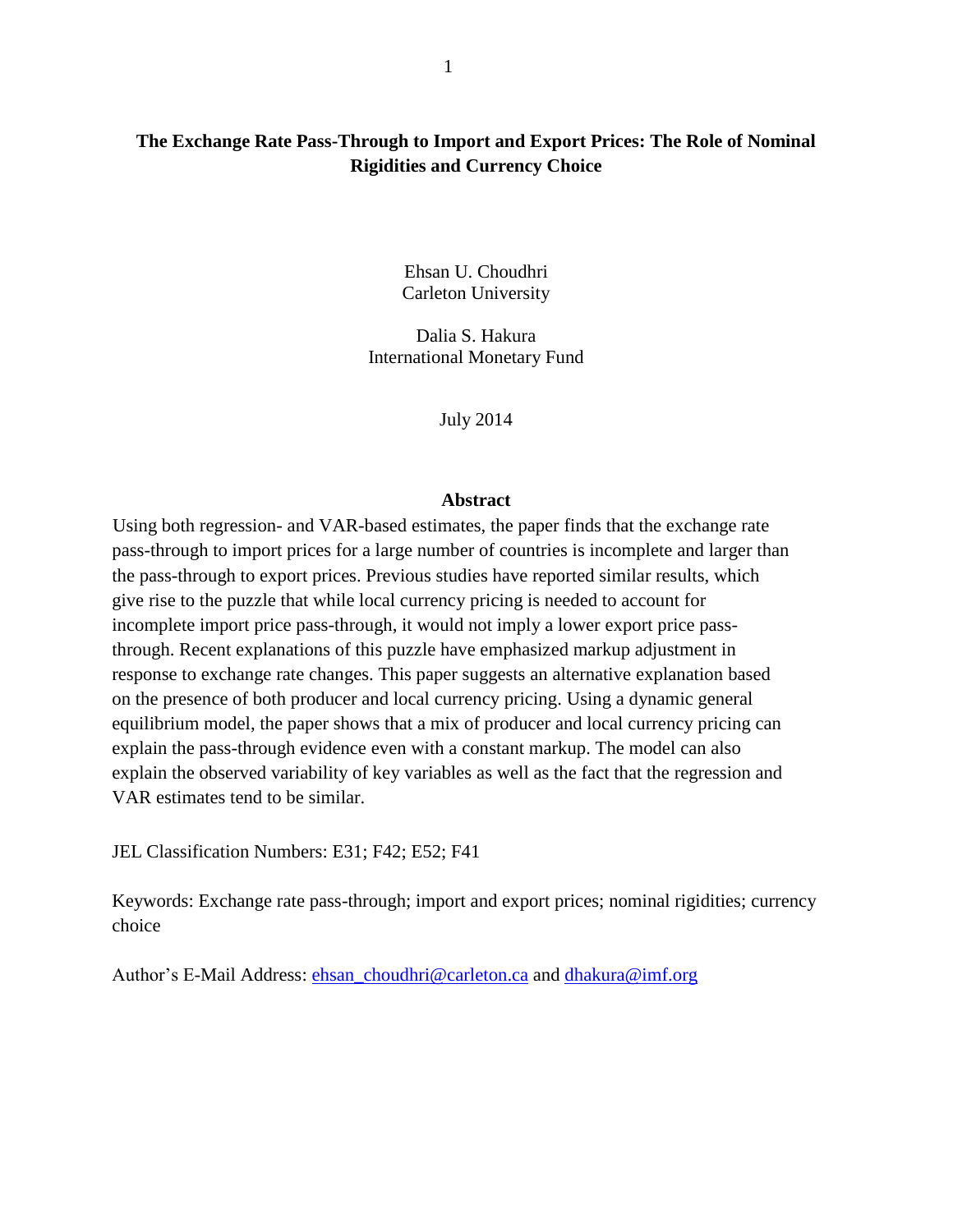#### **I. INTRODUCTION**

There continues to be much interest in understanding the mechanism that determines the exchange rate pass-through to import and export prices. A key issue is what role is played by nominal rigidities and currency choice (for setting the price of traded goods) in determining the behavior of import and export prices relative to the exchange rate. This question has important implications for the international transmission mechanism and the design of optimal monetary policy in an open economy. The conventional assumption—incorporated in the Mundell-Fleming model and adopted by Obstfeld and Rogoff's seminal (1995) contribution to new open economy macroeconomics—is that prices of traded goods are sticky in the currency of the producer. Models based on the assumption of producer currency pricing (PCP) imply that flexible exchange rates are desirable in achieving relative price adjustment. Moreover, optimal monetary policy rules are inward looking in that they stabilize domestic prices and output, and do not react to international variables like the exchange rate (Corsetti and Pesenti, 2001; Clarida, Gali, and Gertler, 2002). An alternative view assumes that prices of traded goods are sticky in the currency of local consumers (e.g., Betts and Devereux, 2000). The assumption of local currency pricing (LCP) leads to very different prescriptions for monetary policy. For example, Devereux and Engel (2003) show that under LCP, there is no benefit to exchange rate flexibility and fixed exchange rates are to be preferred. If exchange rates are flexible, optimal monetary policy under LCP would react to international variables (Corsetti and Pesenti, 2005).<sup>1</sup>

Both PCP and LCP hypotheses, however, have problems explaining the evidence on the exchange rate pass-through to import and export prices. In the baseline versions based on preset prices, PCP implies that the pass-through (the elasticity of the price in home currency with respect to the exchange rate) equals one for import prices and zero for export prices. These implications are reversed under LCP. Inconsistent with these predictions, the import price passthrough for OECD countries tends to be significantly different from zero and one, and on average, is close to one-half (Campa and Goldberg, 2005). Estimates of the export price pass-

<sup>&</sup>lt;sup>1</sup> For a summary of results on optimal monetary policy in open economies and the role played by PCP and LCP, see Corsetti, Dedola, and Leduc (2010).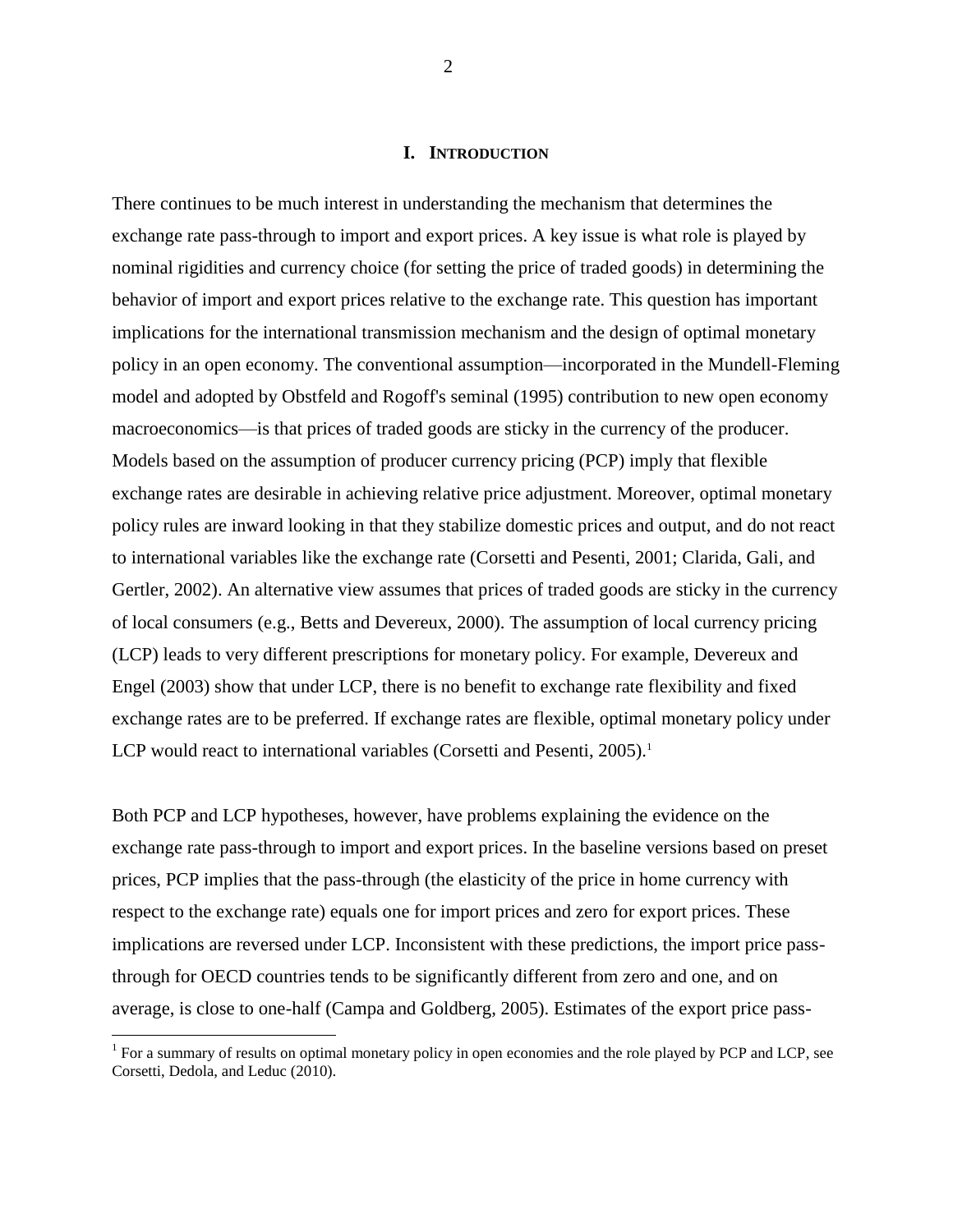through also generally do not support the baseline versions of both PCP and LCP (e.g., see Bussière and Peltonen, 2008). Models based on staggered prices modify the values of passthrough predicted by PCP and LCP, but not sufficiently to conform to the evidence. For example, if prices are set according to the Calvo (1983) model, the pass-through to import prices under LCP would be positive but generally lower than the estimated value. More problematically, LCP would still imply a value of the pass-through to export price, which is too high. This inconsistency was highlighted by Obstfeld and Rogoff (2000), who pointed out that a depreciation of national currency (an increase in the exchange rate) should improve the terms of trade (the price of exports relative to imports) according to LCP, but in data, depreciation tends to be associated with a deterioration in the terms of trade (implying that the pass-through to export prices tends to be smaller than to import prices).

To explain the evidence on the pass-through to import and export prices and the behavior of the terms of trade, a number of recent studies have suggested variations of the basic model, which allow markup adjustment in response to exchange rate changes. Corsetti and Dedola (2005), for example, develop a model of price discrimination based on the assumption that sale of goods abroad requires an input of local (nontraded) distribution services. They show that even in the presence of flexible prices (in which case, currency choice does not matter), a sufficiently high distribution margin in this model can generate the import price pass-through and the exchange rate-terms of trade association observed in data.<sup>2</sup> Corsetti, Dedola, and Leduc (2008) extend this model to also explain exchange rate volatility and other empirical regularities. This literature suggests that markup adjustments rather than nominal rigidities and currency choice play a key role in determining the pass-through behavior.

This paper argues that the pass-through evidence can be explained by an alternative model, which assumes that there is a mix of firms using PCP and LCP in each economy. This assumption is consistent with data on the currency of invoicing of exports and imports (e.g., see Goldberg and Tille, 2008), which shows that international transactions are invoiced in national

<sup>&</sup>lt;sup>2</sup> See Corsetti, Dedola, and Leduc (2007), and Gust, Leduc, and Vigfusson (2010) for alternative models of markup adjustment.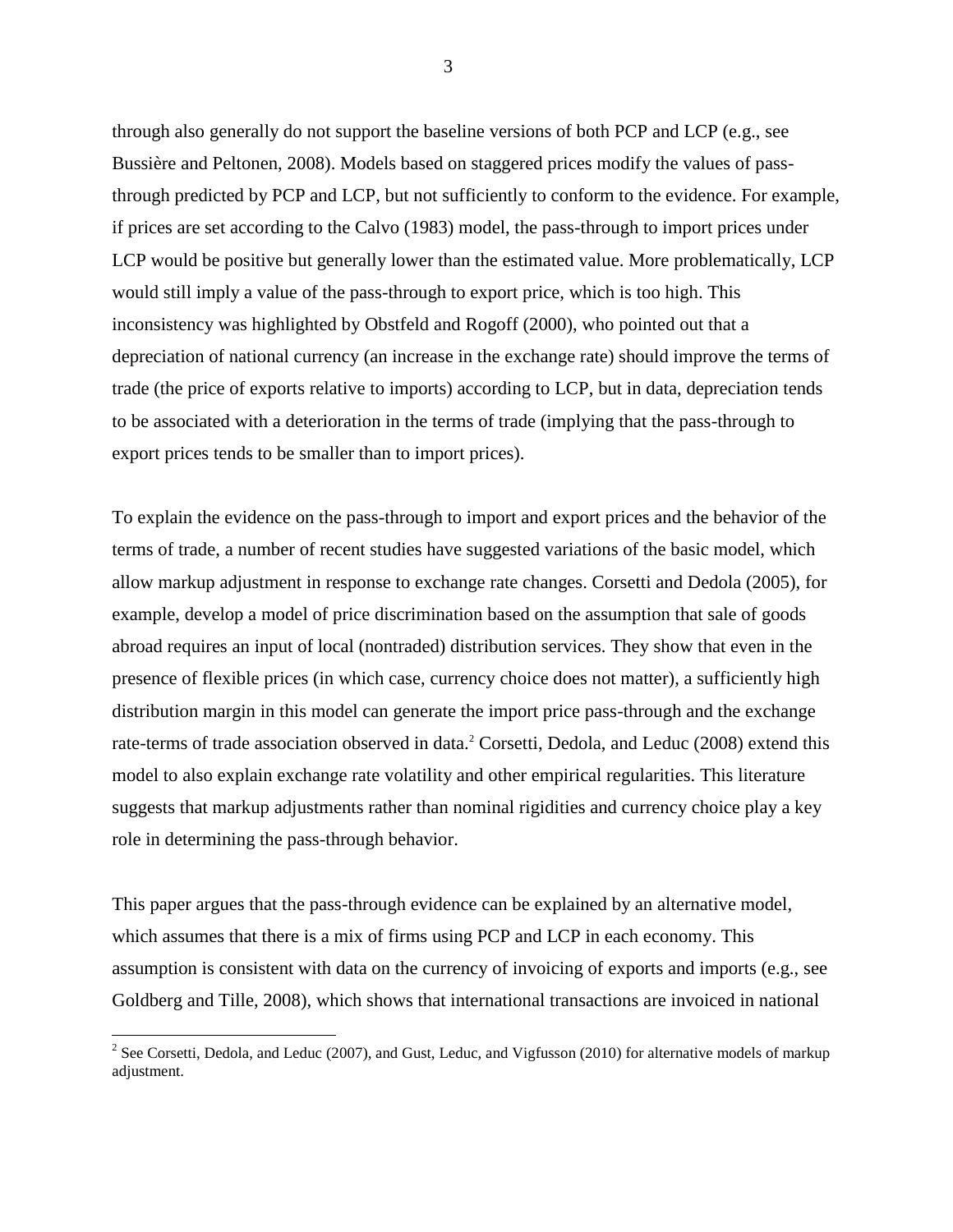currency as well as trade partner currency or a vehicle currency like the US dollar, and the share of national currency invoicing varies across countries and industries. A hybrid model with both PCP and LCP is also found to help explain the degree of the exchange rate pass-through to various prices in non-US G6 countries (Choudhri, Faruqee, and Hakura, 2005). The literature on optimal currency choice (for pricing of export goods) suggests that the use of both PCP and LCP in an economy can arise under two types of equilibria. One possibility is an equilibrium where firms using PCP and LCP are indifferent between the two types of pricing (Devereux, Engel, and Storegaard, 2004). Another possibility is that PCP is preferred for one type of products while LCP is preferred for others (Bacchetta and van Wincoop, 2005). The key factors determining the currency choice are sensitive to how the model is specified. We do not attempt to explain the currency choice, but focus instead on whether a model with both PCP and LCP and without a markup adjustment mechanism is capable of explaining the evidence on the pass-through to trade prices for a wide range of countries. For this purpose, we estimate the exchange rate passthrough to import and export prices for a large number of countries and examine how well a Dynamic Stochastic General Equilibrium (DSGE) model with staggered prices, a mixture of both PCP and LCP and a constant markup can explain the pass-through estimates.

The standard empirical model for estimating import or export price pass-through is based on a micro or a partial-equilibrium framework, and examines the price response of an exporter to an exogenous exchange rate change. The pass-through elasticity in this model is estimated by a regression of the import/export price index on the exchange rate with additional variables included in the regression to control for the marginal cost, markup, and short-run dynamics. In a general equilibrium model suitable for analyzing the behavior of aggregate trade prices, the exchange rate as well as some control variables are endogenous, and thus the estimated coefficients would be sensitive to the combination of shocks affecting the economy and the policy regime influencing the transmission of the shocks.<sup>3</sup> An alternative approach uses a VAR model to estimate the exchange rate pass-through to a price as the elasticity of the price to an orthogonalized VAR innovation to the exchange rate (ordered as the first variable in the VAR).

 $\overline{a}$ 

4

 $3$  In addition to the endogeneity issues, the estimates are subject to omitted-variable and measurement-error biases since good measures of controls are not available and they are either omitted or represented by proxies.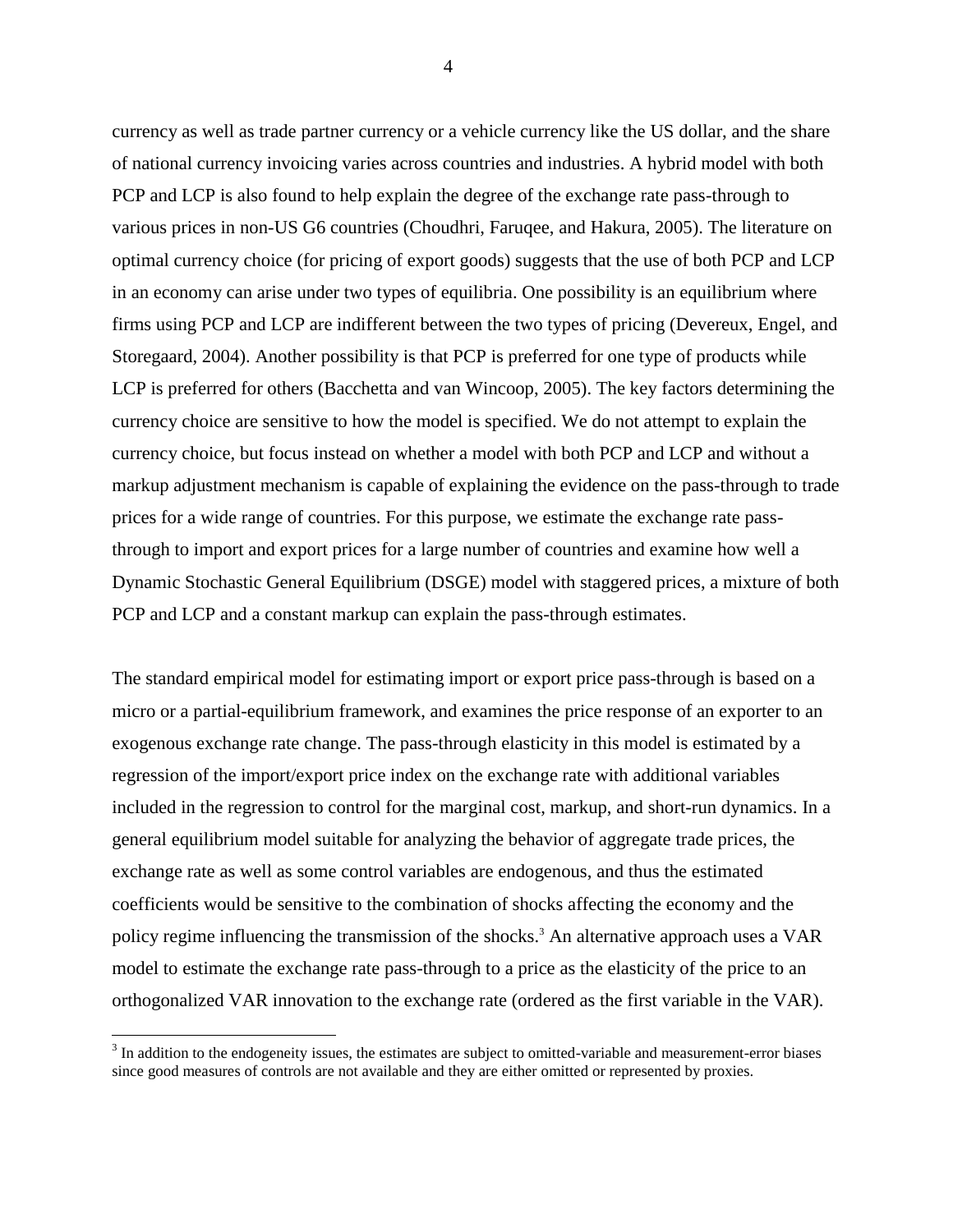An appealing feature of this approach is that it focuses on the price response to exogenous shocks. A limitation of this methodology, however, is that the exchange rate innovation represents a composite of structural disturbances that are difficult to identify.

We first review the evidence on the short-run (one quarter) exchange rate pass-through to import and export prices for a large sample of countries for which data on import and export price indexes are available for a sufficiently long period. Using simple versions of both regression and VAR models, we find that the pass-through to import as well as export prices tends to fall in the unit interval and the import price pass-through tends to be larger than the export price passthrough. Remarkably, the regression estimates of the pass-through are similar to the VAR estimates for import as well as export prices. We also use the regression model to estimate the long-run pass-through, and find that for both import and export prices, it is larger than the shortrun pass-through but tends to be less than one.

To explain this evidence, we use a standard DSGE model of an open economy with a Calvo price-setting mechanism, but add a new feature that the proportion of firms using PCP (rather than LCP) can vary between zero and one. To explore the potential of nominal rigidities with a mix of PCP and LCP to explain the evidence on pass-through to trade prices, we abstract from features (such as requirements of nontraded goods in distribution) that allow the markup to vary and be a function of the exchange rate. We allow wages to be either sticky or flexible and incorporate both nominal and real shocks in the model.

A quantitative version of the model shows that reasonable values of the frequency of price adjustment and the proportion of PCP firms can explain the key empirical evidence on exchange rate pass-through. Stochastic simulation of the model shows that it can account for the average values of pass-through elasticities for import and export price levels as well as other features of the data for advanced countries. Only the flexible-wage version of the model, however, is able to match the observed variability of output. Both versions can explain the similarity of the regression and VAR estimates and the below-unity estimates of the long-run pass-through. We also undertake empirical analysis to examine if the model can explain the variation of passthrough values across countries. The model predicts that the import price pass-through increases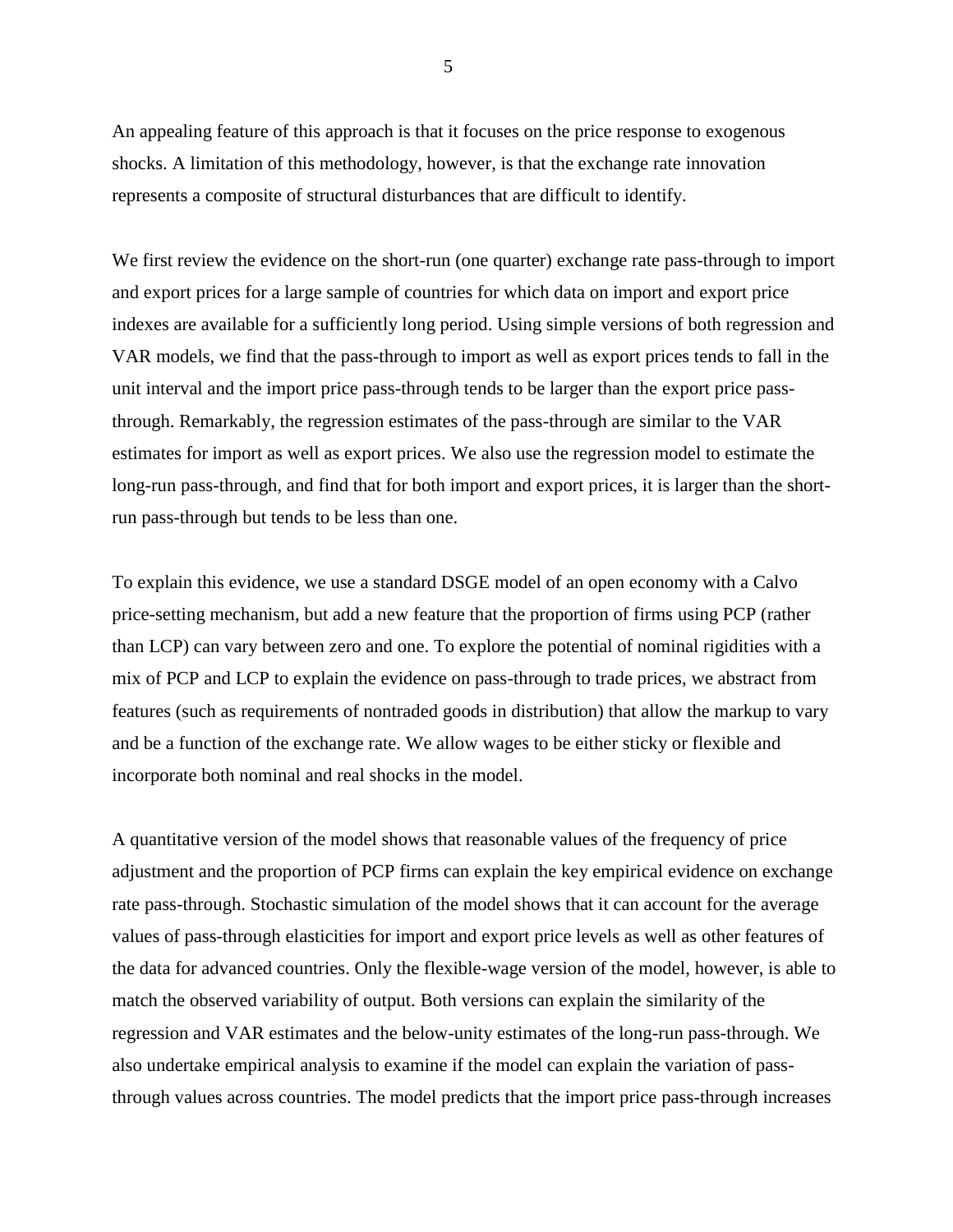as the proportion of foreign varieties with PCP increases, and the export price pass-through decreases as the proportion of home varieties with PCP increases. We find support for this prediction for a subset of countries in our sample for which data on currency of invoicing are available.

#### **II. EMPIRICAL EVIDENCE**

Let  $P_{M,t}$  and  $P_{X,t}$  denote the import and export price indexes for a country (expressed in home currency), and  $S<sub>t</sub>$  the nominal exchange rate (an increase representing an appreciation of the foreign currency). Using lower-case letters to denote values in logs, and assuming that these series (in logs) are nonstationary and not cointegrated, $4 \le$  we can express the regression model typically used to estimate the exchange rate pass-through to the import or export price as

$$
\Delta p_{T,t} = c + a \Delta s_t + \mathbf{b} \mathbf{g}_t + e_t, \quad T = M, X,
$$
\n(1)

where  $g_t$  is a vector of variables (possibly including lagged values of  $\Delta p_{T,t}$  and  $\Delta s_t$ ) included to control for the effect of certain factors and to introduce dynamics in the relation. This model is motivated by a partial-equilibrium framework, in which the exchange rate pass-through can be defined as the price response to a 1% change in the exchange rate by an exporter who takes certain factors (such as marginal cost and demand functions) as given, and may change prices gradually in the presence of price adjustment costs or other nominal frictions. The short-run pass-through defined in this way can be measured by estimating coefficient a in (1). The shortrun pass-through is sometimes estimated by a simple regression of  $\Delta p_{T,t}$  on  $\Delta s_t$  (i.e., by estimating (1) without  $\mathbf{g}_t$ ). The pass-through coefficient in this case can be interpreted as the price response that includes the direct as well as the indirect effect of the exchange rate (operating through variables in  $\mathbf{g}_t$ ). If lagged values of  $\Delta p_{T,t}$  or  $\Delta s_t$  are included in  $\mathbf{g}_t$ , (1) can also be used to estimate the long-run exchange rate pass-though (i.e., the long-run response of the import or export price to a 1% change in the exchange rate).

<sup>&</sup>lt;sup>4</sup> This is a typical characterization of these series, which is generally supported by time-series unit root and cointegration tests (e.g., Campa and Goldberg, 2005).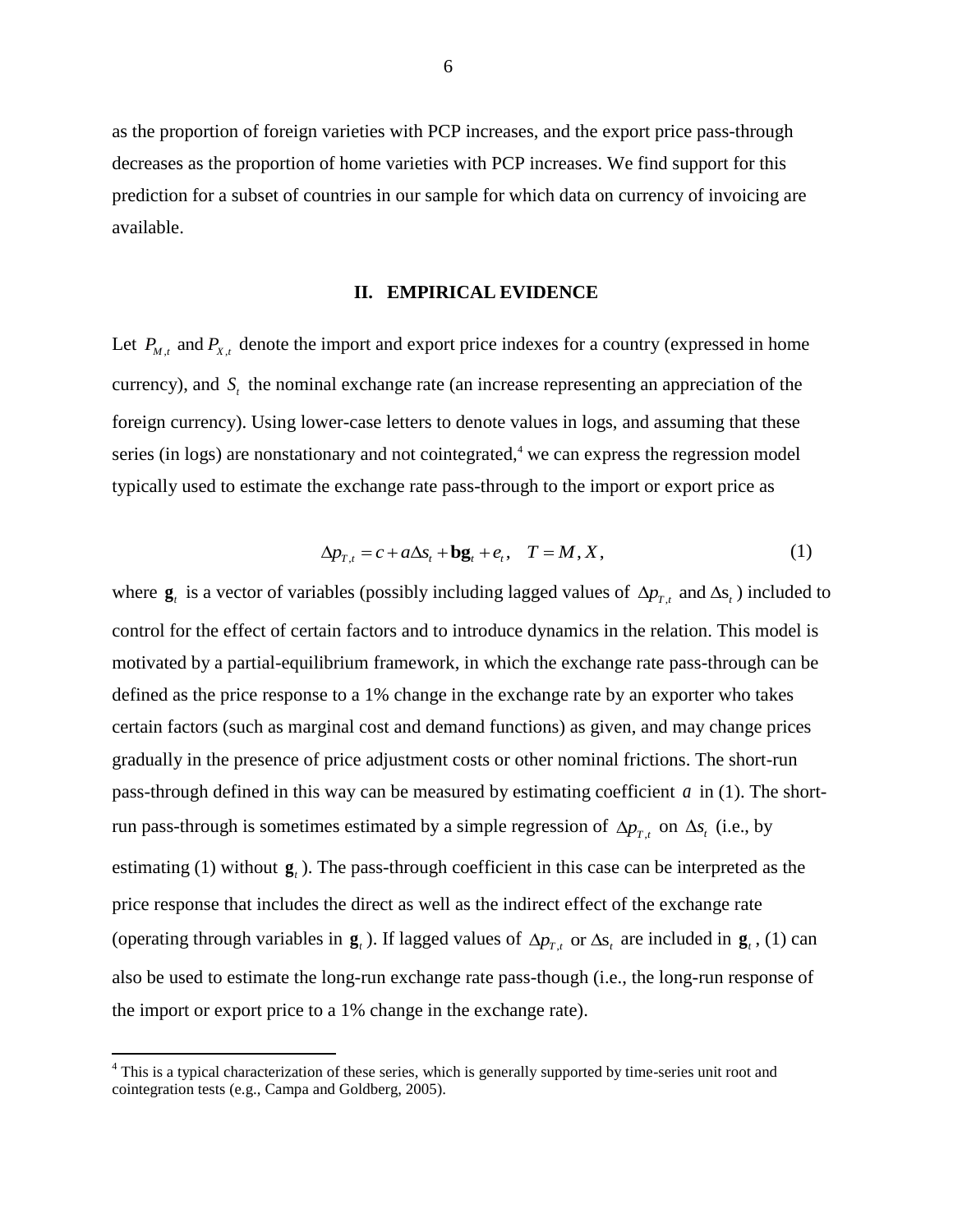An alternative methodology uses a VAR model to estimate the exchange rate pass-through.<sup>5</sup> Letting  $P_t$  and  $P_t^*$  denote the home and foreign CPI (expressed in home and foreign currency, respectively), we can express the basic VAR models (with *n* lags) as

$$
\mathbf{h}_{t} = \mathbf{c} + \mathbf{D}_{1}\mathbf{h}_{t-1} + \mathbf{D}_{2}\mathbf{h}_{t-2} + \dots + \mathbf{D}_{n}\mathbf{h}_{t-n} + \mathbf{e}_{t},
$$
\n(2)

where  $\mathbf{h}_{i} = \left[ \Delta s_{i}, \Delta p_{\tau i}, \Delta p_{i}, \Delta p_{i} \right]$  $\mathbf{h}_t = \left[ \Delta s_t, \Delta p_{t,t}, \Delta p_t, \Delta p_t^* \right]$  for  $T = M, X$ , lower-case letters represent values in logs, and  $e_i$  is a vector of reduced-form shocks.<sup>6</sup> Extended versions of this model include additional variables. Based on orthogonalized impulse response functions (with  $\Delta s$ , as the first variable), the short-run pass-through to an import or export price index is defined as the (current period) elasticity of  $\Delta p_t$  to an innovation in  $\Delta s_t$ . The VAR model could also be used to measure the effect of the exchange rate innovation on prices over a long period. The exchange rate innovation could represent a combination of different shocks, but under certain conditions, it can be associated with a nominal shock to the exchange market or exchange rate parity relation shock.<sup>7</sup>

We use both regression and VAR models to estimate the exchange rate pass-through to import and export prices for a sample that includes all countries for which quarterly trade price data are available for at least 52 quarters since 1979. The regression model is used to estimate both the short- and the long-run exchange rate pass-through. For estimating the short-run pass-through, we use the simple regression (without  $\mathbf{g}_t$ ) as it incorporates the indirect effects and is not sensitive to the choice of controls, which vary from one model to another and include variables that are difficult to measure. To estimate the long-run pass-through, we introduce lagged values in the regression. In the VAR model, orthogonalized impulse response functions are used to

<sup>&</sup>lt;sup>5</sup> See McCarthy (2000) for an early use of this methodology.

<sup>&</sup>lt;sup>6</sup> The basic version assumes that variables  $s_t$ ,  $p_t$ ,  $p_t$ ,  $p_t^*$  are  $I(1)$  and not cointegrated. A vector error correction model can be used instead if the variables are cointegrated.

<sup>&</sup>lt;sup>7</sup> For example, Choudhri, Faruqee and Hakura (2005) use the exclusion restriction that contemporaneous information on prices is not available to participants in the financial markets to identify the exchange rate innovation as the shock to the interest parity relation.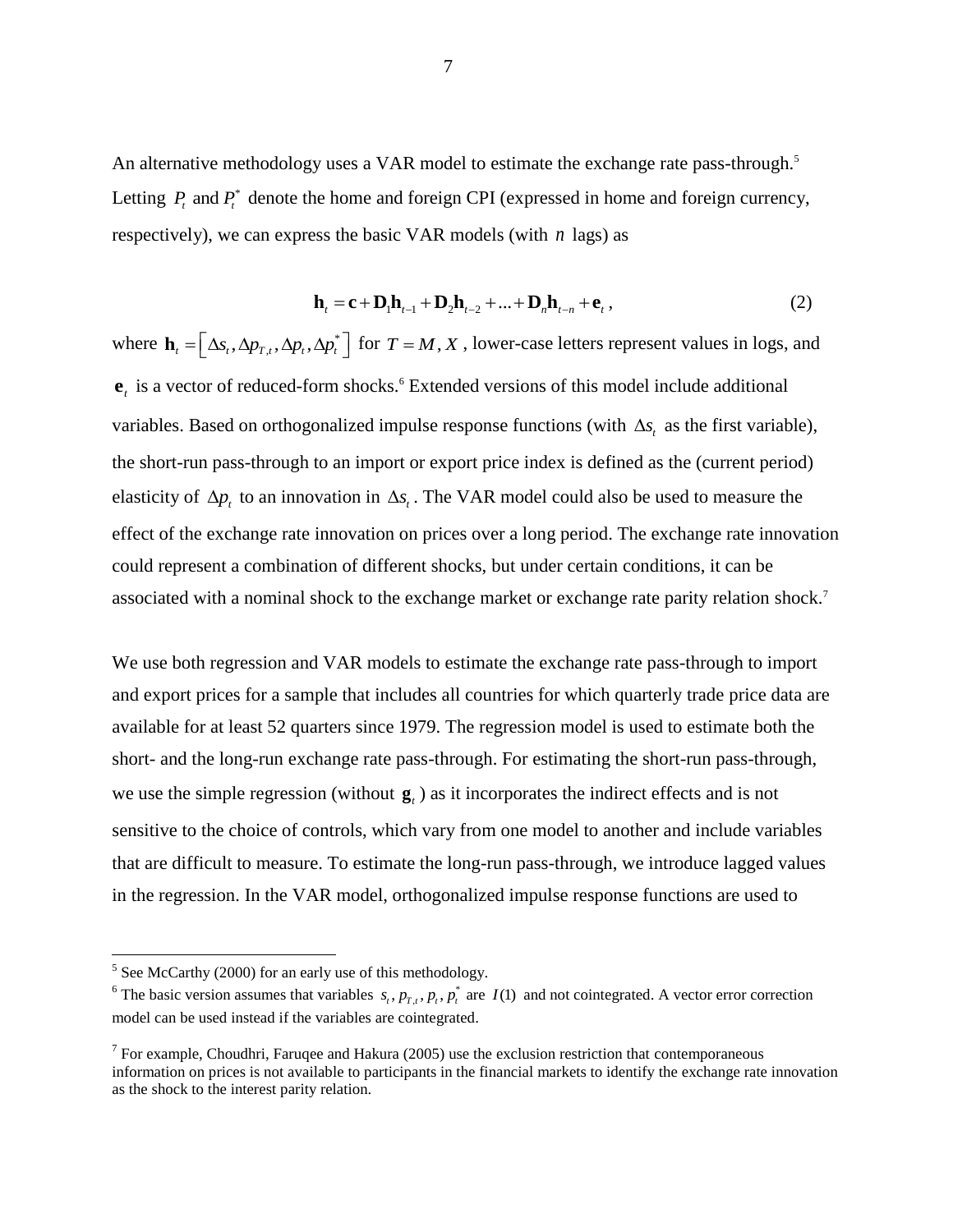estimate the short-run pass-through and to examine the price dynamics in response to the exchange rate shock.

The regression results for the short-run pass-through are presented in Table 1 for two sets of countries. The first set includes 18 advanced countries, and the second set of 16 countries largely includes emerging economies in our sample. For advanced countries, the pass-through coefficient for the import price is, with one exception, between zero and one, is significantly different from zero for all countries, and also significantly different from one for most countries. The estimates of the export price pass-through coefficient for these countries are similar: the coefficient is between zero and one for all countries but one, and is generally significantly different from both zero and one. The pass-through coefficient for the export price tends to be smaller than the coefficient for the import price. The average value of the pass-through coefficient is 0.39 for the export price and 0.67 for the import price. The average pass-through coefficients for the two prices are significantly different from each other. The results for emerging market countries show a similar pattern. Some notable differences for this group are that the pass-through coefficients are negative for two countries and the import price passthrough is smaller than the export price pass-through for two countries. The average value of the import price pass-through coefficients is 0.63 and that for the export price is 0.53.

To obtain estimates of the long-run pass-through, we use regression (1) with 4 lagged values of  $\Delta s_t$ .<sup>8</sup> The results are presented in Table 2. Since estimates of the short-run pass-through in the regression with lagged values of  $\Delta s$ , are similar to those without the lagged values (reported in Table 1), we only show estimates of the long-run pass-through in Table 2. These estimates exhibit considerable variation across countries. For both the advanced and emerging countries samples, the long-run pass-through to import as well as to export prices is less than one for a

 $\overline{a}$ 

8

<sup>&</sup>lt;sup>8</sup> The regression is specified as  $\Delta p_{T,t} = c + a\Delta s_t + \sum_{i=1}^{4} b_i \Delta s_{t-i} + e_t$ . One appealing feature of this specification is that consistent estimates of the long-run pass-through ( =  $a + \sum_{i=1}^{4} a_i$  $= a + \sum_{i=1}^{4} b_i$ ) can be obtained by OLS. We did explore an alternative specification with one lagged value of the dependent variable (instead of 4 lagged values of  $\Delta s_t$ ), and found that the results based on the alternative specification were not much different.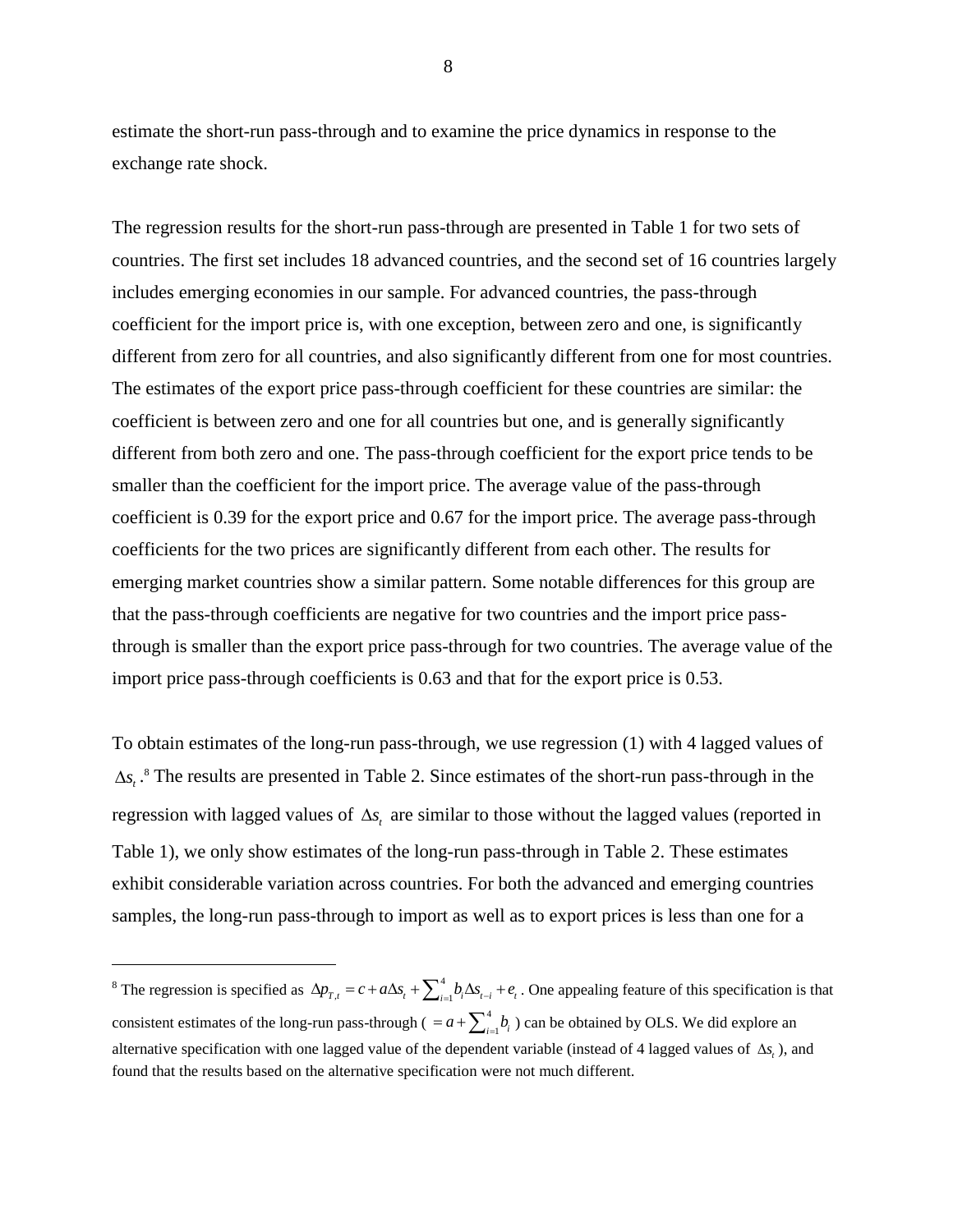majority of cases and this difference is significant in many cases.<sup>9</sup> The average value of the longrun import price pass-through is 0.86 for advanced and 0.59 for emerging countries. The corresponding averages for the long-run export price pass-through are 0.50 and 0.58. All of these estimates are more than two standard deviations below unity. The long-run pass-through is generally larger than the short-run pass-through for both import and export prices. A notable exception for developing countries is the US where the long-run pass-through is the same as the short-run pass-through for import prices and is slightly smaller for export prices.

Table 3 shows the estimates of the short-run pass-through to import and export prices derived from the VAR model (2) for both advanced and emerging economies. <sup>10</sup> The VAR-based estimates are close to the estimates based on the simple regression (see Figure 1). For the advanced country group, the exchange rate pass-through to both price indexes is above zero and below one for all countries, and is significantly different from both zero and one for most countries (i.e., the two-standard deviation band for the pass-through estimate lies in the  $(0,1)$ ) interval). Moreover, the import price pass-through is larger than the export price pass-through for 17 out of 18 countries and this difference is significant (with the p-value of 0.1 or less) for 11 countries. The average value of the pass-through is 0.60 for the import price and 0.39 for the export price. The results for emerging countries show similar tendencies, but as in the case of the regression results, the pass-through coefficients are negative and the import price coefficient is smaller than the export-price coefficient in a few cases. For this group, the average values of the pass-through for the import and export prices are 0.54 and 0.51, respectively.

It has been suggested that the pass-through, especially to import or consumer price indexes has declined recently due to inflation stabilization (Gagnon and Ihrig, 2004) or trade integration resulting from lower trade costs (Gust, Leduc, and Vigfusson, 2010). To explore whether the exchange rate pass-through to trade prices has changed over time, we also obtained regression

 $\overline{a}$ 

9

<sup>&</sup>lt;sup>9</sup> The long-run pass-through to import prices is significantly less than one (at the 5 % level) for 7 advanced and 11 emerging countries while the long-run pass-through to export prices is significantly less than one for 13 advanced and 8 emerging countries.

 $10$  We also experimented with a VAR that includes GDP as an additional variable, but this variation did not make much difference to the results.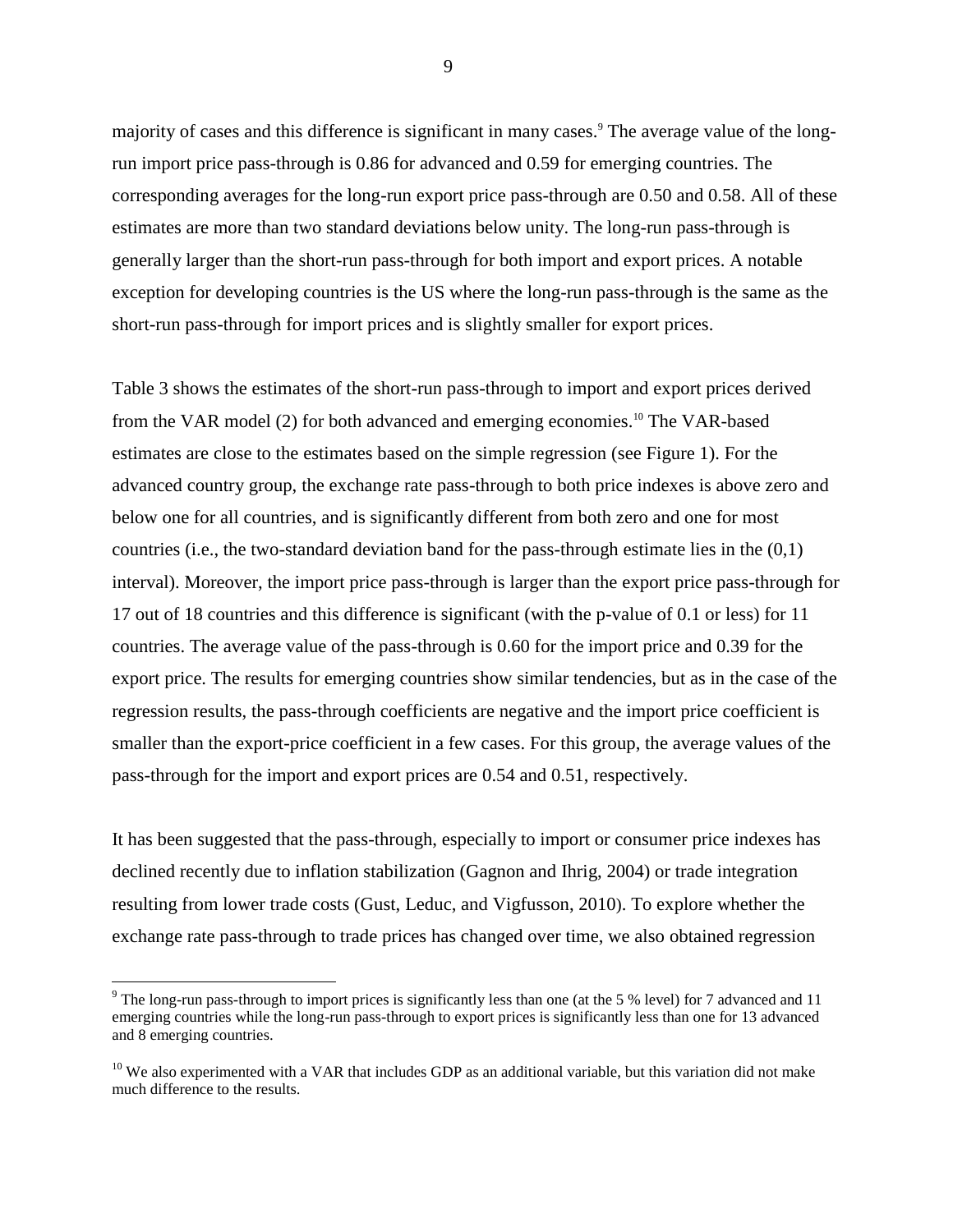and VAR estimates for the sub-periods 1985-1997 and 1998-2010. The pass-through estimates for the subperiods are reported in Appendix Tables 1 and 2 (for the countries which had sufficient data to conduct the estimations). These estimates are less precise, and show no clear pattern for change between the two periods. The estimates of the pass-through for both price indexes, for example, are higher for some countries but lower for others in the second relative to the first sub-period.

The impulse response functions derived from the VAR model can be used to examine the dynamic adjustment of import and export prices to the exchange rate shock. The results are summarized in Figure 2. For the advanced country sample, Figure 2 (a) shows the average response of  $\Delta s_t$ ,  $\Delta p_{M,t}$  and  $\Delta p_{X,t}$  over 12 quarters to a one standard deviation shock to  $\Delta s_t$ . Most of the effect of the exchange rate shock on all three series occurs in the quarter in which the shock occurs, declines sharply in the next quarter and then damps out. The effect is negligible after 8 quarters in all cases. The average response of the three series for the emerging country sample is shown in Figure 2 (b). Even for emerging countries, much of the adjustment takes place in the quarter subject to shock. However, the effect of the exchange rate shock does not damp out as quickly as in the case of advanced countries. This difference could reflect a different mix of shocks in the exchange rate innovation or a more noisy import and export price data for the emerging economies.

#### **III. THE MODEL**

In this section, we develop a DSGE model to explain the evidence on the exchange rate passthrough to trade prices. We design our model for explaining the results for the advanced countries whose financial markets and monetary policies can be modeled by an interest rate parity relation and a Taylor-type interest rate rule. Our model, however, would also be relevant for a range of emerging countries with similar financial markets and monetary policies. To examine how well a staggered price model with a combination of PCP and LCP can by itself explain the pass-through results, we consider a simple framework without nontraded goods or distribution services and a CES index for aggregating varieties. This setup excludes adjustment mechanisms (e.g., via markup variation or distribution channels), which have been emphasized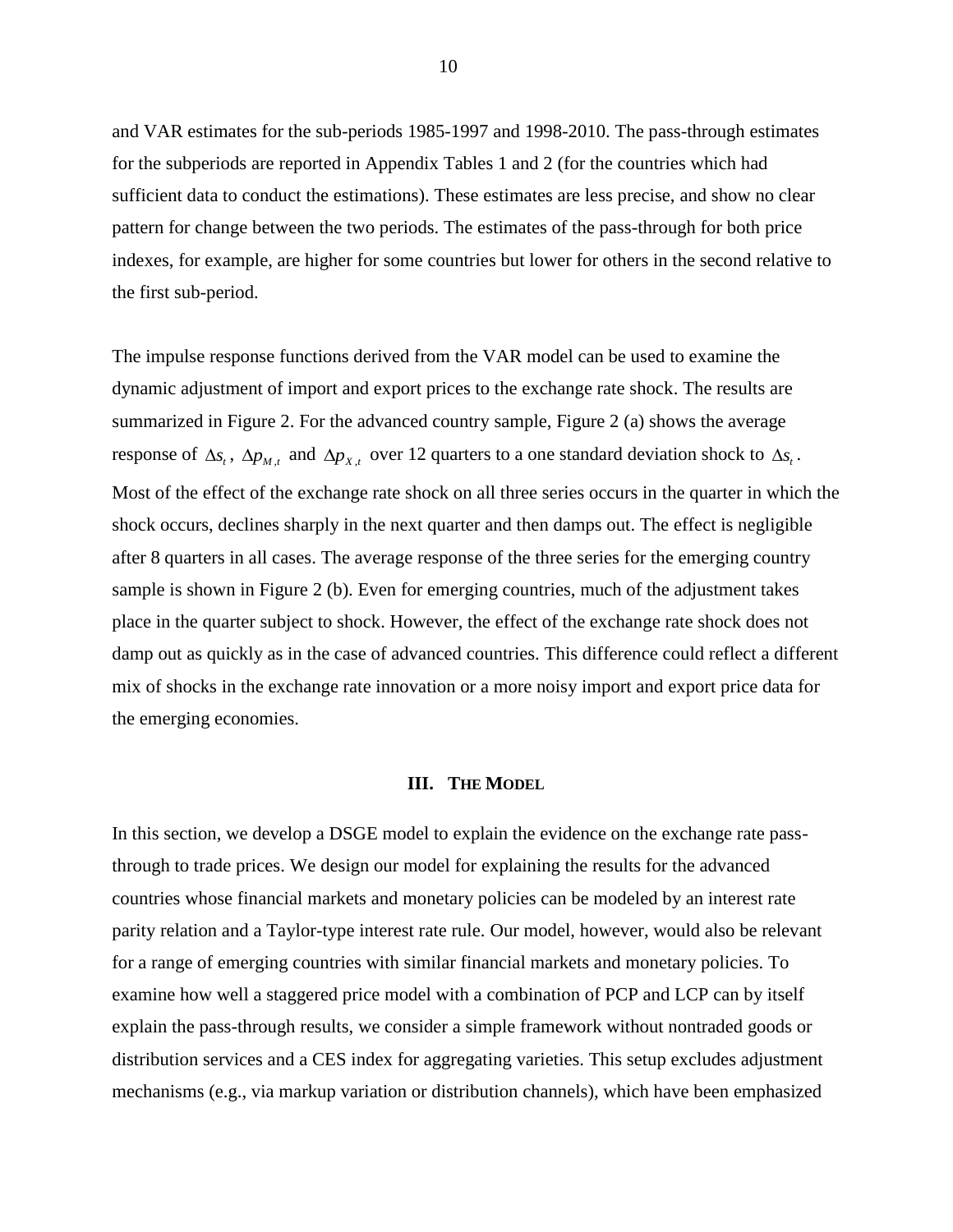by alternative explanations of the pass-through evidence. In our basic setup, we assume that all traded goods are differentiated, and labor services are either homogeneous or differentiated. The adjustment of prices (and wages in the case of differentiated labor services) is based on the Calvo model. A novel feature of our model is Calvo price adjustment with a mix of PCP and LCP, and the discussion below focuses on the implications of this feature. The rest of the model is standard and is described briefly.

#### **A. Basic Setup**

For a continuum of households indexed by  $i \in [0,1]$ , preferences are given by

$$
U_{t}(i) = E_{t} \sum_{k=t}^{\infty} \beta^{k-t} \left( \frac{C_{k}(i)^{1-\chi}}{1-\chi} + \varphi \frac{L_{k}(i)^{1+\mu}}{1+\mu} \right),
$$
\n(3)

where  $C_t(i)$  and  $L_i(i)$  represent the household's aggregate real consumption and labor supply. Households hold one-period domestic and foreign bonds, and holding of foreign bonds (used for international borrowing or lending) is subject to transaction cost shocks. Their budget constraint is

$$
B_{t+1}(i) + S_t B_{t+1}^*(i) = (1 + R_{t-1})B_t(i) + S_t (1 + R_{t-1}^*)B_t^*(i) X_{TC, t-1} + W_t(i) L_t(i) + PF_t(i) - P_t C_t(i)
$$
\n(4)

where  $B_t(i)$  and  $B_t^*(i)$  represent home and foreign bonds held at the beginning of period *t*;  $S_t$  is the exchange rate;  $R_{t-1}$  and  $R_{t-1}^*$  are the home and foreign interest rates, and  $X_{TC,t-1}$  is the transaction cost in period  $t - 1$ ;  $P_t$  denotes the price level;  $PF_t(i)$  is the household's shares of total profits, and  $W_t(i)$  is the wage rate set by the household.

Optimization of utility in (3) subject to the budget constraint (4) implies the following standard conditions in symmetric equilibrium (where household index is dropped for simplicity):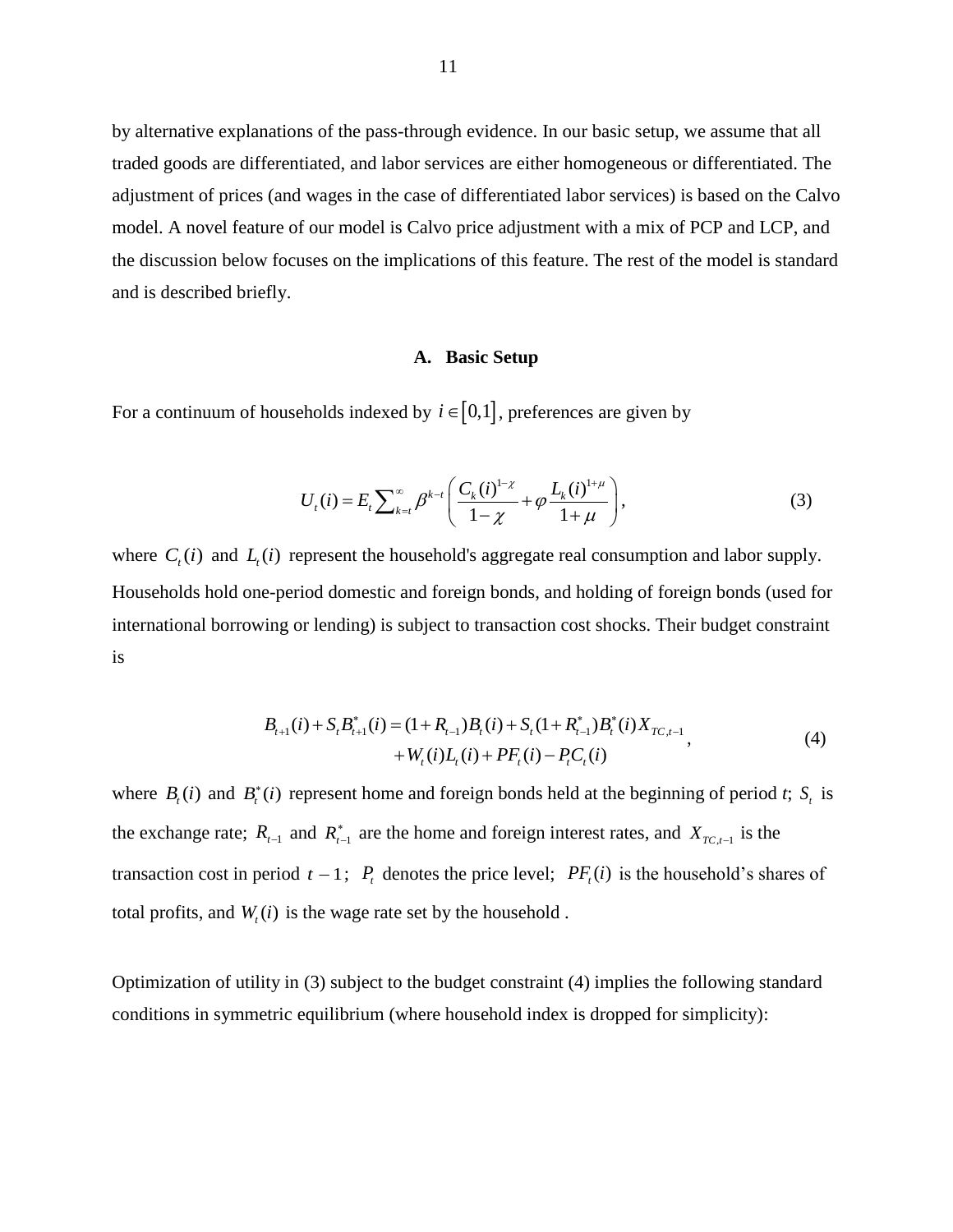$$
\beta \left( \frac{E_{t} C_{t+1}}{C_{t}} \right)^{-\chi} \left( \frac{P_{t}}{E_{t} P_{t+1}} \right) = \frac{1}{1 + R_{t}},
$$
\n(5)

$$
\frac{S_t}{E_t S_{t+1}} = \frac{(1 + R_t^*) X_{TC,t}}{1 + R_t},
$$
\n(6)

where  $X_{TC,t}$  can be interpreted as the shock to the interest parity relation.<sup>11</sup> The central bank sets the interest rate by the following simple rule that reacts to only the inflation rate:

$$
1 + R_t = (1 + \overline{R})(\Pi_t / \overline{\Pi})^{\delta} X_{R,t}, \quad \delta > 0,
$$
 (7)

where  $\overline{R}$  is the steady-state interest rate and  $\overline{\Pi}$  is the target value of  $\Pi_t = P_t / P_{t-1}$  and  $X_{R,t}$  is the shock to the monetary rule. Using (7) and its foreign counterpart to substitute for the home and foreign (gross) interest rates in (6), we can express the exchange rate as

$$
S_{t} = \frac{E_{t} S_{t+1} (1 + \overline{R}^{*}) (\Pi_{t}^{*} / \overline{\Pi}^{*})^{\delta^{*}} X_{t}}{(1 + \overline{R})(\Pi_{t} / \overline{\Pi})^{\delta}},
$$
\n(8)

where  $X_t = X_{R,t}^* X_{TC,t} / X_{R,t}$  is a composite nominal shock.

Aggregate consumption is defined as

 $\overline{a}$ 

on is defined as  
\n
$$
C_{t} = \left[ (1 - \gamma)^{1/\eta} (C_{H,t})^{(\eta - 1)/\eta} + \gamma^{1/\eta} (C_{F,t})^{(\eta - 1)/\eta} \right]^{\eta/(\eta - 1)},
$$
\n(9)

where  $C_{H,t}$  and  $C_{F,t}$  are bundles of home and foreign varieties. Assume a continuum of home

forms indexed by 
$$
j \in [0,1]
$$
, and foreign firms indexed by  $j^* \in [0,1]$ , and define these bundles as

\n
$$
C_{H,t} = \left(\int_0^1 C_{H,t}(j)^{(\varepsilon-1)/\varepsilon} dj\right)^{\varepsilon/(\varepsilon-1)}, \quad C_{F,t} = \left(\int_0^1 C_{F,t}(j^*)^{(\varepsilon-1)/\varepsilon} dj\right)^{\varepsilon/(\varepsilon-1)}, \quad (10)
$$

where  $C_{H,t}(j)$  and  $C_{F,t}(j^*)$  represent the consumption amounts for a home and a foreign variety. Let  $P_{H,t}(j)$  and  $P_{M,t}(j^*)$  denote the prices of a home and an imported (foreign) variety. The

 $11$  The shock to interest parity relation could also be motivated by Devereux and Engel's (2002) noise-trader model, where there is a stochastic bias in the expectations of foreign exchange dealers.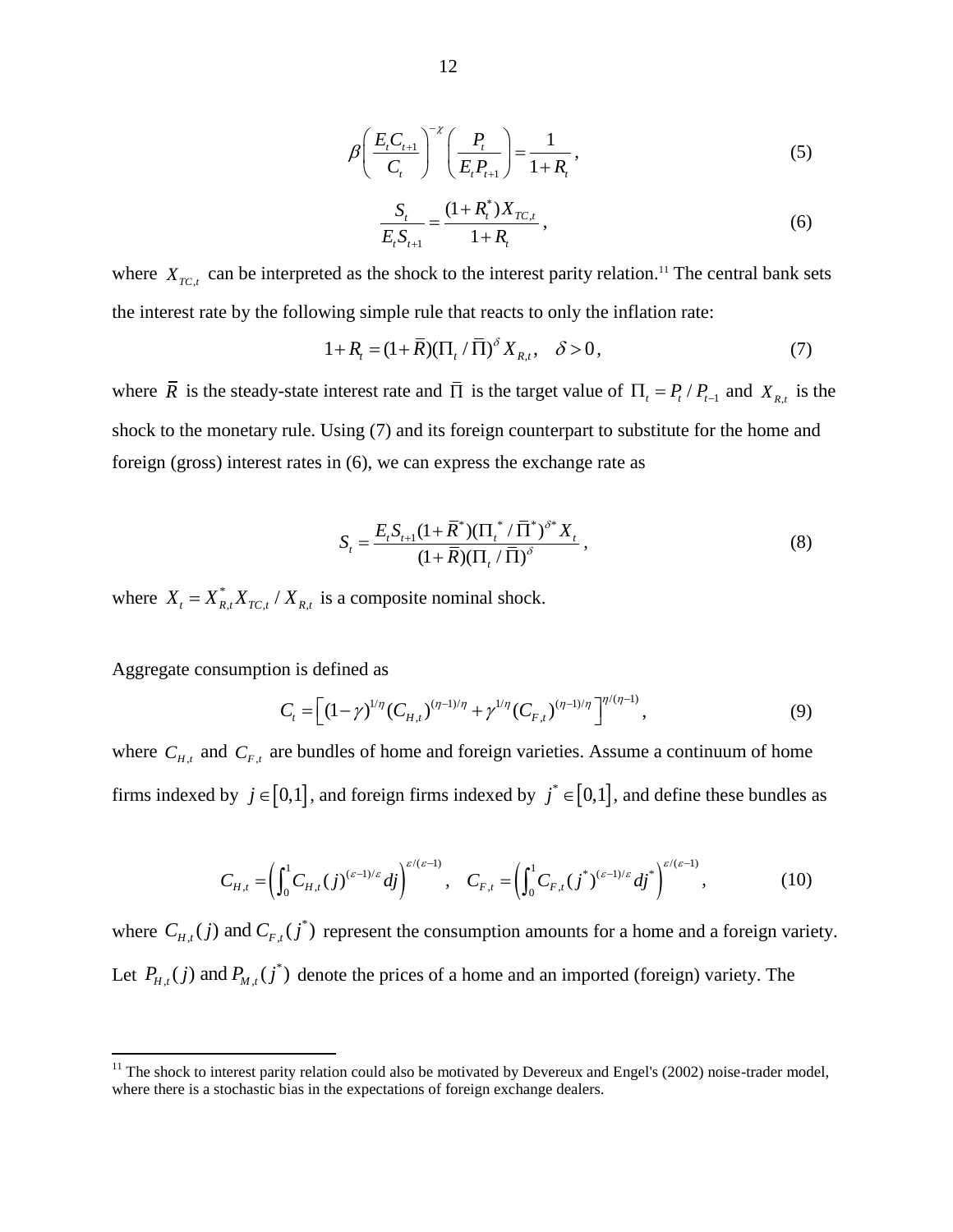demand functions for the home and foreign bundles and the varieties within each bundle can then be derived as follows:

$$
C_{H,t} = (1 - \gamma) \left(\frac{P_{H,t}}{P_t}\right)^{-\eta} C_t, \quad C_{F,t} = \gamma \left(\frac{P_{M,t}}{P_t}\right)^{-\eta} C_t,
$$
\n(11)

$$
C_{H,t}(j) = \left(\frac{P_{H,t}(j)}{P_{H,t}}\right)^{-\varepsilon} C_{H,t}, \quad C_{F,t}(j^*) = \left(\frac{P_{M,t}(j^*)}{P_{M,t}}\right)^{-\varepsilon} C_{F,t}, \tag{12}
$$

with price indexes defined as

$$
P_{t} = \left[ (1 - \gamma)(P_{H,t})^{1-\eta} + \gamma (P_{M,t})^{1-\eta} \right]^{1/(1-\eta)},
$$
\n(13)

$$
P_{t} = \left[ (1 - \gamma)(P_{H,t})^{1-\eta} + \gamma (P_{M,t})^{1-\eta} \right]^{1/(1-\eta)},
$$
\n
$$
P_{H,t} = \left[ \int_{0}^{1} P_{H,t}(j)^{1-\varepsilon} dj \right]^{1/1-\varepsilon}, \quad P_{M,t} = \left[ \int_{0}^{1} P_{M,t}(j^{*})^{1-\varepsilon} dj \right]^{1/1-\varepsilon}.
$$
\n(14)

The home firm supplies its variety to the home and the foreign market and thus it output equals

$$
Y_{t}(j) = C_{H,t}(j) + C_{H,t}^{*}(j),
$$
\n(15)

where  $C_{\mu}^*$  $C_{H,t}^*(j)$  is the foreign consumption of the home variety. Assuming that foreign consumption indexes are analogous to home indexes, we derive the foreign demand for the variety as

$$
C_{H,t}^*(j) = \left(\frac{P_{X,t}^*(j)}{P_{X,t}^*}\right)^{-\varepsilon} C_{H,t}^*, \quad C_{H,t}^* = (1 - \gamma^*) \left(\frac{P_{X,t}^*}{P_t^*}\right)^{-\eta} C_t^*,
$$
\n(16)

where  $P_{x}^{*}$  $P_{X,t}^*(j)$  is the export price of the home variety expressed in foreign currency. Price indexes  $P_{X_t}^*$  and  $P_t^*$  $P_{X,t}^*$  and  $P_t^*$  are given by

$$
P_{X,t}^{*} = \left[\int_{0}^{1} P_{X,t}^{*}(j)^{1-\varepsilon} dj\right]^{1/1-\varepsilon}, \quad P_{t}^{*} = \left[(1-\gamma^{*})(P_{F,t}^{*})^{1-\eta} + \gamma (P_{X,t}^{*})^{1-\eta}\right]^{1/(1-\eta)}, \quad (17)
$$

where  $P_{F,t}^*$  is the price of the bundle of foreign varieties in the foreign country.

The production function for a home variety is

$$
Y_t(j) = A_t L_t(j),
$$
\n(18)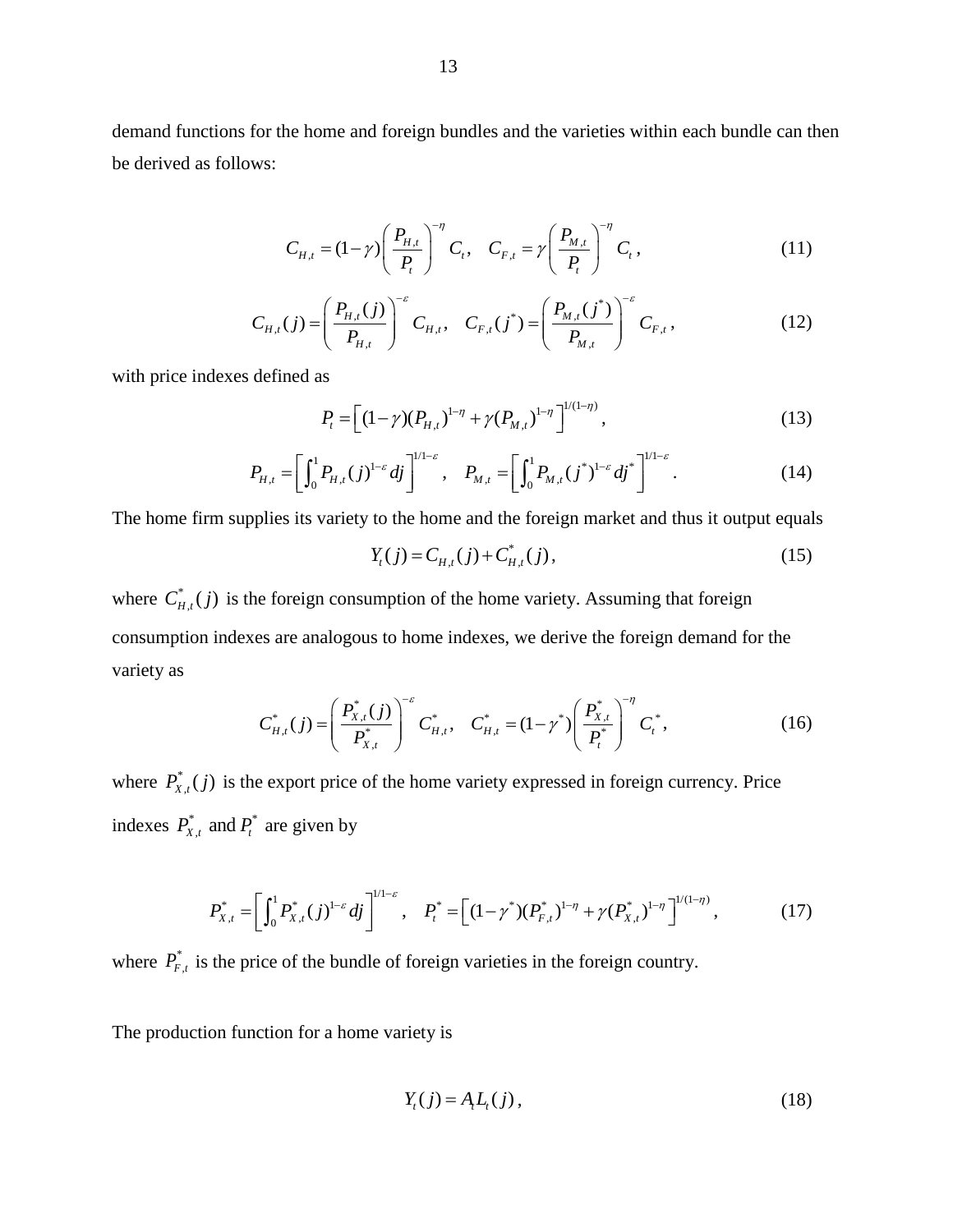where  $A<sub>t</sub>$  is a stochastic productivity index that represents a real shock for the home economy and  $L_i(j)$  is labor input. We assume that labor services are either homogeneous or differentiated. In the differentiated case,  $L_i(j)$  represents a bundle of labor services defined as

$$
L_{t}(j) = \left(\int_0^1 L_{t}(i,j)^{(\varepsilon-1)/\varepsilon} di\right)^{\varepsilon/(\varepsilon-1)}.\tag{19}
$$

The marginal cost is the same for all home firms and equals

$$
MC_t = W_t / A_t, \qquad (20)
$$

where  $W_t$  is the wage index, and  $\left[\frac{1}{W(\cdot)}\right]^{-\varepsilon}$  di  $W_t = \left[ \int_0^1 W(t)^{1-\epsilon} dt \right]^{1/1-\epsilon}$  in the case of differentiated labor services.

Each home firm sets the home and export prices for its variety. The export price can be set either in producer or local currency. Let  $\psi$  and  $1-\psi$  represent, respectively, the proportion of home firms setting prices using PCP and LCP. Partition the unit interval such that for  $j \in [0, \psi]$ , export price,  $P_{XP,t}(j)$ , is set in home currency, and for  $j \in [\psi,1]$ , export price,  $P_X^*$  $P^*_{\mathsf{XL},t}(j)$ , is set in

foreign currency. The export price index expressed in home currency can then be defined as\n
$$
P_{X,t} = \left[ \int_0^{\psi} P_{X P,t}(j)^{1-\varepsilon} dj + S_t \int_{\psi}^1 P_{X L,t}^*(j)^{1-\varepsilon} dj \right]^{1/(1-\varepsilon)}.
$$
\n(21)

Note that the foreign-currency export price in (17) can be converted into the home-currency export price in (21) as  $P_{X,t} = S_t P_{X,t}^*$ .

We allow the frequency of price change to differ between the home and foreign countries, and assume that it depends on the currency in which the price is set. In each period, there is probability,  $1-\theta$ , that a firm will change its price set in home currency, and probability,  $1-\theta^*$ , that it will change its price set in foreign currency. Let  $\tilde{P}_{H,t}(j)$ ,  $\tilde{P}_{XP,t}(j)$  and  $\tilde{P}_{XL,t}^*$  denote, respectively, the new prices for home sales, for exports under PCP, and for exports under LCP if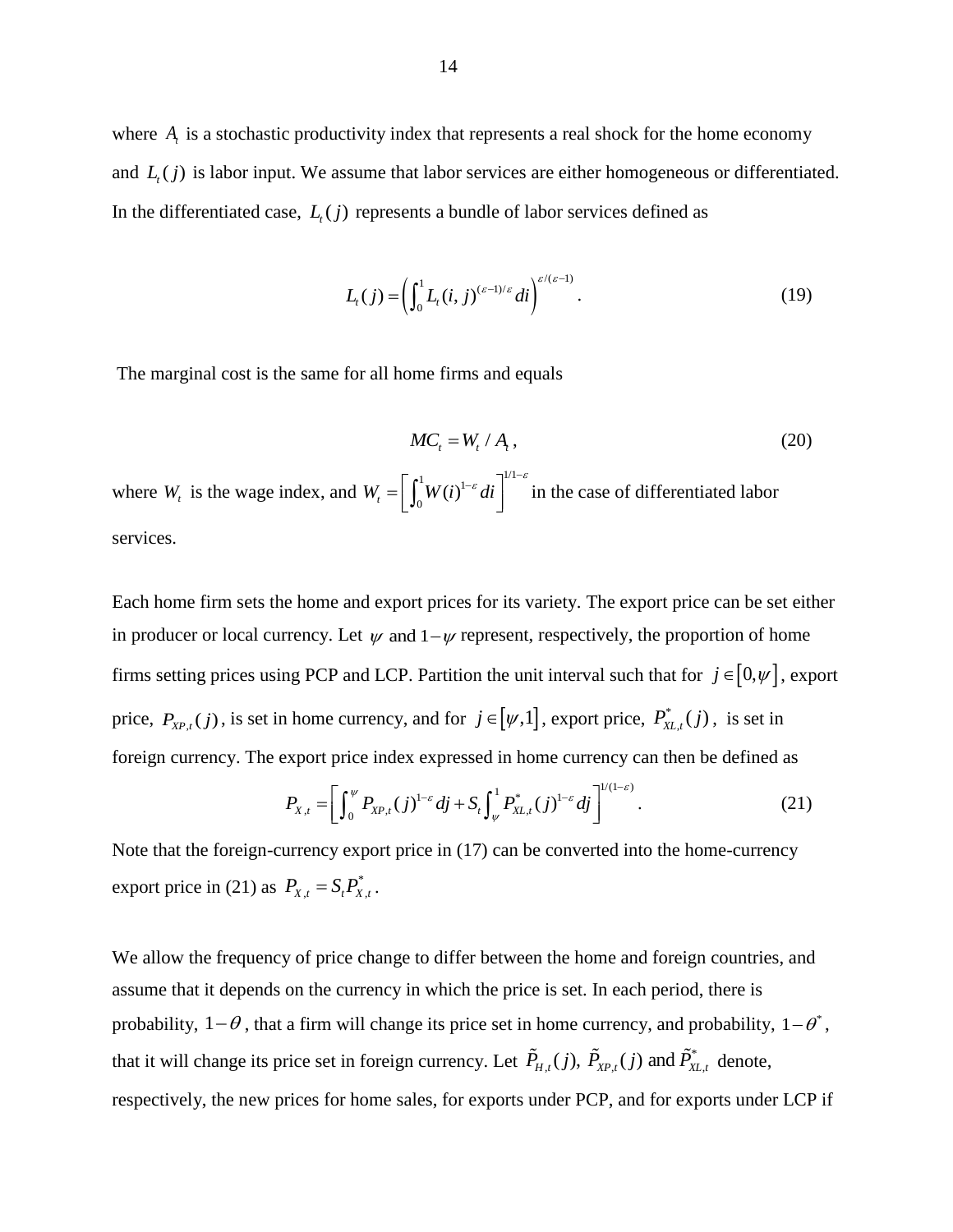a firm sets new prices in period, *t* . The firm chooses these prices to maximize

 $Z_{t}(j) = \sum_{k=t}^{\infty} \theta^{k-t} D_{t,k} \left[ PF_{H,k}(j) + PF_{X,k}(j) \right]$  $\infty$   $\alpha^{k-1}$ sets new prices in period, t. The firm choos<br>=  $\sum_{k=t}^{\infty} \theta^{k-t} D_{t,k} \left[ PF_{H,k}(j) + PF_{X,k}(j) \right]$ , wher , where  $PF_{H,\tau}(j)$  and  $PF_{X,\tau}(j)$  are profits from home sales and exports, and  $D_{t,k}$  is the discount factor. In view of the demand functions for  $C_{H,t}(j)$  and  $C_{H}^*$  $C_{H,t}^*(j)$  in (12) and (16),  $PF_{H,\tau}(j)$  equals  $(\tilde{P}_{H,t}(j) - MC_{\tau})C_{H,\tau}(\tilde{P}_{H,t}(j) / P_{H,\tau})$  $-MC_{_{\tau}})C_{_{H,\tau}}(\tilde{P}_{_{H,t}}(j)\,/\,P_{_{H,\tau}})^{-\varepsilon}$ while  $PF_{X,\tau}(j)$  equals  $(\tilde{P}_{XP,t}(j) - MC_{\tau})C_{H,\tau}^*(\tilde{P}_{XP,t}(j) / P_{X,\tau})$  $(\tilde{P}_{_{\mathcal{I}},\tau})C_{H,\tau}^*(\tilde{P}_{_{X P,t}}(j)\,/\,P_{_{X,\tau}})^{-\varepsilon}$  $-MC_r)C_{H_r}^*(\tilde{P}_{XP_t}(j)/P_{X_r})^{-\varepsilon}$  for PCP and \* (i) – MC / S ) $C^*$  ( $\tilde{P}^*$  (i) /  $P^*$ while  $\sum_{X,Y} (f)$  equals  $\sum_{X,Y,t} (f)$   $\sum_{Y} (F_{X,L,t}^*(f) - MC_{\tau}/S_{\tau}) C_{H,\tau}^*(\tilde{P}_{X,L,t}^*(f) / P_{X,\tau}^*)^{-\varepsilon}$  $-MC_r/S_rC_{H_r}^*(\tilde{P}_{XL}^*(j)/P_{X_r}^*)^{-\epsilon}$  for LCP. The optimal new prices can be shown to equal (for all firms changing prices in period *t* )

$$
\tilde{P}_{H,t} = \frac{\varepsilon E_t \sum_{k=t}^{\infty} \theta^{k-t} D_{t,k} C_{H,k} P_{H,k}^{\varepsilon} MC_k}{(\varepsilon - 1) E_t \sum_{k=t}^{\infty} \theta^{k-t} D_{t,k} C_{H,k} P_{H,k}^{\varepsilon}},
$$
\n
$$
\frac{\varepsilon E_t \sum_{k=t}^{\infty} \theta^{k-t} D_{t,k} C_{H,k}^* P_{X,k}^{\varepsilon} MC_k}{(\varepsilon - 1) E \sum_{k=t}^{\infty} \theta^{k-t} D_{t,k} C_{H,k}^* P_{X,k}^{\varepsilon} MC_k}, \quad \tilde{P}_{X L,t}^* = \frac{\varepsilon E_t \sum_{k=t}^{\infty} \theta^{k-t} D_{t,k} C_{H,k}^* P_{X,k}^* MC_k}{(\varepsilon - 1) E \sum_{k=t}^{\infty} \theta^{k-t} D_{t,k} C_{H,k}^* P_{X,k}^*}(23)
$$

$$
\tilde{P}_{H,t} = \frac{\varepsilon E_t \sum_{k=t} \theta^{\kappa - t} D_{t,k} C_{H,k} P_{H,k}^{\varepsilon} MC_k}{(\varepsilon - 1) E_t \sum_{k=t}^{\infty} \theta^{k-t} D_{t,k} C_{H,k} P_{H,k}^{\varepsilon}},
$$
\n(22)\n
$$
\tilde{P}_{XP,t} = \frac{\varepsilon E_t \sum_{k=t}^{\infty} \theta^{k-t} D_{t,k} C_{H,k}^* P_{X,k}^{\varepsilon} MC_k}{(\varepsilon - 1) E_t \sum_{k=t}^{\infty} \theta^{k-t} D_{t,k} C_{H,k}^* P_{X,k}^{\varepsilon}} ,
$$
\n
$$
\tilde{P}_{XL,t}^* = \frac{\varepsilon E_t \sum_{k=t}^{\infty} \theta^{k-t} D_{t,k} C_{H,k}^* P_{X,k}^{\varepsilon} MC_k}{(\varepsilon - 1) E_t \sum_{k=t}^{\infty} \theta^{k-t} D_{t,k} C_{H,k}^* S_k P_{X,k}^{\varepsilon}}.
$$
\n(23)

The home price index [as defined in (14)] equals  $P_{H,t} = \left[ \sum_{k=0}^{\infty} (1-\theta) \theta^k \tilde{P}_{H,t-k}^{\quad 1-\varepsilon} \right]^{1/(1-\varepsilon)}$  $\varepsilon$ <sup>-1/(1- $\varepsilon$ )</sup>  $\sum_{k=0}^{\infty} (1-\theta) \theta^k \tilde{P}_{H,t-k}^{\quad 1-\varepsilon} \Big]^{1/(1-\varepsilon)}$  $=\left[\sum_{k=0}^{\infty}(1-\theta)\theta^{k}\tilde{P}_{H,t-k}^{-1-\varepsilon}\right]^{1/(1-\varepsilon)}$ and can be expressed as

$$
P_{H,t} = \left[ (1-\theta) \tilde{P}_{H,t}^{1-\varepsilon} + \theta P_{H,t-1}^{1-\varepsilon} \right]^{1/(1-\varepsilon)}.
$$
 (24)

Similarly, the export price defined in (21) can be written as

$$
P_{X,t} = \left[ \psi P_{XP,t}^{1-\varepsilon} + (1-\psi)(S_t P_{XL,t}^*)^{1-\varepsilon} \right]^{1/(1-\varepsilon)},
$$
\n(25)

where  $P_{\text{xp}_t}^{1-\varepsilon} = \sum_{n=0}^{\infty} (1-\theta) \theta^k (\tilde{P}_{\text{xp}_t- k})^1$  $P_{XP,t}^{1-\varepsilon} = \sum_{k=0}^{\infty} (1-\theta) \theta^k (\tilde{P}_{XP,t-k})^{1-\varepsilon}$  and  $P_{XL,t}^{*1-\varepsilon} = \sum_{k=0}^{\infty} (1-\theta^*) \theta^{*k} (\tilde{P}_{XL,t-k}^*)^{1-\varepsilon}$  $P_{XL,t}^{*1-\varepsilon} = \sum_{k=0}^{\infty} (1-\theta^*) \theta^{*k} (\tilde{P}_{XL,t-k}^*)^{1-\varepsilon}$ . The producer- and

local-currency components of the export price can also be expressed as  
\n
$$
P_{XP,t} = \left[ (1-\theta)(\tilde{P}_{XP,t})^{1-\epsilon} + \theta(P_{XP,t-1})^{1-\epsilon} \right]^{\frac{1}{1-\epsilon}}, P_{XL,t}^{*} = \left[ (1-\theta^{*})(\tilde{P}_{XL,t}^{*})^{1-\epsilon} + \theta^{*}(P_{XL,t-1}^{*})^{1-\epsilon} \right]^{\frac{1}{1-\epsilon}}.(26)
$$

Assume that  $\psi^*$  and  $1-\psi^*$  proportions of foreign firms set prices using PCP and LCP, and let \*  $(i^*)$  and  $\tilde{D}$   $(i^*)$  $\tilde{P}_{MP,t}^*(j^*)$  and  $\tilde{P}_{ML,t}(j^*)$  denote the new prices for home imports under PCP and LCP. Denoting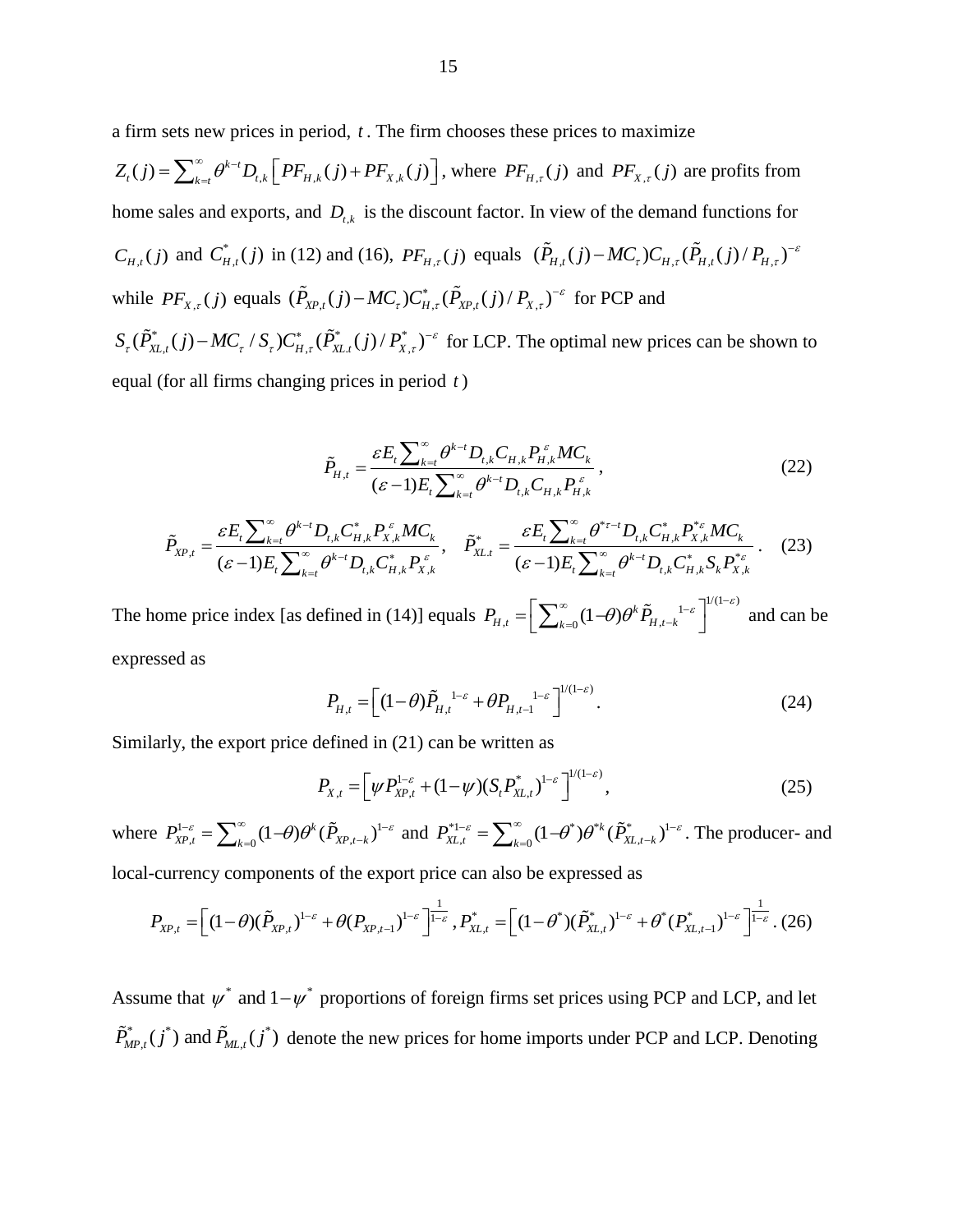the foreign marginal cost by  $MC^*$ , we can then derive analogous relations for determining the<br>
import price index (expressed in home currency) as follows:<br>  $\tilde{P}_{MP,t}^* = \frac{\varepsilon E_t \sum_{k=t}^{\infty} \theta^{*k-t} D_{t,k} C_{F,k} P_{M,k}^{*} MC_k^*}{(\v$ 

import price index (expressed in home currency) as follows:  
\n
$$
\tilde{P}_{MP,t}^* = \frac{\varepsilon E_t \sum_{k=t}^{\infty} \theta^{*k-t} D_{t,k} C_{F,k} P_{M,k}^{*} MC_k^*}{(\varepsilon - 1) E_t \sum_{k=t}^{\infty} \theta^{*k-t} D_{t,k} C_{F,k} P_{M,k}^{*}} , \quad \tilde{P}_{ML,t} = \frac{\varepsilon E_t \sum_{k=t}^{\infty} \theta^{k-t} D_{t,k} C_{F,k} P_{M,k}^{*} MC_k^*}{(\varepsilon - 1) E_t \sum_{k=t}^{\infty} \theta^{k-t} D_{t,k} C_{F,k} P_{M,k}^{*} / S_k^*},
$$
\n
$$
P_{M,t} = \left[ \psi^* (S_t P_{MP,t}^*)^{1-\varepsilon} + (1 - \psi^*) P_{ML,t}^{1-\varepsilon} \right]^{1/(1-\varepsilon)},
$$
\n
$$
P_{MP,t}^* = \left[ (1 - \theta^*) (\tilde{P}_{MP,t}^*)^{1-\varepsilon} + \theta^* (P_{MP,t-1}^*)^{1-\varepsilon} \right]^{1-\varepsilon} , P_{ML,t} = \left[ (1 - \theta)(\tilde{P}_{ML,t})^{1-\varepsilon} + \theta (P_{ML,t-1})^{1-\varepsilon} \right]^{1-\varepsilon} (29)
$$

$$
P_{M,t} = \left[ \psi^*(S_t P_{MP,t}^*)^{1-\varepsilon} + (1-\psi^*) P_{ML,t}^{1-\varepsilon} \right]^{1/(1-\varepsilon)}, \qquad (28)
$$
  

$$
P_{MP,t}^* = \left[ (1-\theta^*)(\tilde{P}_{MP,t}^*)^{1-\varepsilon} + \theta^*(P_{MP,t-1}^*)^{1-\varepsilon} \right]^{1-\varepsilon}, P_{ML,t} = \left[ (1-\theta)(\tilde{P}_{ML,t})^{1-\varepsilon} + \theta(P_{ML,t-1})^{1-\varepsilon} \right]^{1-\varepsilon} (29)
$$

The demand for labor is affected by the price dispersion under the Calvo model. To derive labor demand, first use (15) and (18) to obtain  $L_{t} = \frac{1}{A} \int_{0}^{1} (C_{H,t}(j) + C_{H,t}^{*}(j))$  $\sigma_t = \frac{1}{A_t} \int_0^1 (C_{H,t}(j) + C_{H,t}^*(j))$  $L_{i} = \frac{1}{A_{i}} \int_{0}^{1} (C_{H,t}(j) + C_{H,t}^{*}(j)) \, dj$ , and then use Calvo staggered price adjustment to express this relation as

price adjustment to express this relation as  
\n
$$
L_{t} = \frac{1}{A_{t}} \left[ C_{H,t} \sum_{k=0}^{\infty} (1-\theta) \theta^{k} (\tilde{P}_{H,t-k} / P_{H,t})^{-\varepsilon} + (1-\psi) (\tilde{P}_{XL,t-k}^{*} / P_{X,t})^{-\varepsilon} \right].
$$
\n(30)

We allow the wage rate to be either flexible or sticky. In the flexible-wage case, households take the wage rate as given and supply labor services under perfect competition. Labor supply [based on optimization of lifetime utility (3) subject to budget constraint (4)] is given by

$$
L_t^{\mu} = \frac{C_t^{-\chi} W_t}{P_t \varphi}.
$$
\n(31)

In the sticky-wage case, the wage rate for each household's labor services is set under monopolistic competition. In each period, there is probability,  $1-\theta_w$ , that a household will change its wage. Let  $W_i(i)$  denote the new wage for a household setting a new wage in period, to . The household chooses the wage to maximize lifetime utility (3) subject to the budget constraint (4) and labor demand,  $L_i(i) = L_i (W_i(i) / W_i)^{-\varepsilon}$ . This wage equals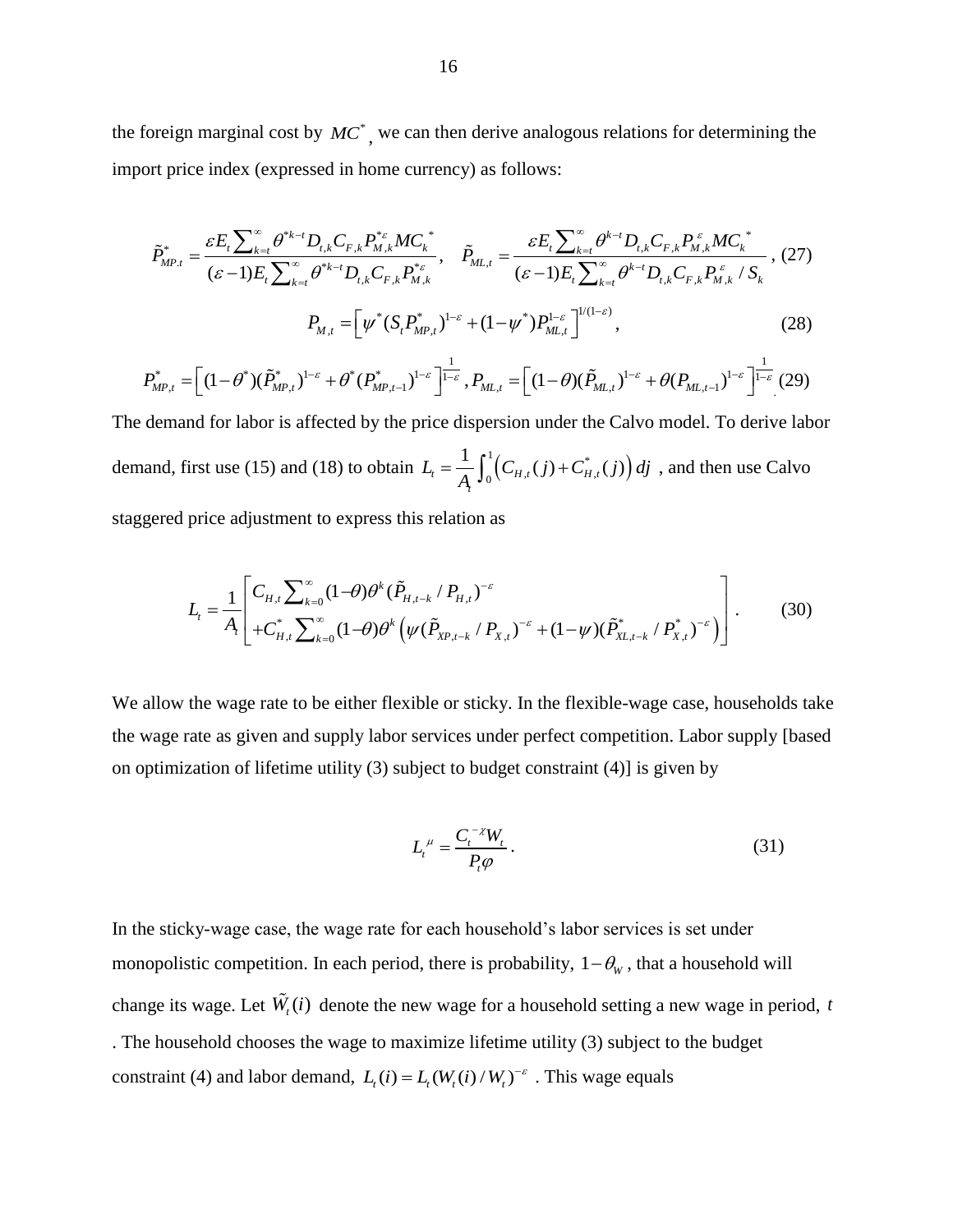$$
\left[\tilde{W}_t(i)\right]^{s\mu+1} = \frac{\varphi \varepsilon \sum_{k=t}^{\infty} (\theta_w \beta)^{k-t} (L_k)^{1+\mu} W_k^{(\varepsilon+1+\mu)}}{(\varepsilon-1) \sum_{k=t}^{\infty} (\theta_w \beta)^{k-t} \lambda_k L_k W_k^{\varepsilon}} \quad , \tag{32}
$$

where the wage index [defined in (20)] is determined as  $W_t = \left[ (1 - \theta_W) \tilde{W}_t^{1-\epsilon} + \theta_W W_{t-1}^{-1-\epsilon} \right]^{1/(1-\epsilon)}$  $\theta_{\scriptscriptstyle W})\tilde{W}^{1-\varepsilon}_{\scriptscriptstyle t}+\theta_{\scriptscriptstyle W}W_{\scriptscriptstyle t-1}^{\quad \ 1-\varepsilon}\Big]^{1/(1-\varepsilon)}$  $=\left[ (1-\theta_{\scriptscriptstyle W}) \tilde{W}_{\scriptscriptstyle t}^{1-\varepsilon} + \theta_{\scriptscriptstyle W} W_{\scriptscriptstyle t-1}^{-1-\varepsilon} \right]^{1/(1-\varepsilon)}$ .

The shocks in the model are assumed to follow the following autoregressive processes:

$$
X_{t} = \left[1 - \kappa \left(S_{t} B_{t}^{*} / P_{t}\right)^{2}\right] X_{t-1}^{\rho_{X}} e^{v_{X,t}}, \quad A_{t} = \overline{A}^{1-\rho_{A}} A_{t-1}^{\rho_{A}} e^{v_{A,t}}, \tag{33}
$$

where  $\kappa > 0$ ,  $0 < \rho_X < 1$ ,  $0 < \rho_A < 1$ ,  $\overline{A}$  is the steady state value of the productivity index, and  $v_{X,t}$  and  $v_{A,t}$  are white noise disturbances. Note that the presence of the expression,  $\kappa (S_t B_t^* / P_t)^2$ in the nominal shock process ensures convergence to a unique steady state with zero net foreign real assets  $(S_t B_t^* / P = 0)$ .

#### **B. Key Relations**

A quantitative version of the model is analyzed in the next section. Here, we briefly discuss key relations that determine the exchange rate pass-through to trade prices. We simplify these relations by using a log-linear approximation around the steady state. Letting lower-case letters denote values in logs, express the linear versions of (28), (29) and (27) as

$$
\Delta p_{M,t} = \psi^* (\Delta p_{MP,t}^* + \Delta s_t) + (1 - \psi^*) \Delta p_{ML,t},
$$
\n(34)

$$
\Delta p_{M,t} = \psi^* (\Delta p_{MP,t}^* + \Delta s_t) + (1 - \psi^*) \Delta p_{ML,t},
$$
\n
$$
\Delta p_{MP,t}^* = (1 - \theta^*) (\tilde{p}_{MP,t}^* - p_{MP,t-1}^*), \quad \Delta p_{ML,t} = (1 - \theta)(\tilde{p}_{ML,t} - p_{ML,t-1}),
$$
\n(35)

$$
(\beta S)
$$
  
\n
$$
\tilde{p}_{MP,t}^* = \mu + (1 - \beta \theta^*) \sum_{k=0}^{\infty} (\beta \theta^*)^k E_t mc_{t+k}^*,
$$
  
\n
$$
\tilde{p}_{ML,t} = \mu + (1 - \beta \theta^*) \sum_{k=0}^{\infty} (\beta \theta^*)^k E_t mc_{t+k}^*,
$$
  
\n(36)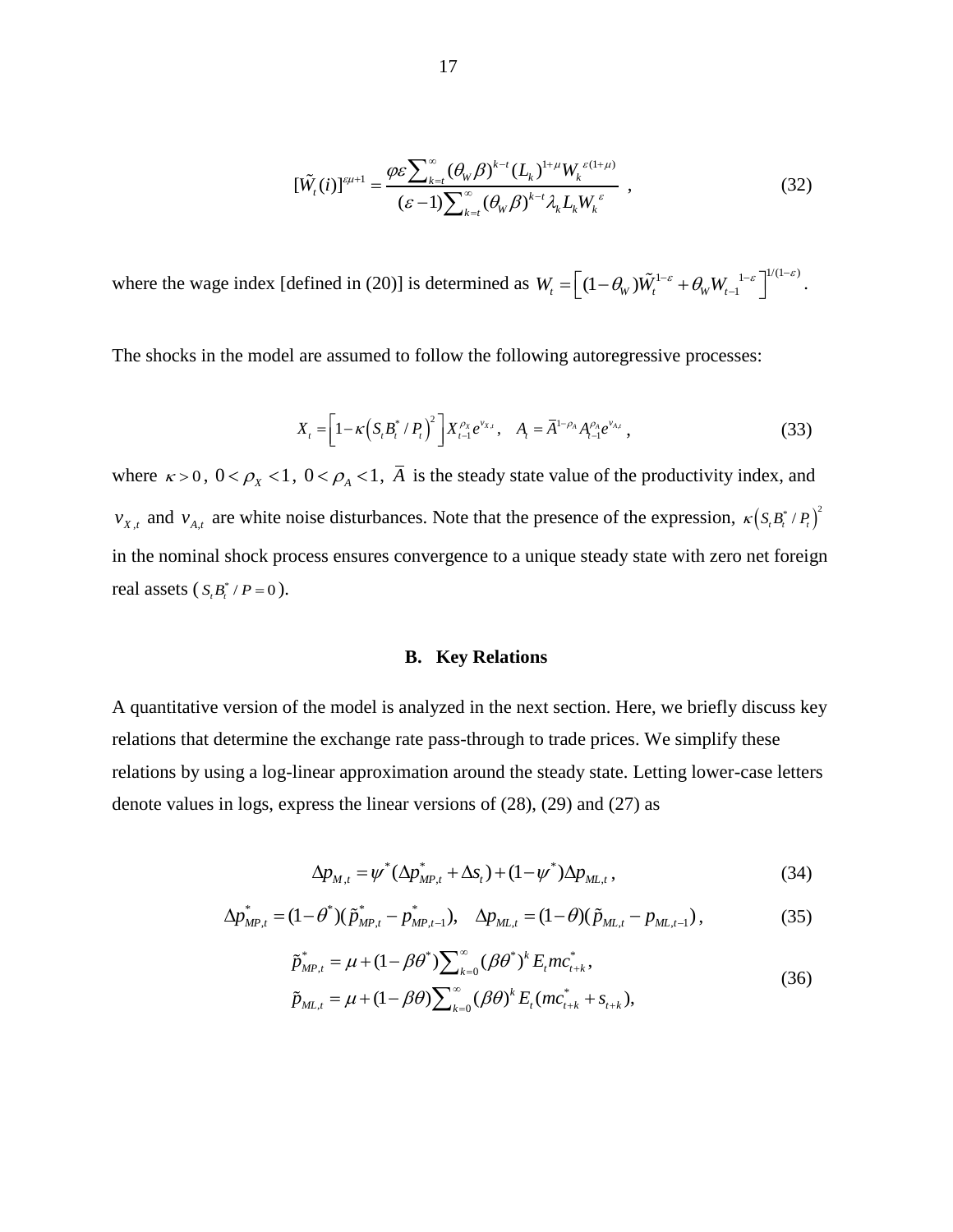where  $\mu = \ln \frac{d\mu}{dt}$ 1  $\mu = \ln \frac{\varepsilon}{\varepsilon - \varepsilon}$  $\overline{a}$ 

$$
\frac{\partial}{\partial y_{\mu}^*} = \beta E_t \Delta p_{\mu}^* + \lambda^* m \tilde{c}_{P,t}^*, \quad \Delta p_{\mu} = \beta E_t \Delta p_{\mu}^* + \lambda m \tilde{c}_{L,t}^*, \tag{37}
$$

where \*  $(1-\theta^*)(1-\beta\theta^*)$ \*  $\lambda^* = \frac{(1 - \theta^*)(1 - \beta \theta^*)}{\theta^*}$  $\theta$  $=\frac{(1-\theta^*)(1-\beta\theta^*)}{\sigma^*}, \lambda=\frac{(1-\theta)(1-\beta\theta)}{\sigma^*}$  $\theta$  $=\frac{(1-\theta)(1-\beta\theta)}{2}$ , and  $m\tilde{c}_{P,t}^* = w_t^* - a_t^* - p_{MP,t}^* + \mu$  and

\*  $-w^* - a^*$  $m\tilde{c}_{L,t}^* = w_t^* - a_t^* - (p_{ML,t} - s_t) + \mu$  are indexes based on real marginal costs for firms using PCP and LCP. Finally, substituting the values of  $\Delta p_{\nu}^*$ 

y, substituting the values of 
$$
\Delta p_{MP,t}^*
$$
 and  $\Delta p_{ML,t}$  in (34), we obtain  
\n
$$
\Delta p_{M,t} = \beta E_t \Delta p_{M,t+1} - \psi^* \beta E_t \Delta s_{t+1} + \psi^* \lambda^* m \tilde{c}_{P,t}^* + (1 - \psi^*) \lambda m \tilde{c}_{L,t}^* + \psi^* \Delta s_t.
$$
\n(38)

Similarly, we can use linear versions of (23), (25) and (26) to derive

$$
\Delta p_{XP,t} = \beta E_t \Delta p_{XP,t+1} + \lambda m \tilde{c}_{P,t}, \quad \Delta p_{XL,t}^* = \beta E_t \Delta p_{XL,t+1}^* + \lambda^* m \tilde{c}_{L,t},
$$
\n(39)

$$
\Delta p_{XP,t} = \beta E_t \Delta p_{XP,t+1} + \lambda m \tilde{c}_{P,t}, \quad \Delta p_{XL,t}^* = \beta E_t \Delta p_{XL,t+1}^* + \lambda^* m \tilde{c}_{L,t},
$$
\n
$$
\Delta p_{X,t} = \beta E_t \Delta p_{X,t+1} - (1 - \psi) \beta E_t \Delta s_{t+1} + \psi \lambda m \tilde{c}_{P,t} + (1 - \psi) \lambda^* m \tilde{c}_{L,t} + (1 - \psi) \Delta s_t,
$$
\n(39)

where  $m\tilde{c}_{p,t} = w_t - a_t - p_{xp,t} + \mu$ , and  $m\tilde{c}_{L,t} = w_t - a_t - (p_{xL,t}^* + s_t) + \mu$ .

Relations (38) and (40) identify the key channels that transmit the effects of different shocks to log differences of import and export prices. Note that the partial effect of the log difference of the exchange rate depends on the proportions of firms using PCP in the home and foreign economies,  $\psi$  and  $\psi^*$ . An increase in  $\psi^*$  would strengthen the partial effect of the exchange rate on the import prices while an increase in  $\psi$  would weaken the partial effect on the export price.

To examine the behavior of the exchange rate, we linearize (8) to obtain

$$
s_{t} = E_{t} s_{t+1} + \overline{r}^{*} - \overline{r} + \delta^{*} (E_{t} \pi_{t}^{*} - \overline{\pi}^{*}) - \delta (E_{t} \pi_{t} - \overline{\pi}) + x_{t},
$$
\n(41)

where  $\bar{r}^* = \ln(1 + \bar{R}^*)$ ,  $\bar{r} = \ln(1 + \bar{R})$ ,  $\pi_i^* = \ln(\Pi_i^*)$ ,  $\bar{\pi}^* = \ln(\bar{\Pi}^*)$ ,  $\pi_i = \ln(\Pi_i)$ , and  $\bar{\pi} = \ln(\bar{\Pi})$ 

<sup>&</sup>lt;sup>12</sup> This derivation is standard for a Calvo model of price adjustment (e.g., see Yun, 1996).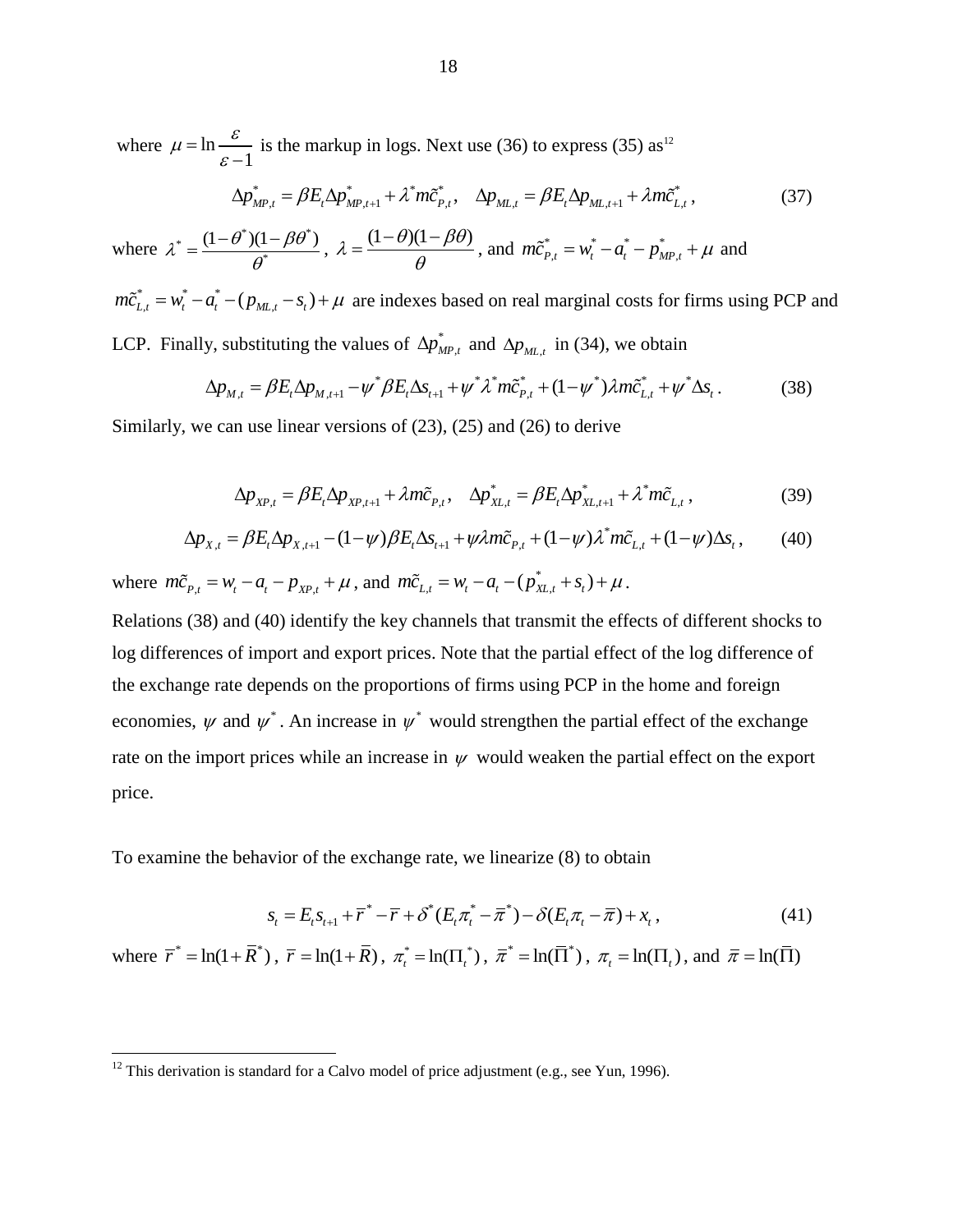From (33), the linear versions of the time series processes for the stochastic variables are:  $x_t = \rho_X x_{t-1} + v_{X,t}, a_t = \rho_A a_{t-1} + v_{A,t}$ , and  $a_t^* = \rho_{A^*} a_{t-1}^* + v_{A^*t}$ . The pass-through elasticities for the import and export prices depend on the impact of nominal and real disturbances,  $v_{X,t}$ ,  $v_{A,t}$ ,  $v_{A^*,t}$ , on  $s_t$  (and hence  $\Delta s_t$ ) through (41) and on  $\Delta p_{M,t}$  and  $\Delta p_{X,t}$  via (38) and (40). The presence of the expected future values in these relations magnifies this impact (given the persistence in the stochastic variables). Both the nominal and real disturbances affect the exchange rate and trade prices, but the presence of  $x_t$  in (41) and  $\Delta s_t$  in (38) and (40) suggest that the impact of the nominal disturbance would be stronger. The relative strength of the effect of nominal and real disturbances is examined in the next section.

#### **IV. QUANTITATIVE ANALYSIS**

We undertake numerical analysis of the model to explore the role of different factors in determining the exchange rate pass-through to import and export prices. We also use the analysis to examine how well the model explains the key features of the data, especially the data for advanced countries that are more likely to conform to the interest parity and Taylor rule assumptions of the model.

#### **A. Calibration**

We calibrate our model as follows. We normalize the initial prices and home income to equal one. We set the share of imports in income  $(\gamma)$  equal to the median import share for advanced countries in our sample, which equals 0.3 (and is slightly lower than the average share of 0.32). We let the quarterly discount factor ( $\beta$ ) equal 0.99, the coefficient of risk aversion ( $\chi$ ) equal 2.0, and the elasticity of labor supply  $(1/\nu)$  equal 0.5. We choose a value of 2.0 for the elasticity of substitution between home and foreign goods  $(\eta)$ , and a value of 6.0 for the elasticity of substitution between varieties  $(\varepsilon)$ .<sup>13</sup> The values of these parameters are similar to the ones used by other studies. Our sensitivity analysis indicates, moreover, that variations in these

<sup>&</sup>lt;sup>13</sup> Given these choices,  $\varphi$  is determined by normalizing the steady-state values of  $W, P$ , and L equal to one.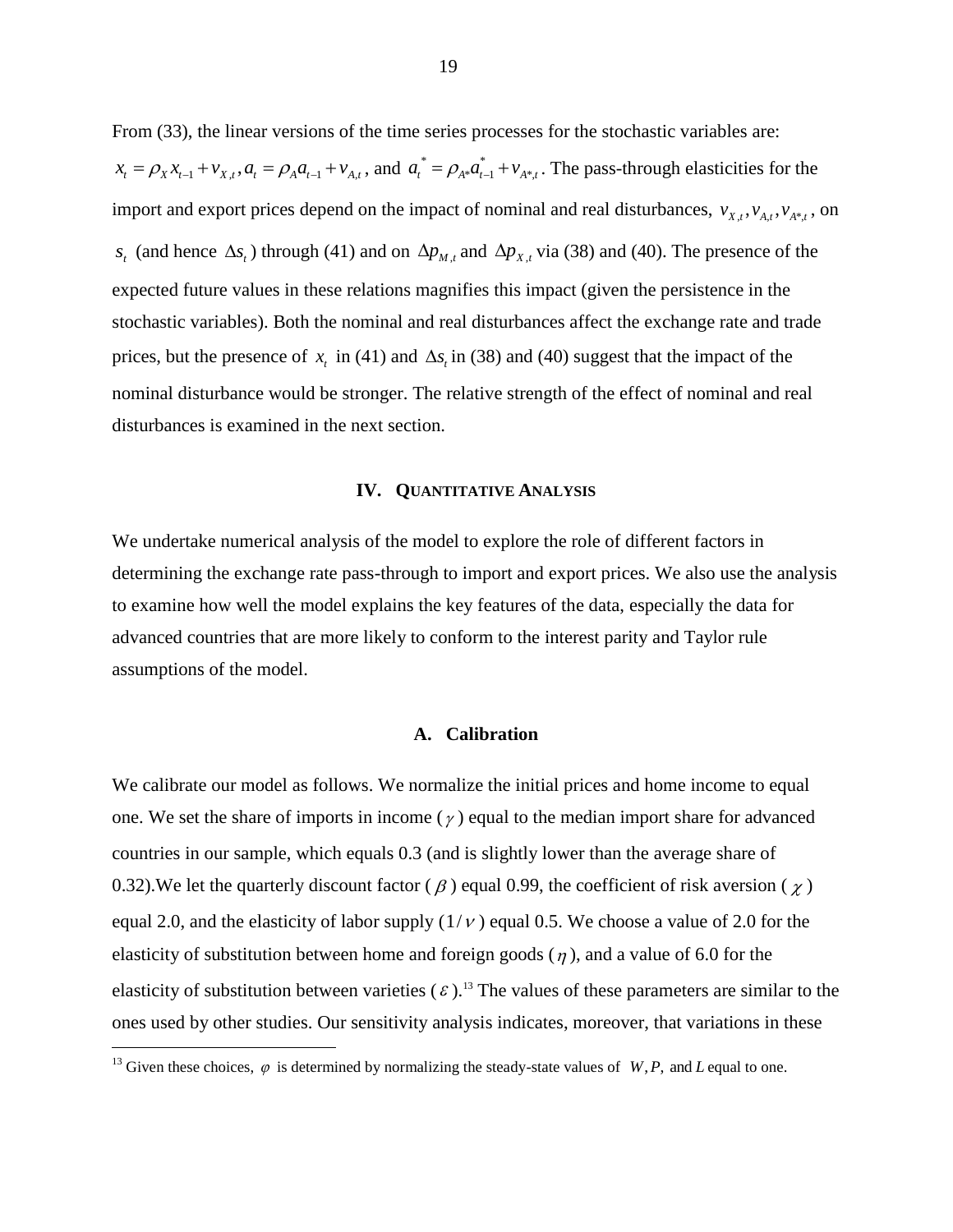values have little effect on the pass-through results. For productivity shocks, we follow Corsetti, Dedola, and Leduc (2008) and let the autoregressive coefficients ( $\rho_A$  and  $\rho_{A^*}$ ) equal to 0.95, standard errors of white noise disturbances ( $v_A$  and  $v_{A*}$ ) equal to 0.007, and the correlation coefficient for these disturbances equal to 0.25. For the nominal shock, we initially also let the standard error of the white noise disturbance ( $v_x$ ) equal 0.007, but assume a more moderate persistence (let  $\rho_X = 0.75$ ).<sup>14</sup>

We set the inflation-response parameters in the home and foreign interest rate rules ( $\delta$ , $\delta^*$ ) equal to 0.5, as in the simple versions of the Taylor rule. For the sticky wage version, we let the frequency of wage change  $(1 - \theta_w)$  equal to 1/4 and the frequency of price change  $(1 - \theta)$  equal to 1/3.<sup>15</sup> We assume the same frequency of price changes for the flexible wage version. The data on currency invoicing of exports and imports is used to determine the home and foreign PCP shares in the model as  $\psi = 0.54$  and  $\psi^* = 0.54$ .<sup>16</sup> The currency of invoicing data have certain limitations as discussed in Section D below, but we use this data to obtain rough measures of the mix of PCP and LCP. We also use it below to explain cross-country variation in pass-through. The model assumes that the home economy is small and treats the foreign (rest of the world) real wage and inflation ( $W^*/P^*$  and  $\Pi^*$ ) as exogenous. <sup>17</sup>

<sup>&</sup>lt;sup>14</sup> The value of the autoregressive coefficient was chosen to keep the variability of  $\Delta s$ <sub>*t*</sub> in the stochastic simulations of the model (discussed below) close to that in the data.

<sup>&</sup>lt;sup>15</sup> The value of  $\theta_w$  implies that the average duration of fixed wage equals one year, which is not too long in view of estimates for the Euro area (Smets and Wouters, 2003). However, we choose a smaller value of  $\theta$  to let the average duration of price contracts to be shorter than wage contract as suggested by the estimates for the United States by Christiano, Eichenbaum, and Evans (2005).

 $16$  Goldberg and Tille (2008) and Kamps (2006) provide data on currency of invoicing for a number of countries. We use the latter source as it has wider coverage. Based on a sample of 10 advanced countries for which the invoicing data are available for both imports and exports, the home and foreign PCP shares are estimated as the average values of the shares of invoicing in exporter's currency for exports and imports.

<sup>&</sup>lt;sup>17</sup> We also assume a very small value for the transactions cost parameter ( $\kappa$ ), which ensures convergence of the economy to a unique steady state with zero net foreign assets but has a negligible effect on the dynamics of the model.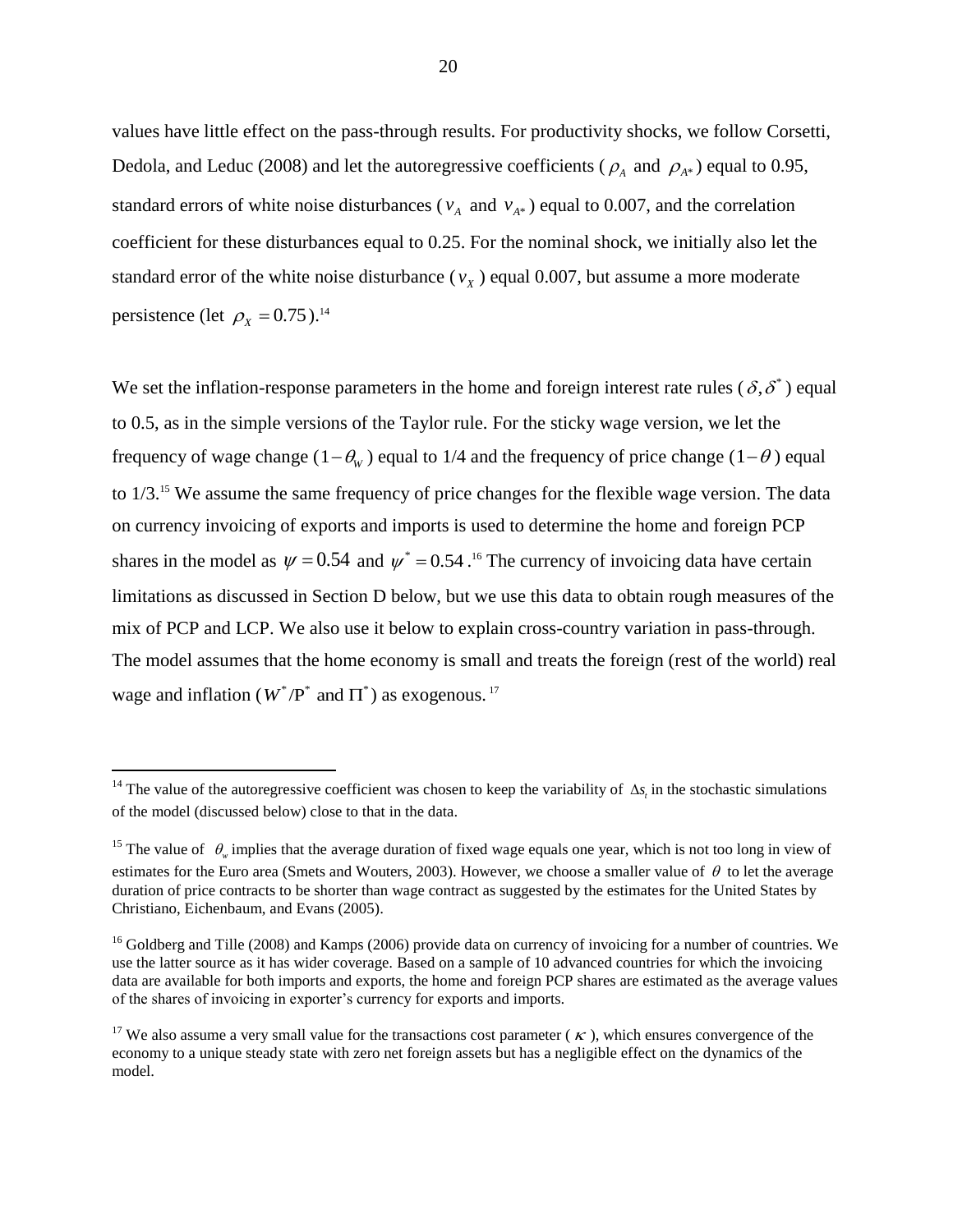#### **B. Impulse Response Analysis**

To examine the model dynamics underlying the relation between the exchange rate and trade prices, Figure 3 shows the dynamic response (over 12 quarters) of the log differences of the exchange rate and import and export prices ( $\Delta s$ ,  $\Delta p$ <sub>*M*</sub>,  $\Delta p$ <sub>*X*</sub>) to a one-standard-deviation increase in each shock  $(v_x, v_A, v_{A^*})$  for the baseline parameter values. These impulse response functions are similar for both sticky and flexible wage versions of the model and are illustrated only for the latter version. The figure highlights two important features of the dynamic adjustment of the three variables. First, the effect of each shock is concentrated in the same quarter in which the shock occurs. Second, the contemporaneous effect of the nominal shock is much larger than that of real shocks for each variable. These features suggest that the exchange rate innovation in a VAR model would be dominated by the nominal shock, and thus the adjustment of the exchange rate and import and export prices to this innovation would be rapid and occur mostly in the current quarter. The dynamic adjustment suggested by the model is broadly consistent with the impulse response functions from VAR's for the advanced countries (in Figure 2). Moreover, as changes in the exchange rate and trade prices largely reflect the effect of current rather than past shocks, the model also implies that the regression estimates of the short-run exchange rate passthrough (the effect of the current exchange rate change) would be similar to the VAR estimates of the pass-through (the effect of the current exchange rate innovation).

It is also interesting to examine how different shocks affect the short-run pass-through. Table 4 shows the current-period elasticity of the import and export prices to the exchange rate resulting from a one-standard-deviation increase in each shock for both sticky and flexible wage cases. For the nominal shock, the pass-through elasticity is 0.64 for the import price and 0.36 for the export price in the sticky wage case. For the real shocks, the pass-through elasticities are in fact negative in some cases. For example, under sticky wages, the import price pass-through is -0.34 for the foreign productivity shock and the export price pass-through is -0.42 for the home productivity shock. The negative values in these cases reflect the effect of productivity shocks on prices via the marginal cost channel [see (38) and (40)]. A positive foreign productivity shock, for example, reduces the foreign marginal cost and lowers import prices (for firms setting new prices). A home productivity shock has similar effect through changes in the home marginal cost.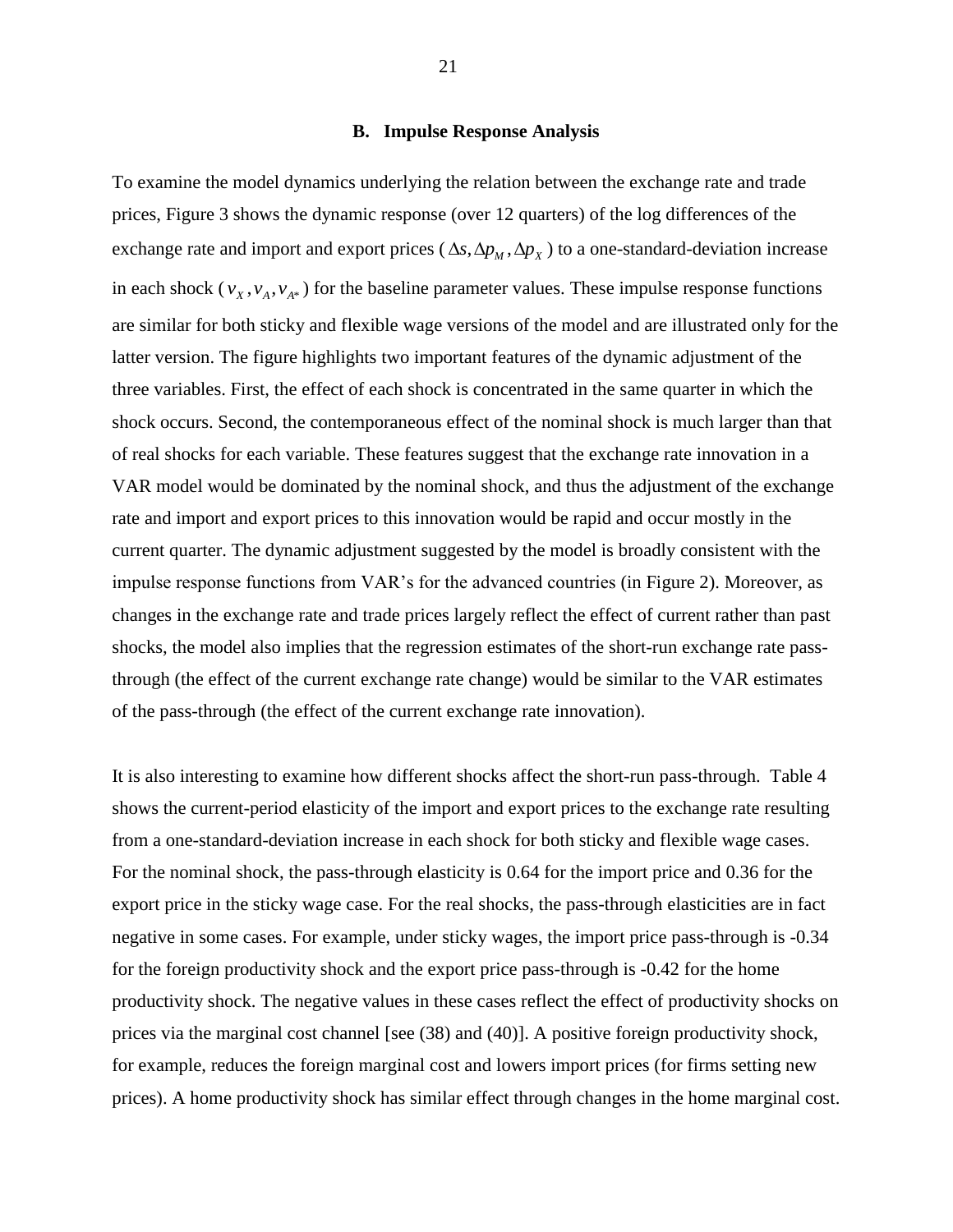The flexible wage case yields similar pass-through elasticities for the nominal shock. However, the export price pass-through for the home productivity shock in this case is higher (equals - 0.06). This difference arises because under flexible wage, an increase in productivity increases the wage rate which weakens the productivity effect on the marginal cost.<sup>18</sup>

The table also shows the elasticities generated by a simultaneous one-standard-deviation increase in all three shocks. As we would expect from the impulse response functions in Figure 3 (which show the nominal shock to dominate the movements in the exchange rate and trade prices), the elasticity for the composite shock is not much different than the elasticity for only the nominal shock. The results in Table 4 suggest that the short-run pass-through is likely to be largely determined by the impact of nominal shocks even in the presence of both types of shocks. Productivity shocks may, however, have a stronger influence in the long run and nominal shocks may not be the main drivers of the long-run pass-though. The accumulated effect of a productivity shock could even be negative, which would explain why estimates of the long-run pass-through tend to be below one even though the long-run pass-though (to both import and export prices) produced by nominal shocks would equal one. To explore this issue further, we undertake stochastic simulations of the model below to examine whether the long-run passthrough would be less than one in an economy subject to both nominal and real shocks.

We next examine the sensitivity of pass-through elasticities to variations in the values of key parameters. Given the importance of the nominal shock in influencing the short-run passthrough, we focus on the elasticities determined by a one-standard deviation nominal shock. Figure 4(a) illustrates the effect of variations in the foreign PCP share on the import price elasticity, and Figure 4(b) illustrates the effect of variations in the home PCP share on the export price elasticity.<sup>19</sup> Again, the effects are similar for both the sticky and flexible wage cases and are shown only for the latter case. As Figure 4(a) shows, the import price pass-through is low (around 0.25) if the foreign PCP share is zero. The pass-through increases as the PCP share

 $18$  Since, for simplicity, we do not model wage adjustment in the large foreign economy, we are not able to examine the influence of a flexible foreign wage on the import price pass-through in the case of a foreign productivity shock.

<sup>&</sup>lt;sup>19</sup> Home PCP share is kept at the baseline value of 0.54 in Figure 3(a). Similarly, the foreign PCP share equals  $0.54$ in Figure 3(b).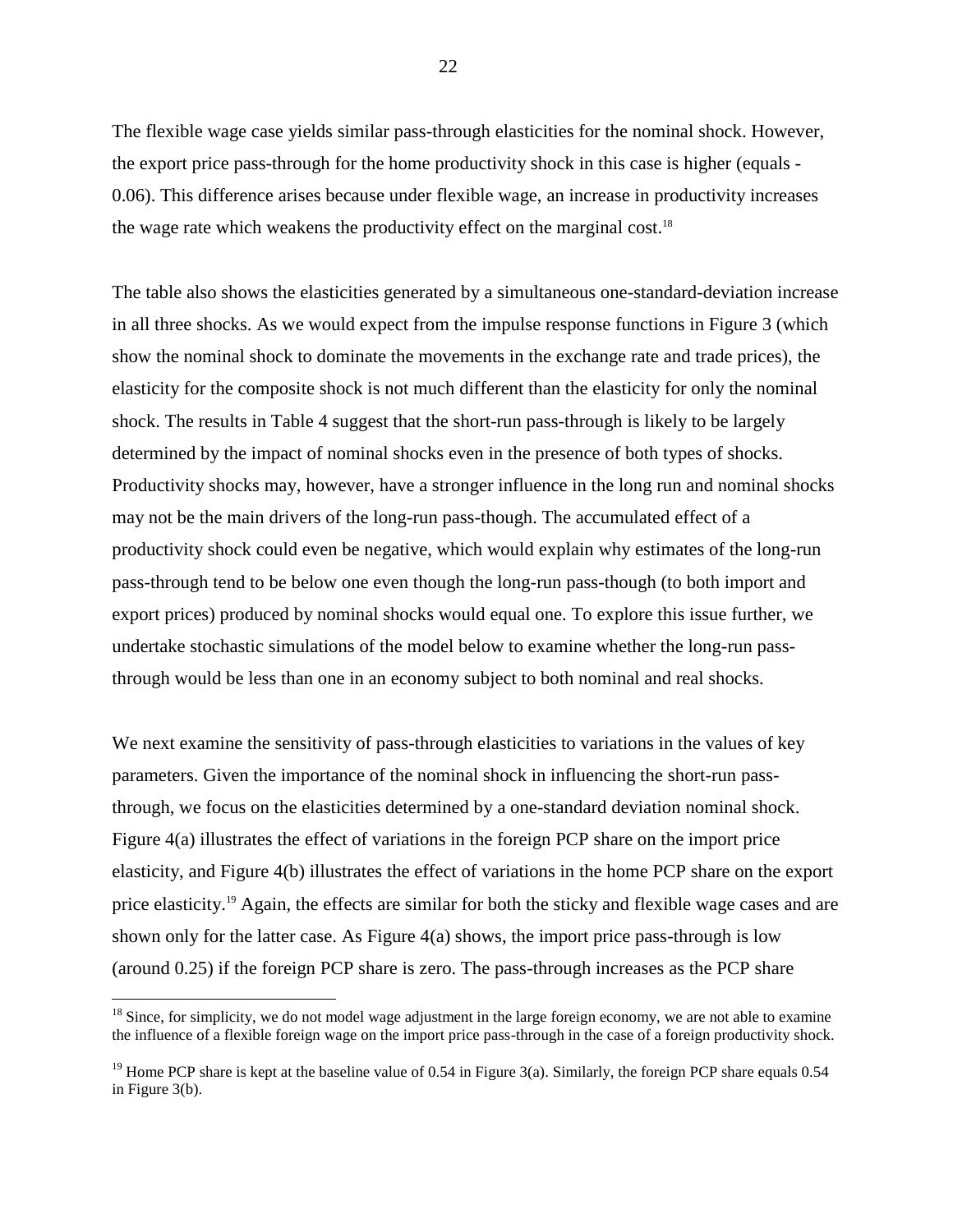increases and reaches one when the PCP share equals one. In contrast, the export price passthrough in Figure 4(b) is high (above 0.8) at the zero value of the home PCP share, decreases as PCP share increases and falls to a low value (below 0.1) when the PCP share equals one. These figures also show that the pass-through for the import price clearly exceeds that for the export price at the baseline values of 0.54 for both home and foreign PCP shares.

The influence of other parameters on the pass-through elasticities is explored in Table 5. We first examine the effect of greater wage/price flexibility. We decrease  $\theta_w$  to 0.667 and  $\theta$  to 0.5 in the sticky wage case, and decrease  $\theta$  to 0.5 in the flexible wage case. These changes have a significant impact on the pass-through, causing an increase in the import price pass-through and a decrease in the export price pass-through. The effect of greater flexibility in wage and prices or prices alone is thus similar to larger home and foreign PCP shares. We also explore how the degree of persistence in the exchange rate shock and the interest rate reaction to inflation influences the exchange rate pass-through. We varied  $\rho_x$  from 0.6 to 0.90, and  $\delta$  from 0.1 to 1.0. The table shows that lower or higher persistence of the exchange rate shock or less or more aggressive reaction to inflation does not have a large effect on the pass-through values. Thus, our numerical analysis of the short-run pass-through generated by the nominal shock suggests that PCP shares and wage-price stickiness are the major sources of variation in the pass-through for import and export prices.

#### **C. Stochastic Simulation**

This section examines the performance of the model in matching the data for advanced countries. We first examine how well the model can account for the evidence on exchange rate passthrough to import and export prices. Although the model is designed to provide an explanation of the pass-through evidence, we also explore if it is capable of explaining other relevant features of the data. Open-economy models are expected to explain the variability of the exchange rate, inflation and output, and we evaluate the model's performance in matching these moments. In addition, since pass-though can play an important role in influencing the volatility of import and export volumes, it is interesting to examine if the model can also match these moments. Finally, we examine if the model can account for the correlation between the exchange rate and the terms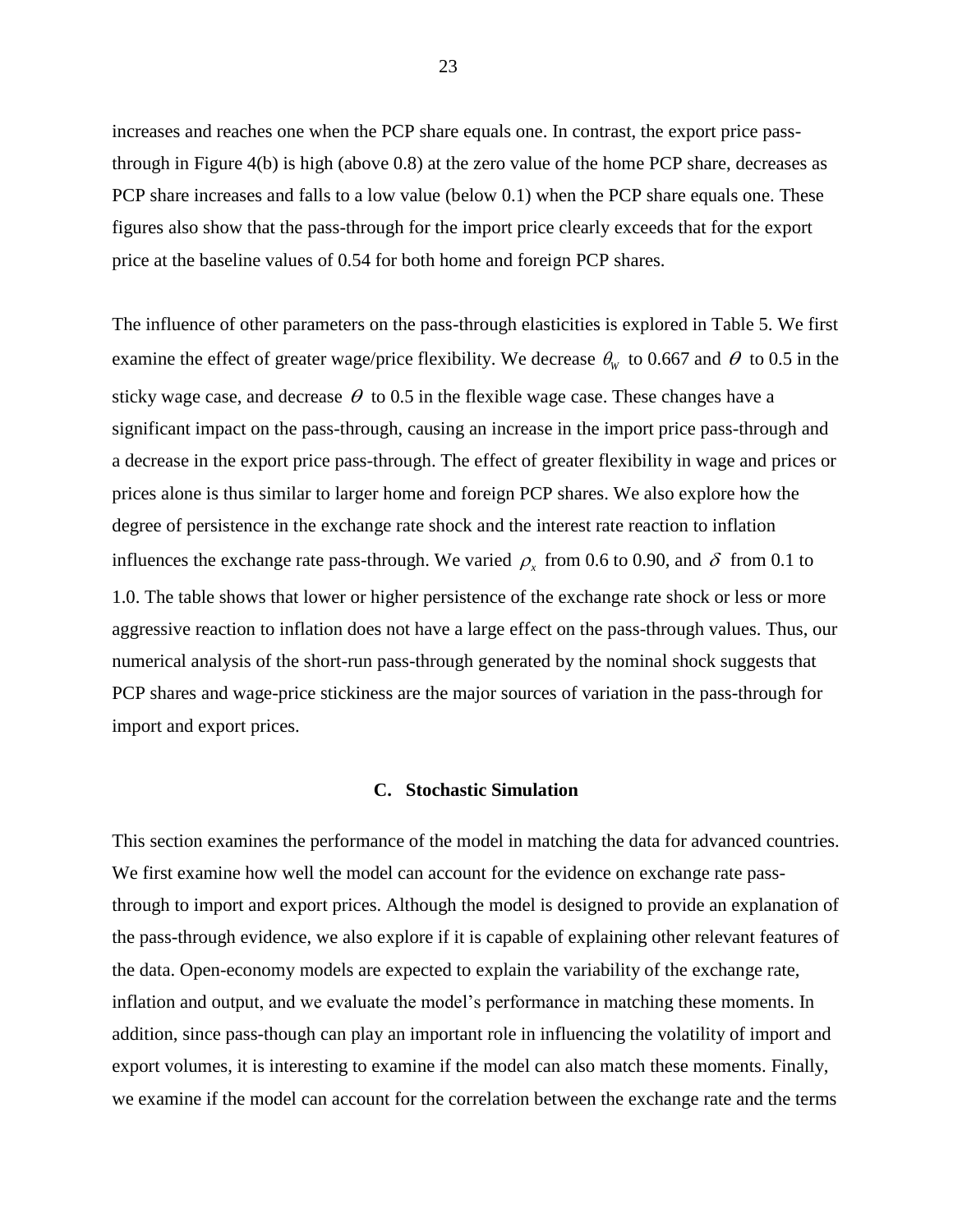of trade, as the sign of this coefficient has received considerable attention as a key test of LCP versus PCP.

Stochastic simulation of the model is used to generate artificial series for key variable over a period as long as our sample (127 quarters) for both sticky and flexible wage versions of the baseline model.<sup>20</sup> Series on  $\Delta s_t$ ,  $\Delta p_{M,t}$ ,  $\Delta p_{X,t}$  and  $\Delta p_t$  were used to obtain both the regression and VAR estimates of import and export pass-through. <sup>21</sup> . The simulated data were also used to compute the standard deviations of  $\Delta s_t$ ,  $\Delta p_t$ ,  $y_t (\equiv \ln Y_t)$ ,  $c_{F,t} (\equiv \ln C_{F,t})$  and  $c_{H,t}^* (\equiv \ln C_H^*)$  $c^{*}_{H,t} (\equiv \ln C^{*}_{H,t})$  ,  $^{22}$ Table 6 summarizes the results on the comparison of the statistics generated by the model with statistics based on the data for advanced countries.<sup>23</sup>

Estimates of the short-run pass-though by regression are tracked very well by both versions of the model, especially the sticky wage version. The two versions also provide a good match for the VAR estimates of the short-run pass-through. In explaining the long-run pass-through, each version performs well for the import price, but for the export price, there is a discrepancy between the model and the data, which is large in the case of the sticky wage version. Model simulations, however, explain two key features of the estimates of the long-run pass-through: it tends to be less than one and larger for the import than the export price.<sup>24</sup>

 $20$  The series were, in fact, generated for 227 quarters, but the values for the first 100 quarters were dropped.

<sup>&</sup>lt;sup>21</sup> The VAR model used for the simulated data is the same as that used for actual data except that it does not include

 $\Delta p_t^*$  , which is constant in our model. We did experiment with introducing a shock to this variable in the model, but it did not affect the results much.

<sup>&</sup>lt;sup>22</sup> Note that  $s_t$  and  $p_t$  are  $I(1)$  series and need to be first-differenced to make these stationary while  $y_t$ ,  $c_{F,t}$  and  $c_{H,t}$ <sup>\*</sup> are already stationary series.

 $^{23}$  Each data-based statistic represents the mean value of the statistics for the 18 advanced countries in our sample. Output is measured by real GDP. To remove the effect of long-term growth (which is absent in our model), series on real GDP and volumes of imports and exports were detrended using the Hodrick-Prescott filter. Import and export volumes were not available for Australia, and this country is excluded in calculating the mean values of the standard deviations for these variables.

 $^{24}$  An explanation of these results is that although nominal shocks generate a long-run pass-through equal to one, productivity shocks in our model produce negative long-run pass through, and the offsetting effect of productivity shocks is stronger in the case of the export price. In fact, the effect for the export price turns out to be sufficiently strong to make the long-run pass-through fall below the short-run pass-through.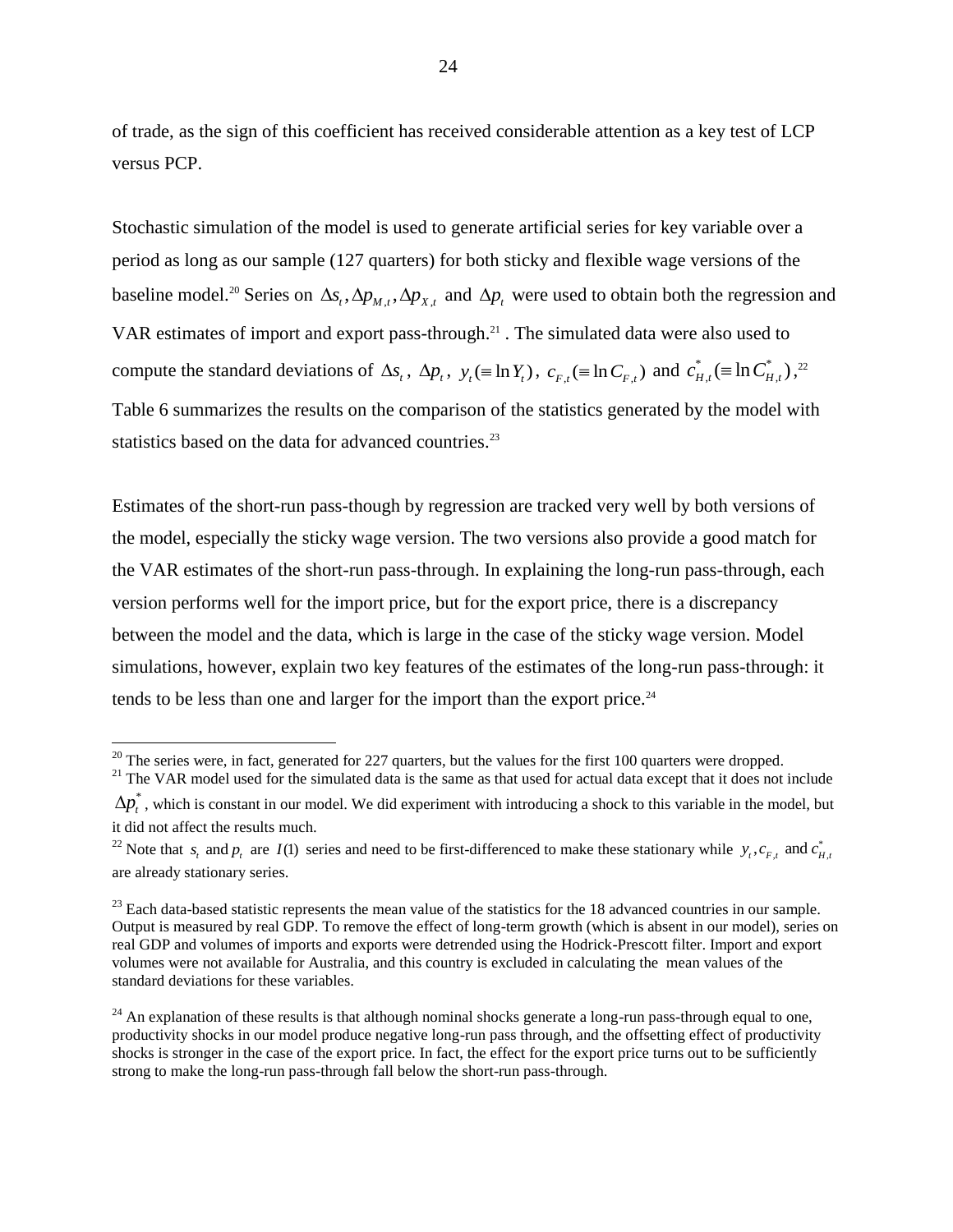The volatility of the exchange rate and inflation in the model is sensitive to the values of parameters for the nominal shock process (i.e.,  $\rho_X$  and the standard error of  $v_X$ ). For our assumed values for these parameters, both versions of the model imply greater exchange rate variability and smaller inflation variability than the data, but the difference between the model and the data is not too large. An important test of the model, however, is whether it can also match the variability of real variables, especially that of output. In this regard, the sticky wage version does not perform well. Variability of output for this version is too large and, in fact, is even larger than the exchange rate variability. Interestingly, the flexible wage version is able to generate output variability that is reasonably close to that in data. Open economy models tend to have difficulties in accounting for high variability of the exchange rate relative to output. In the flexible wage version, however, the ratio of the standard deviation of the exchange rate to that of output is larger than that in data (it is 2.3 in the model compared to 1.7 in data). The differences between the two versions in accounting for output variability can be traced to differences in the response of labor supply. Under sticky wages, (monopolistically competitive) households supply labor to meet effective labor demand, and thus the response of employment and output to different shocks is very elastic. In contrast, employment response under flexible wages is constrained by labor supply and leads to less variation in output. The flexible wage version is also able to match the high variability of import and export volumes in data very well and outperform the sticky wage version in this respect.

Finally, we examine how the model fares in explaining the correlation between the exchange rate and the terms of trade. The correlation in (both versions of) the model is negative, but surprisingly much stronger than in the data (the correlation coefficient is -0.84 in the model but only -0.28 in data). One possible explanation of this difference is that import and export price indexes are generally based on unit values and involve substantial measurement errors. The absolute value of the estimated correlation coefficient would thus be much lower than the true value. Interestingly, it can be shown that while purely random measurement errors in price indexes for traded good would weaken the correlation between the exchange rate and the terms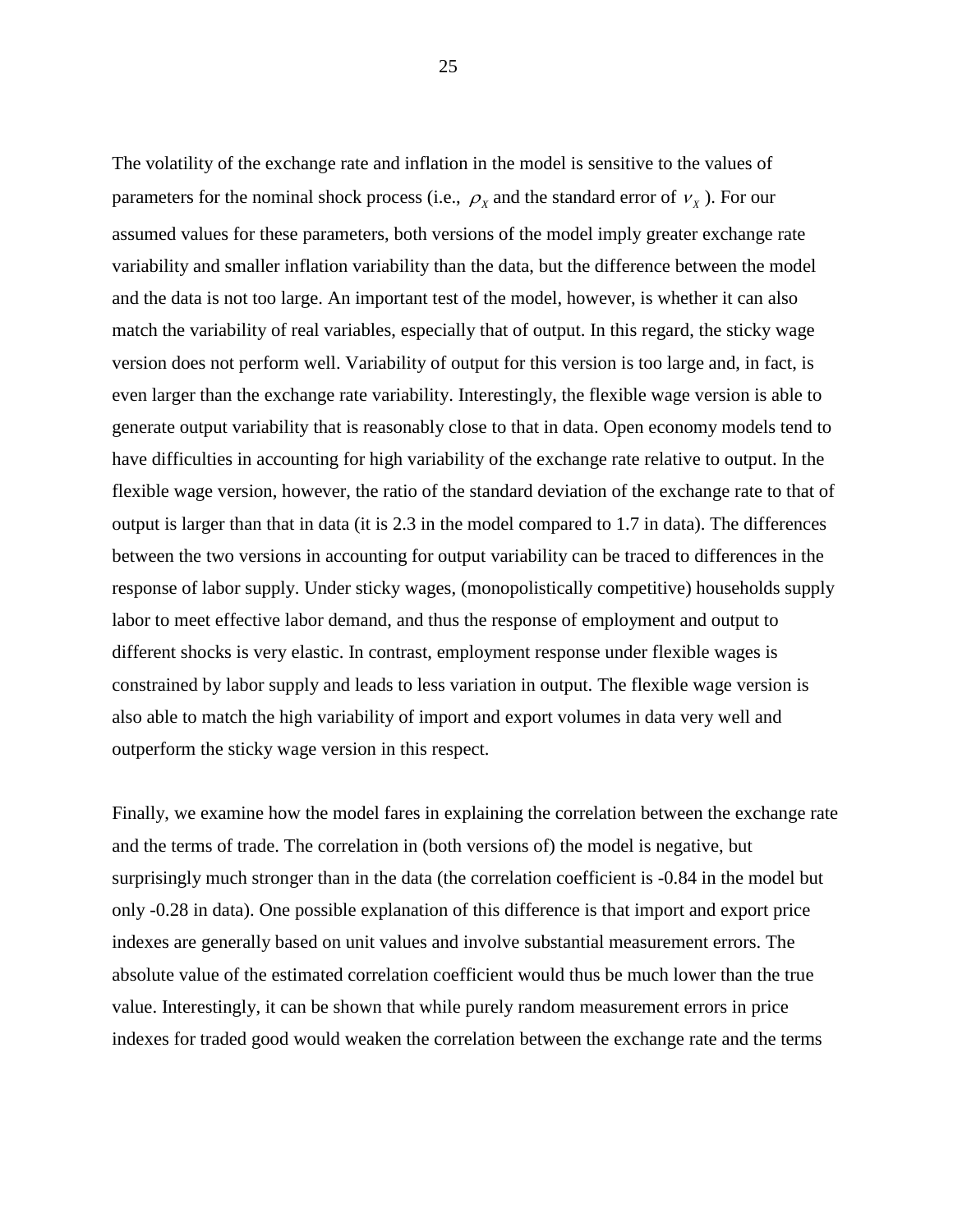of trade, they would not affect the estimates of the short-run pass-through.<sup>25</sup> Thus, in the presence of measurement errors, the model could match the data for the short-run pass-through coefficients but differ for the correlation coefficient.

#### **D. Currency of Invoicing and the Pass-Through**

Our numerical analysis suggests that home and foreign PCP shares are key determinants of the pass-through to import and export prices. As currency of invoicing data can be used to measure PCP shares, we briefly explore in this section some empirical evidence on the importance of these shares in explaining cross-country variation in the pass-through values. We utilize data on currency of invoicing from Kamps (2006). This source provides data on shares of invoicing in exporter's currency and in US dollars for both imports and exports for 18 countries in our sample.<sup>26</sup> The data are typically available only for a small number of years mostly in the early 2000's. Another limitation of the data is that the coverage and the collection method vary from one source to another. Nevertheless, this data provide rough measures of the PCP shares in home and foreign economies and enable us to test one implication of the model.

Table 7 presents results of OLS regressions explaining VAR estimates of the import and export pass-through by an index of the home or foreign PCP share based on invoicing-currency data.

<sup>&</sup>lt;sup>25</sup> Letting a tilde denote measured values, express  $\Delta \tilde{p}_{T,t} = \Delta p_{T,t} + u_{T,t}$ ,  $T = M, X$ , where  $u_{T,t}$  represents the measurement error. Measured and true values of the correlation coefficient are, respectively,  $\tilde{r} = \frac{\text{cov}(\Delta x_i, \Delta t \tilde{\sigma} t_i)}{\Delta t}$  $\frac{\partial v(\Delta t_t, \Delta t \partial t_t)}{(\Delta x_t) sd(\Delta t \tilde{o} t_t)}$  $_{t}$  *ysa* ( $\Delta$ *to* $_{t}$  $\tilde{r} = \frac{\text{cov}(\Delta x_t, \Delta t \tilde{\sigma} t_t)}{sd(\Delta x_t) sd(\Delta t \tilde{\sigma} t)}$  $=\frac{\text{cov}(\Delta x_t, \Delta t \tilde{o} t_t)}{sd(\Delta x_t) sd(\Delta t \tilde{o} t_t)}$ and  $r = \frac{\text{cov}(\Delta x_t, \Delta tot)}{f(\Delta x_t, \Delta tot)}$  $\frac{\partial v(\Delta x_t, \Delta t)}{(\Delta x_t) sd(\Delta t)}$ *t*  $r = \frac{\text{cov}(\Delta x_t, \Delta tot)}{sd(\Delta x_t) sd(\Delta tot)}$  $=\frac{\text{cov}(\Delta x_t, \Delta tot)}{sd(\Delta x_t, sd(\Delta tot))}$ , where  $\Delta t \tilde{o}t_t = \Delta \tilde{p}_{x,t} - \Delta \tilde{p}_{M,t}$  and  $\Delta tot_t = \Delta p_{x,t} - \Delta p_{M,t}$ . Also, the measured and true values of the short-run pass-through (given by the coefficient of  $\Delta s_t$  in regression (1) without controls) are, respectively,  $cov(\Delta x_{t}, \Delta \tilde{p}_{T,t})$  $var(\Delta x_t)$  $T = \frac{\text{cov}(\Delta t_t, \Delta p_{T,t})}{\text{cov}(\Delta t_t)}$ *t*  $\tilde{a}_r = \frac{\text{cov}(\Delta x_i, \Delta \tilde{p})}{\Delta x_i}$ *x*  $=\frac{\text{cov}(\Delta x_t, \Delta \tilde{p}_t)}{n}$  $\frac{(\mathbf{A}\tilde{p}_{T,t})}{\Delta x_i}$  and  $a_T = \frac{\text{cov}(\Delta x_t, \Delta p_{T,t})}{\text{var}(\Delta x_t)}$  $var(\Delta x_i)$  $T = \frac{\text{cov}(\Delta t_t, \Delta p_{T,t})}{\text{cov}(\Delta t_t)}$ *t*  $a_r = \frac{\text{cov}(\Delta x_i, \Delta p)}{n}$ *x*  $=\frac{\text{cov}(\Delta x_t, \Delta p_t)}{n}$  $\frac{H_1 H_2 H_3}{\Delta x}$  for  $T = M, X$ . Assume that  $u_{M,t}$  and  $u_{X,t}$  are white noise disturbances that are uncorrelated with  $\Delta p_{M,t}, \Delta p_{X,t}$  and with each other, In this simple case,  $E[cov(\Delta s_t, \Delta t \tilde{\sigma}t)] = E[cov(\Delta s_t, \Delta t \sigma t)]$ ,  $E[cov(\Delta s_t, \Delta \tilde{p}_{T,t})] = E[cov(\Delta s_t, \Delta p_{T,t})]$  and  $sd(t\tilde{\sigma}t) > sd(t\sigma t)$ . Thus  $E(\tilde{r}) < E(r)$  and  $E(\tilde{a}_T) = E(a_T)$ .

 $26$  The countries included in this dataset are: Australia, Belgium, Canada, Czech Republic, Denmark, France, Germany, Greece, Hungary, Italy, Japan, Netherlands, Poland, South Africa, Spain, Turkey, UK and US. The data on some invoicing shares are not available for Canada, Denmark and South Africa.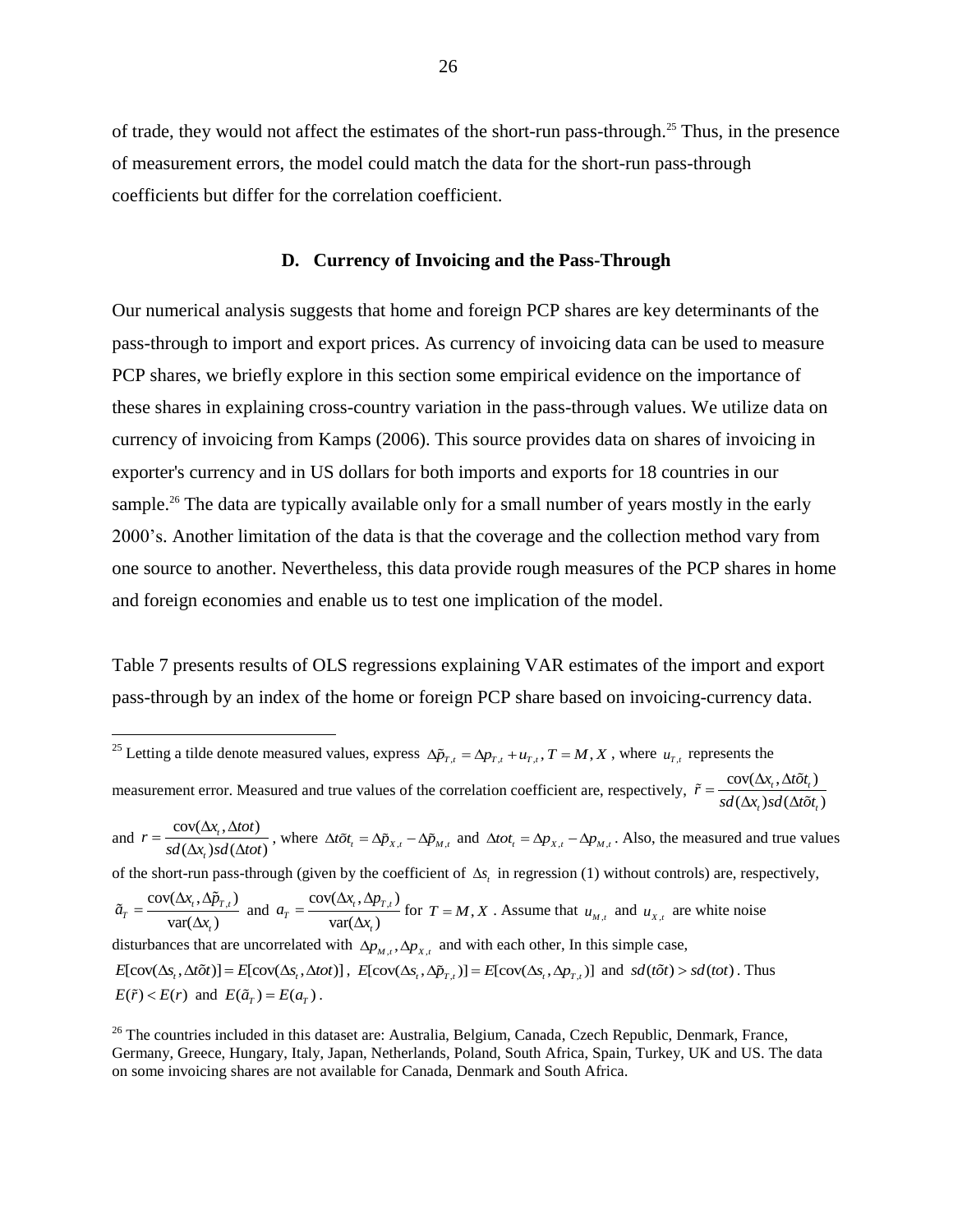First, we examine the influence of the percentage share (averaged over the time period for which data are available) of exporter currency invoicing in exports as an index of the home PCP share.<sup>27</sup> Consistent with the model, this index has a negative and significant effect on the export price pass-through. Next, we explore the effect of the average percentage share of exporter currency invoicing in imports as an index of the foreign PCP share. This index has a positive effect on the import price pass-through (as predicted by the model), but this effect is insignificant. One problem with this measure of the foreign PCP is that it includes invoicing in Euro, which is also the home currency for a large number of countries in our sample.<sup>28</sup> As an alternative index of the foreign PCP share, we use the average percentage share of US dollar invoicing in imports (for US, we subtract the US dollar share from  $100\%$ ).<sup>29</sup> The US dollar index is found to have a positive and significant effect on the import price pass-through.<sup>30</sup> The empirical evidence based on currency invoicing thus lends support to the model's predictions about the effect of PCP shares on the pass-through to the export and import prices.

#### **V. CONCLUDING REMARKS**

The debate on the nature of nominal rigidities in open economies has focused on whether firms use PCP or LCP. In view of the limitations of either PCP or LCP to account for the evidence on exchange rate pass-through to import and export prices, recent studies have emphasized the role of markup adjustment in explaining the pass-through evidence. This paper argues that even with no markup adjustment, a hybrid model with an appropriate mix of PCP and LCP can fit the data on not only pass-through elasticities but also measures of variability for key macro variables. The model also accounts for the finding that pass-through estimates based on regression equations tend to be similar to the ones derived from VAR models.

 $^{27}$  This measure shows considerable variation across countries and varies from a low value of 1% for Turkey to a high value of 99.8% for US.

 $28$  The currency invoicing data are generally available after the monetary union in Europe.

<sup>&</sup>lt;sup>29</sup> In addition to most imports from US, a large proportion of imports from non-US countries is also invoiced in US dollars (Goldberg and Tille, 2005).

<sup>&</sup>lt;sup>30</sup> The range for the US dollar index of the foreign PCP share is 9.7-57.2 as compared to a larger range of 9.7-99.8 for the exporter currency index.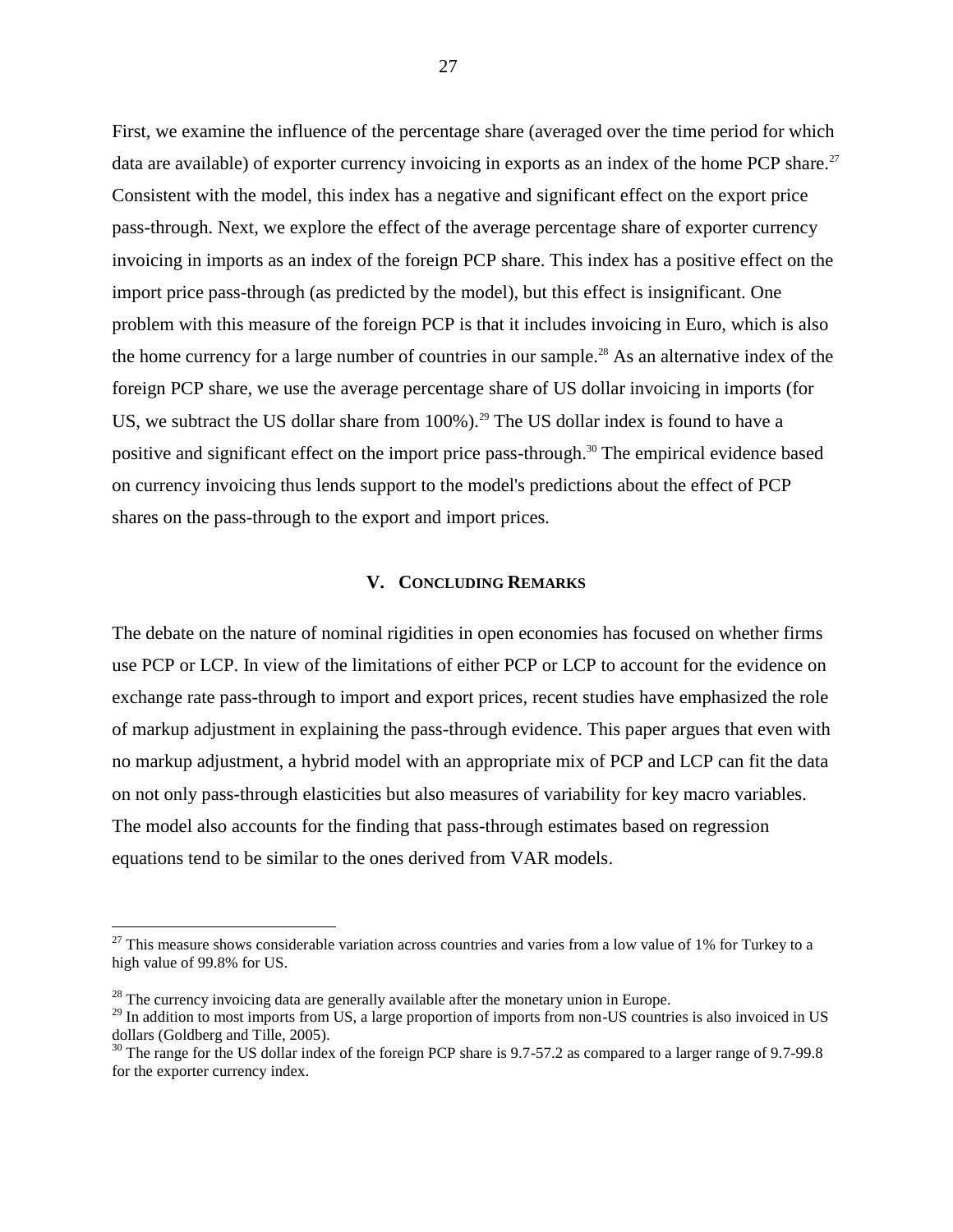Studies based on models with variable markup (e.g., Corsetti, Dedola, and Leduc, 2008) can explain low pass-through elasticities and exchange rate volatility relative to output with minimal nominal rigidities and without the presence of nominal shocks. These studies, however, do not address the question of why regression estimates of the pass-through elasticities tend to be close to VAR estimates. Our model explains the similarity of the two types of estimates, and interestingly, nominal rigidities play a major role in this explanation. We show that in the presence of significant price stickiness, short run changes in the exchange rate and trade prices are determined largely by current innovations to shocks, and thus regression and VAR estimates of the pass-through do not differ much. The presence of nominal shocks is essential in our model not only in explaining this result, but also in accounting for the pattern of pass-through elasticities for import and export prices and the observed exchange rate and inflation variability. The model does not, however, require stickiness of wages. Indeed, the flexible wage version of the model performs much better than the sticky wage version in explaining the variability of output.

As well, the model is consistent with the evidence that a depreciation of the home currency would worsen the terms of trade, and thus changes in the exchange rate would bring about appropriate relative price adjustment in the transmission of shocks. The benefits of exchange rate flexibility would, therefore, be realized even in the hybrid case where both PCP and LCP are used.

#### **Acknowledgements**

The authors thank Zoltan Jakab and seminar participants at the IMF Institute for Capacity Development for comments, and Kazim Kazimov and Zaki Dernaoui for excellent research assistance.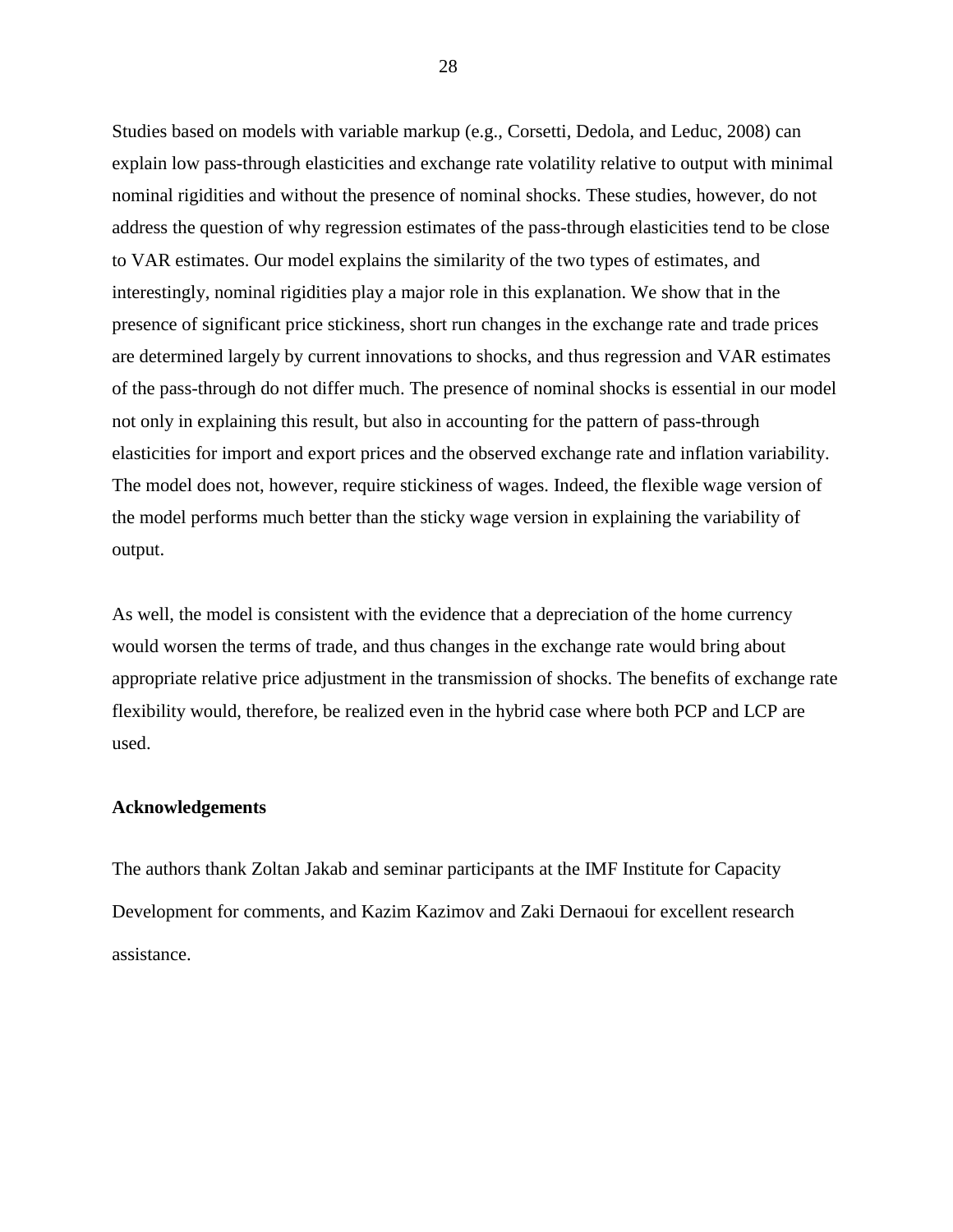#### **References**

- Bacchetta, Philippe and Eric van Wincoop, 2005, "A Theory of the Currency Denomination of International Trade." *Journal of International Economics*, 67(2), pp. 295-319.
- Betts, C. and Devereux M., 2000, "Exchange Rate Dynamics in a Model of Pricing to Market," *Journal of International Economics* 50, pp. 215-44.
- Bussière, Matthieu, and Tuomas Peltonen, 2008, "Exchange Rate Pass-Through in the Global Economy–The Role of Emerging Market Economies," Bank of Finland Discussion Paper No. 25.
- Calvo, Guillermo A., 1983, "Staggered Prices in a Utility-Maximizing Framework," *Journal of Monetary Economics*, pp. 383-98.
- Campa, Jose Manuel, and Linda S. Goldberg, 2005, "Exchange Rate Pass-Through to Import Prices," R*eview of Economics and Statistics*, 87(4), pp. 679-690.
- Choudhri, Ehsan U., Hamid Faruqee, and Dalia S. Hakura, 2005, "Explaining the Exchange Rate Pass-Through in Different Prices," *Journal of International Economics*, 65 (March 2005), pp. 349-374.
- Christiano, Lawrence J., Martin Eichenbaum, and Charles L. Evans, 2005, " Nominal Rigidities and the Dynamic Effects of a Shock to Monetary Policy," *Journal of Political Economy*, 113(1), pp.1-45.
- Clarida, Richard, Jordi Gali, and Mark Gertler, 2002, "A Simple Framework for International Policy Analysis," *Journal of Monetary Economics* 49, pp. 879-904.
- Corsetti, Giancarlo, and Luca Dedola, 2005, "A Macroeconomic Model of International Price Discrimination," *Journal of International Economics* 67, pp. 129-56.
- Corsetti, Giancarlo, Luca Dedola, and Sylvain Leduc, 2007, "Optimal Monetary Policy and the Sources of Local-Currency Price Stability," NBER Working Paper No. 13544.
- Corsetti, Giancarlo, Luca Dedola, and Sylvain Leduc, 2008, "High Exchange-Rate Volatility and Low Pass-Through in Business Cycle Models," *Journal of Monetary Economics*, 55, pp.1113-28.
- Corsetti, Giancarlo, Luca Dedola, and Sylvain Leduc, 2010, "Optimal Monetary Policy in Open Economies," in Benjamin M. Friedman & Michael Woodford (eds.), *[Handbook of](http://ideas.repec.org/s/eee/monhes.html)  [Monetary Economics](http://ideas.repec.org/s/eee/monhes.html)*, volume 3, number 3, Elsevier.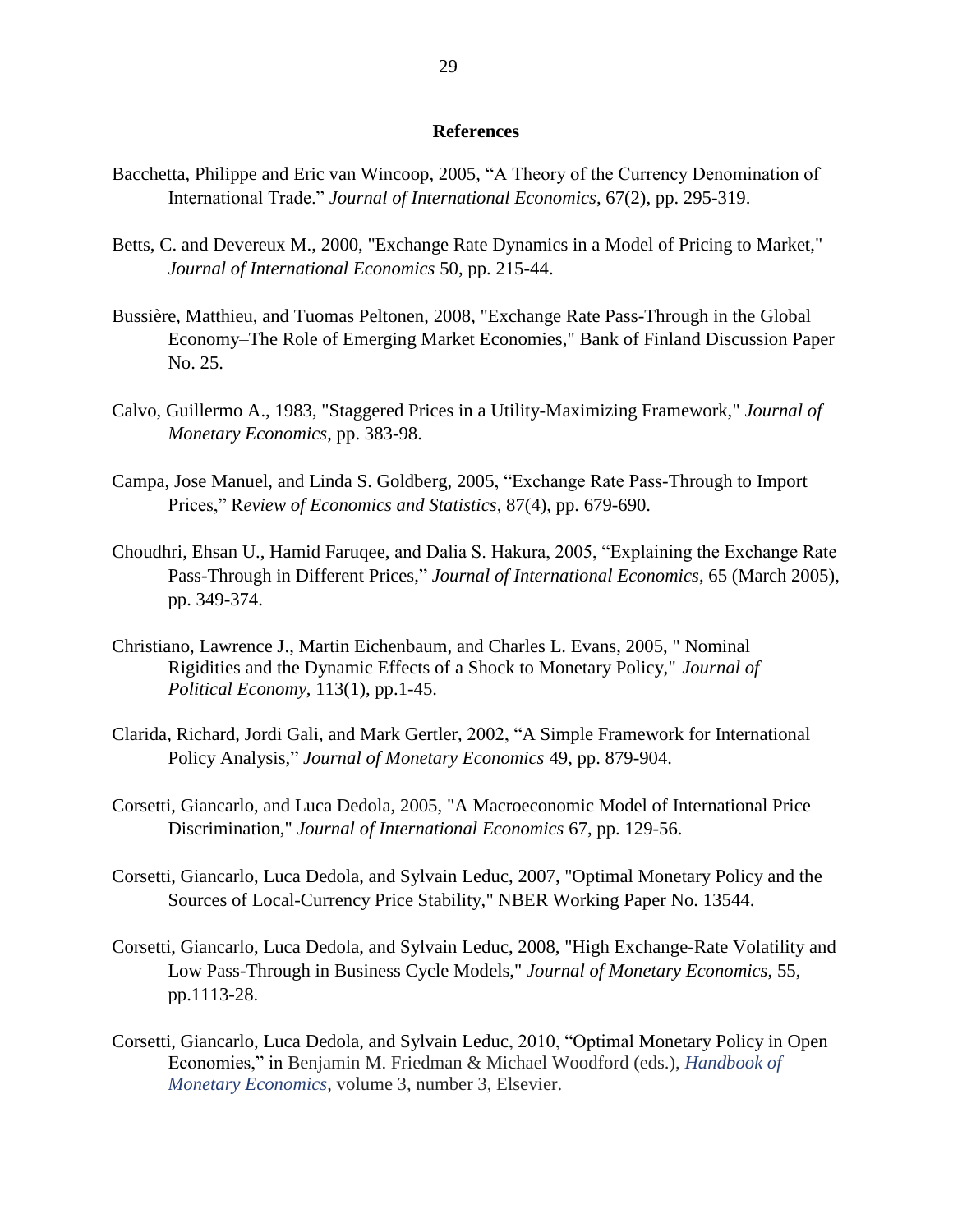- Corsetti, Giancarlo, and Paolo Pesenti, 2001, "Welfare and Macroeconomic Interdependence," *Quarterly Journal of Economics* 116, pp. 421-46.
- Corsetti, Giancarlo and Paolo Pesenti, 2005, "International dimension of optimal monetary policy," *Journal of Monetary Economics* 52, pp. 281-305.
- Devereux, Michael B., and Charles Engel, 2002, "Exchange Rate Pass-Through, Exchange Rate Volatility, and Exchange Rate Disconnect," *Journal of Monetary Economics*, Vol. 49, pp. 913-940.
- Devereux, Michael B., and Charles Engel, 2003, "Monetary Policy in Open Economy Revisited: Price Setting and Exchange Rate Flexibility," *Review of Economic Studies* 70, pp. 765- 83.
- Devereux, Michael, Charles Engel, and Peter Storegaard, 2004, "Endogenous Exchange Rate Pass-Through when Nominal Prices are set in Advance." *Journal of International Economics*, 63(2), pp. 263-291.
- Gagnon, Joseph E., and Jane Ihrig, 2004, "Monetary Policy and Exchange Rate Pass-Through," *International Journal of Finance and Economics*, 9, pp. 315–338 .
- Goldberg Linda S., and Cedric Tille, 2008, "Vehicle Currency Use in International Trade," *Journal of International Economics* 76, pp. 177–192.
- Gust, C., S. Leduc, and R. Vigfusson, 2010, "Trade integration, competition, and the decline in exchange rate pass-through," *Journal of Monetary Economics* 57, pp. 309–324.
- Kamps, Anette, 2006, "The Euro as Invoicing Currency in International Trade," ECB. Working Paper Series No. 665 (August).
- McCarthy J., 2000, "Pass-Through of Exchange Rates and Import Prices to Domestic Inflation in Some Industrialized Economies," Federal Reserve Bank of New York Staff Report No. 111.
- Obstfeld, Maurice, and Kenneth Rogoff, 1995, "Exchange Rate Dynamics Redux," *Journal of Political Economy* 102, pp. 624-60.
- Obstfeld, Maurice, and Kenneth Rogoff, 2000, "New Directions for Stochastic Open Economy Models," *Journal of International Economics*, 50, pp. 117-154.
- Smets, Frank R., and Raf Wouters, 2003, "An Estimated Dynamic Stochastic General Equilibrium Model of the Euro Area," *Journal of the European Economics*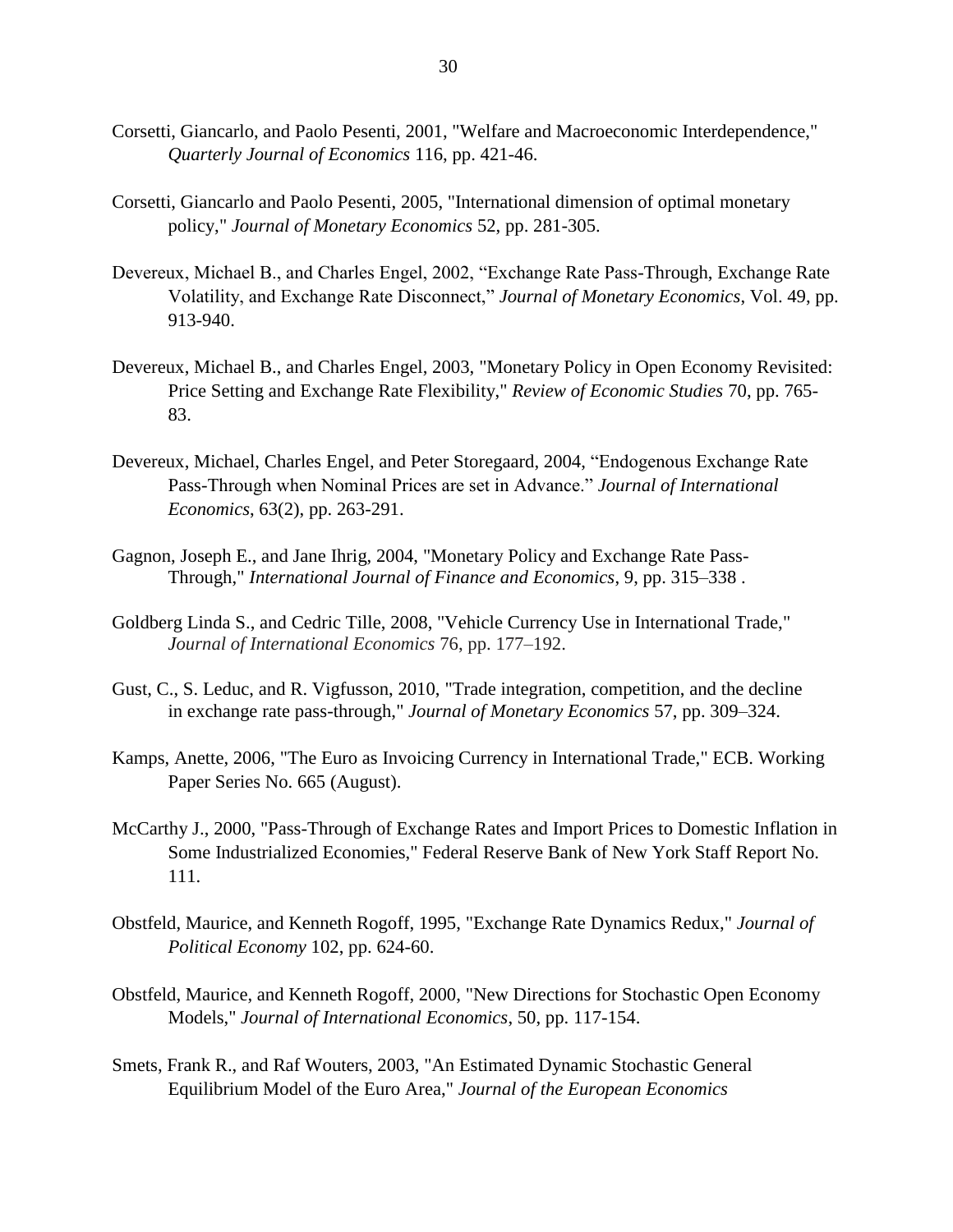*Association,* 5, 1123-1175.

Yun, Tack, 1996, "Nominal Price Rigidity, Money Supply Endogeneity, and Business Cycles," *Journal of Monetary Economics* 37, pp. 345-370.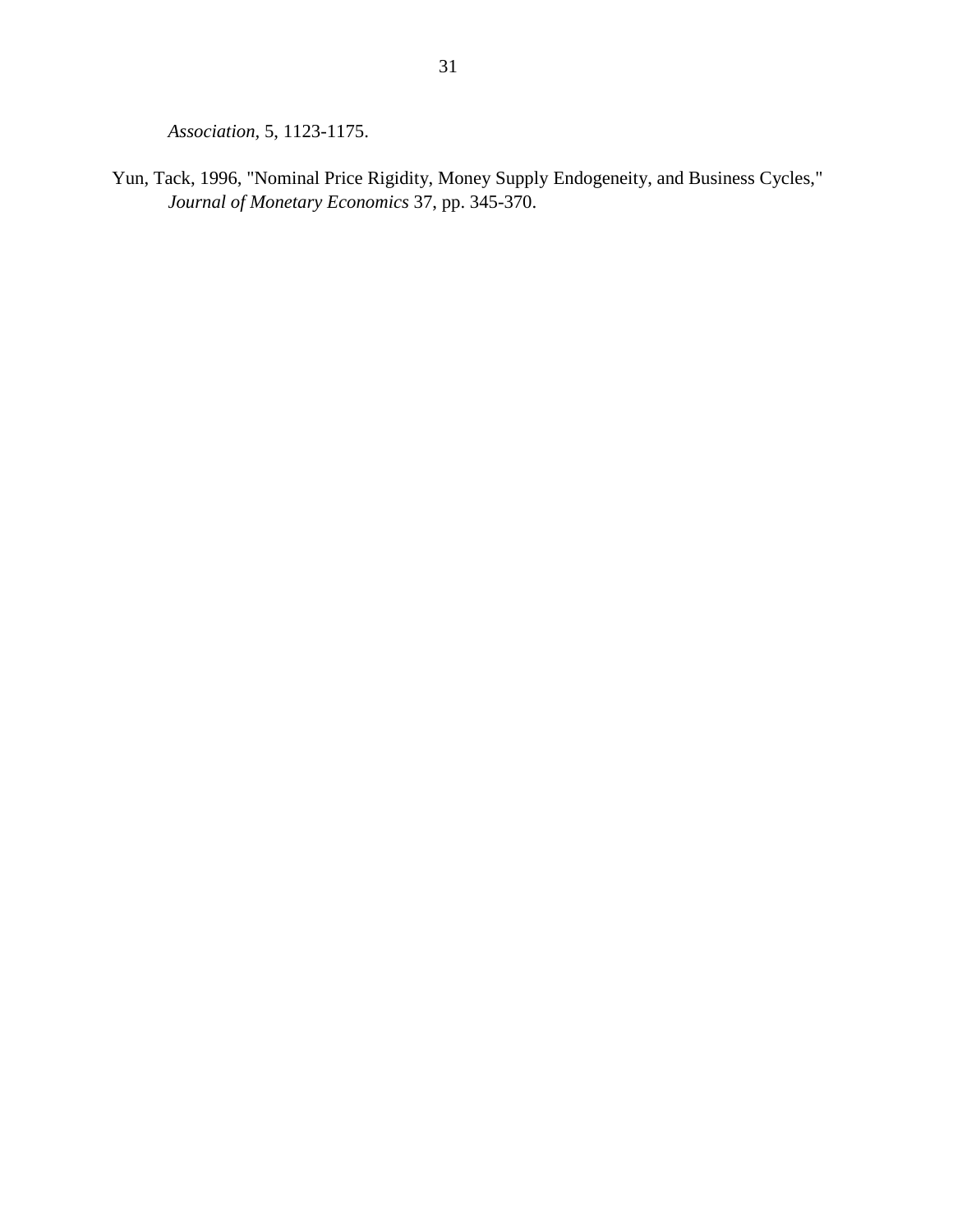|                           |                       |       | rt-Run Exchange Rate Pass-Through, OLS Regressions, 1979-2010 |                           |       |
|---------------------------|-----------------------|-------|---------------------------------------------------------------|---------------------------|-------|
| Import Price Pass-Through |                       |       |                                                               | Export Price Pass-Through |       |
| Log-change of NEER        | No. of Obs. R-squared |       | Log-change of NEER No. of Obs. R-squared                      |                           |       |
|                           |                       |       |                                                               |                           |       |
| $0.387(0.107)$ ***###     | 113                   | 0.164 | $0.152(0.090)*\#$ ###                                         | 109                       | 0.063 |
| $0.350(0.052)$ ***###     | 127                   | 0.310 | $0.210(0.066)***$ ###                                         | 127                       | 0.104 |
| $0.622(0.197)$ ***#       | 71                    | 0.135 | $0.548(0.146)$ ***###                                         | 71                        | 0.196 |
| $0.953(0.133)***$         | 127                   | 0.452 | $0.592(0.097)$ ***###                                         | 127                       | 0.297 |
|                           |                       |       |                                                               |                           |       |

| Advanced economies        |                          |     |        |                           |     |        |
|---------------------------|--------------------------|-----|--------|---------------------------|-----|--------|
| <b>United States</b>      | $0.387$ (0.107)***###    | 113 | 0.164  | 0.152 (0.090)*###         | 109 | 0.063  |
| United Kingdom            | $0.350(0.052)$ ***###    | 127 | 0.310  | $0.210(0.066)$ ***###     | 127 | 0.104  |
| Belgium                   | $0.622(0.197)***$ #      | 71  | 0.135  | $0.548(0.146)$ ***###     | 71  | 0.196  |
| Denmark                   | $0.953(0.133)***$        | 127 | 0.452  | $0.592$ (0.097)***###     | 127 | 0.297  |
| France                    | $0.554$ (0.205)***##     | 120 | 0.093  | $0.300(0.126)$ **###      | 120 | 0.072  |
| Germany                   | $0.686$ $(0.117)$ ***### | 127 | 0.247  | $0.202$ (0.036)***###     | 127 | 0.210  |
| Italy                     | $0.748(0.121)$ ***##     | 126 | 0.228  | $0.427$ (0.084)***###     | 126 | 0.203  |
| Netherlands               | $1.045(0.223)$ ***       | 111 | 0.148  | $0.821$ (0.235)***        | 111 | 0.102  |
| Norway                    | $0.491 (0.076)$ ***###   | 127 | 0.203  | $-0.233(0.266)$ ###       | 127 | 0.007  |
| Sweden                    | $0.402$ (0.091)***###    | 127 | 0.267  | $0.303$ $(0.044)$ ***###  | 127 | 0.304  |
| Switzerland               | $0.633(0.113)$ ***###    | 121 | 0.275  | $0.212(0.080)$ ***###     | 121 | 0.056  |
| Canada                    | $0.605(0.065)$ ***###    | 127 | 0.396  | $0.288$ (0.138)**###      | 127 | 0.064  |
| Japan                     | $0.982(0.095)$ ***       | 127 | 0.560  | $0.528$ (0.038)***###     | 127 | 0.653  |
| Finland                   | $0.581$ (0.076)***###    | 125 | 0.208  | $0.461$ (0.081)***###     | 125 | 0.209  |
| Ireland                   | $0.808(0.081)$ ***##     | 126 | 0.457  | $0.772$ (0.097)***##      | 126 | 0.400  |
| Spain                     | $0.863(0.150)$ ***       | 127 | 0.231  | $0.410(0.078)$ ***###     | 127 | 0.142  |
| Australia                 | $0.658(0.035)***$ ###    | 97  | 0.748  | $0.442$ (0.064)***###     | 107 | 0.299  |
| New Zealand               | $0.698(0.072)$ ***###    | 127 | 0.509  | $0.626$ (0.083)***###     | 127 | 0.390  |
| Average                   | 0.67(0.03)               |     |        | 0.39(0.03)                |     |        |
| Emerging market economies |                          |     |        |                           |     |        |
| South Africa              | $0.302$ (0.082)***###    | 108 | 0.2551 | $0.452(0.06)***$ ###      | 108 | 0.2343 |
| Argentina                 | 0.91 (0.046)***#         | 64  | 0.8915 | $0.879(0.051)$ ***##      | 69  | 0.7057 |
| Colombia                  | 0.491 (0.06)***###       | 123 | 0.059  | $0.503(0.158)$ ***###     | 123 | 0.0367 |
| <b>Brazil</b>             | 0.997 (0.022)***         | 127 | 0.9118 | $0.986(0.027)$ ***        | 127 | 0.8693 |
| Mexico                    | $-0.021(0.015)$ ###      | 126 | 0.028  | $-0.160$ $(0.073)$ ** ### | 126 | 0.072  |
| Jordan                    | $0.733(0.282)$ ***       | 81  | 0.1815 | $0.554$ $(0.211)***$ ##   | 81  | 0.0748 |
| Hong Kong                 | $0.311(0.069)$ ***###    | 127 | 0.2514 | $0.146$ (0.0655)**###     | 127 | 0.0655 |
| Republic of Korea         | $0.85(0.097)$ ***        | 127 | 0.5216 | 0.73 (0.096)***###        | 127 | 0.5705 |
| Pakistan                  | $0.618$ $(0.203)***$ #   | 125 | 0.1046 | $0.352(0.137)$ **###      | 125 | 0.0663 |
| Singapore                 | $-0.18$ $(0.188)$ ###    | 127 | 0.0119 | $-0.368$ (0.199)*###      | 127 | 0.0373 |
| Thailand                  | $0.82$ (0.107)***#       | 127 | 0.3552 | $0.769$ $(0.187)$ ***     | 127 | 0.0282 |
| Peru                      | $0.785(0.122)***$ #      | 71  | 0.402  | $0.773(0.311)$ **         | 71  | 0.116  |
| Hungary                   | $0.606(0.182)$ ***##     | 127 | 0.187  | $0.586$ $(0.11)$ ***###   | 127 | 0.359  |
| Poland                    | $0.888(0.104)$ ***       | 99  | 0.022  | $0.872(0.066)***$ #       | 99  | 0.023  |
| Turkey                    | $0.955(0.055)$ ***       | 115 | 0.834  | 0.913 (0.024)***###       | 115 | 0.868  |
| Chile                     | 0.976 (0.106)***         | 59  | 0.659  | $0.475(0.204)$ **#        | 59  | 0.112  |
| Average                   | 0.63(0.03)               |     |        | 0.53(0.04)                |     |        |

Trade prices for advanced economies come from the OECD's Monthly International Statistics database. Trade prices for the emerging market economies come from the IMF's International Financial Statistics database and the nominal effective exchange rate data comes from the IMF's Information Notice System. An \* indicates if the coefficient is significantly different from 0. A # indicates if the pass-through coefficient is significantly different from 1. \*\*\*, \*\*, and \* denote the 1, 5, and 10 percent levels, respectively. ###, ##, and # denote the 1, 5, and 10 percent levels, respectively. Robust standard errors are reported in parentheses. Countries are classified as advanced and emerging market economies based on the classification in the IMF's World Economic Outlook publications. A constant is included in the OLS regressions of each country. The estimated coefficients are not reported here.

#### **Table 1. Short-Run Exchange Rate Pass-Through, OLS Regressions, 1979-2010**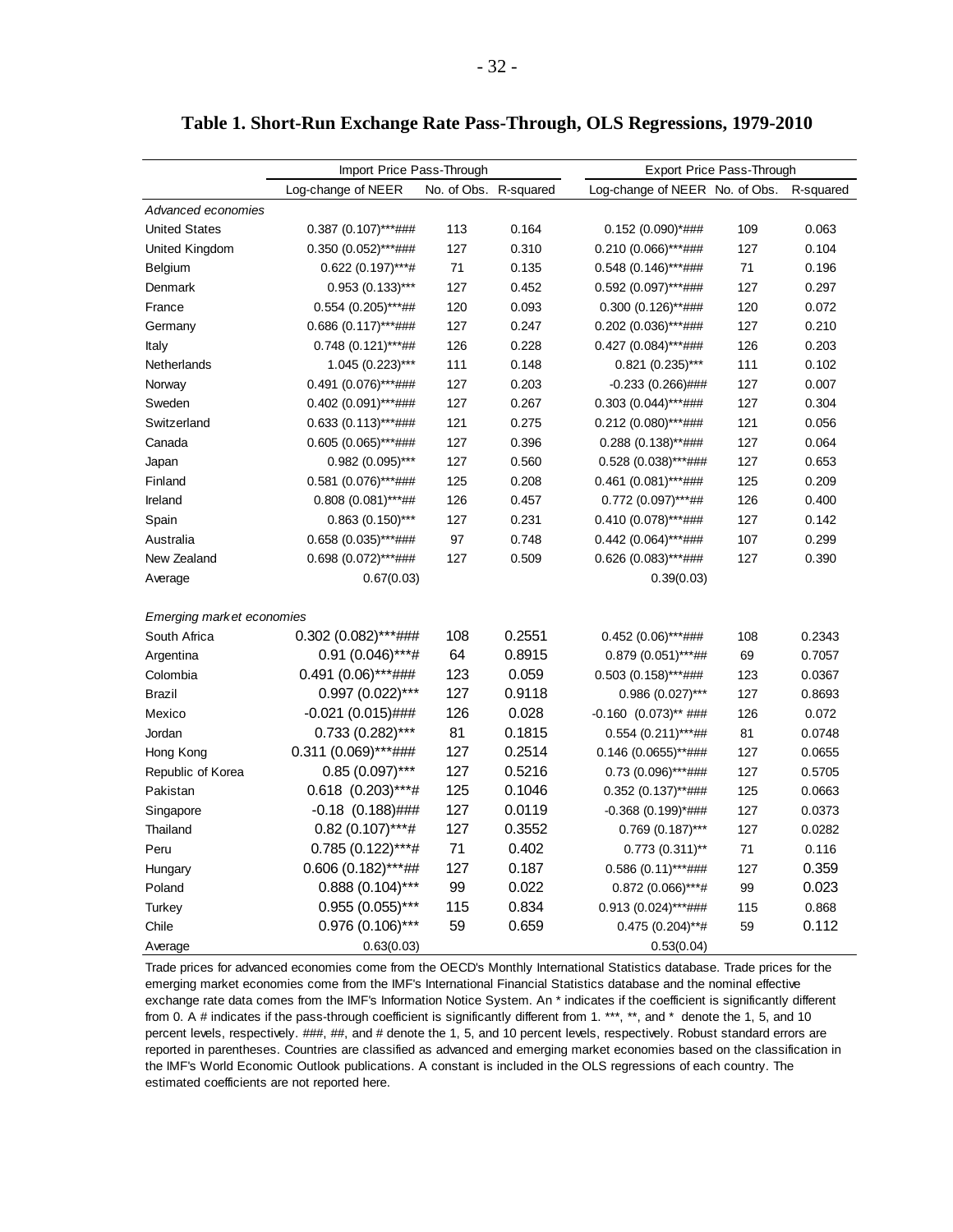| Long-run pass through<br>No. of Obs. R-squared<br>Long-run pass through<br>No. of Obs. R-squared<br>Advanced economies<br>0.229<br><b>United States</b><br>0.387(0.183)<br>** ###<br>113<br>0.142(0.158)<br>###<br>109<br>*** ###<br>123<br>0.433<br>*** ###<br>123<br>United Kingdom<br>0.495 (0.096)<br>0.417(0.122)<br>$***$<br>***<br>71<br>0.192<br>71<br>Belgium<br>0.737 (0.310)<br>0.746(0.231)<br>*** ##<br>123<br>***<br>123<br>1.35(0.177)<br>0.504<br>1.086 (0.132)<br>Denmark<br>***<br>***<br>1.20 (0.229)<br>116<br>0.220<br>0.804(0.166)<br>116<br>France<br>***<br>1.077 (0.167)<br>123<br>0.367<br>0.375(0.050)<br>*** ###<br>123<br>Germany<br>***<br>0.296<br>0.879(0.159)<br>122<br>0.637(0.121)<br>*** ###<br>122<br>Italy<br>$***$ #<br>107<br>0.229<br>*** ##<br>107<br>Netherlands<br>1.83 (0.439)<br>1.859 (0.381)<br>*** ###<br>123<br>0.234<br>0.466 (0.182)<br>$-0.772(0.516)$<br>123<br>Norway<br>###<br>*** ###<br>123<br>0.340<br>*** ###<br>123<br>Sweden<br>0.498(0.108)<br>0.431(0.072)<br>***<br>0.733(0.165)<br>117<br>0.358<br>0.175(0.151)<br>###<br>Switzerland<br>117<br>*** ###<br>0.369(0.100)<br>156<br>0.504<br>$-0.209(0.235)$<br>123<br>Canada<br>###<br>***<br>0.590<br>*** ###<br>1.096 (0.176)<br>123<br>0.454(0.069)<br>123<br>Japan<br>*** ###<br>0.266<br>** ###<br>0.581(0.109)<br>122<br>0.246(0.111)<br>121<br>Finland<br>$***$ #<br>0.570<br>Ireland<br>1.281 (0.142)<br>122<br>1.452 (0.155)<br>*** ###<br>122<br>***<br>123<br>0.293<br>*** ##<br>1.185 (0.223)<br>0.648(0.150)<br>123<br>Spain<br>0.646(0.094)<br>*** ###<br>97<br>0.783<br>103<br>0.197(0.109)<br>* ###<br>Australia<br>*** #<br>*** ###<br>123<br>0.569<br>123<br>New Zealand<br>0.747 (0.139)<br>0.483 (0.171)<br>0.50(0.048)<br>0.864 (0.046)<br>Average | Import Price Pass-Through |  |  | Export Price Pass-Through |  |  |       |
|------------------------------------------------------------------------------------------------------------------------------------------------------------------------------------------------------------------------------------------------------------------------------------------------------------------------------------------------------------------------------------------------------------------------------------------------------------------------------------------------------------------------------------------------------------------------------------------------------------------------------------------------------------------------------------------------------------------------------------------------------------------------------------------------------------------------------------------------------------------------------------------------------------------------------------------------------------------------------------------------------------------------------------------------------------------------------------------------------------------------------------------------------------------------------------------------------------------------------------------------------------------------------------------------------------------------------------------------------------------------------------------------------------------------------------------------------------------------------------------------------------------------------------------------------------------------------------------------------------------------------------------------------------------------------------------------------------------------------------------------------------------------------------------|---------------------------|--|--|---------------------------|--|--|-------|
|                                                                                                                                                                                                                                                                                                                                                                                                                                                                                                                                                                                                                                                                                                                                                                                                                                                                                                                                                                                                                                                                                                                                                                                                                                                                                                                                                                                                                                                                                                                                                                                                                                                                                                                                                                                          |                           |  |  |                           |  |  |       |
|                                                                                                                                                                                                                                                                                                                                                                                                                                                                                                                                                                                                                                                                                                                                                                                                                                                                                                                                                                                                                                                                                                                                                                                                                                                                                                                                                                                                                                                                                                                                                                                                                                                                                                                                                                                          |                           |  |  |                           |  |  |       |
|                                                                                                                                                                                                                                                                                                                                                                                                                                                                                                                                                                                                                                                                                                                                                                                                                                                                                                                                                                                                                                                                                                                                                                                                                                                                                                                                                                                                                                                                                                                                                                                                                                                                                                                                                                                          |                           |  |  |                           |  |  | 0.122 |
|                                                                                                                                                                                                                                                                                                                                                                                                                                                                                                                                                                                                                                                                                                                                                                                                                                                                                                                                                                                                                                                                                                                                                                                                                                                                                                                                                                                                                                                                                                                                                                                                                                                                                                                                                                                          |                           |  |  |                           |  |  | 0.186 |
|                                                                                                                                                                                                                                                                                                                                                                                                                                                                                                                                                                                                                                                                                                                                                                                                                                                                                                                                                                                                                                                                                                                                                                                                                                                                                                                                                                                                                                                                                                                                                                                                                                                                                                                                                                                          |                           |  |  |                           |  |  | 0.235 |
|                                                                                                                                                                                                                                                                                                                                                                                                                                                                                                                                                                                                                                                                                                                                                                                                                                                                                                                                                                                                                                                                                                                                                                                                                                                                                                                                                                                                                                                                                                                                                                                                                                                                                                                                                                                          |                           |  |  |                           |  |  | 0.405 |
|                                                                                                                                                                                                                                                                                                                                                                                                                                                                                                                                                                                                                                                                                                                                                                                                                                                                                                                                                                                                                                                                                                                                                                                                                                                                                                                                                                                                                                                                                                                                                                                                                                                                                                                                                                                          |                           |  |  |                           |  |  | 0.204 |
|                                                                                                                                                                                                                                                                                                                                                                                                                                                                                                                                                                                                                                                                                                                                                                                                                                                                                                                                                                                                                                                                                                                                                                                                                                                                                                                                                                                                                                                                                                                                                                                                                                                                                                                                                                                          |                           |  |  |                           |  |  | 0.348 |
|                                                                                                                                                                                                                                                                                                                                                                                                                                                                                                                                                                                                                                                                                                                                                                                                                                                                                                                                                                                                                                                                                                                                                                                                                                                                                                                                                                                                                                                                                                                                                                                                                                                                                                                                                                                          |                           |  |  |                           |  |  | 0.337 |
|                                                                                                                                                                                                                                                                                                                                                                                                                                                                                                                                                                                                                                                                                                                                                                                                                                                                                                                                                                                                                                                                                                                                                                                                                                                                                                                                                                                                                                                                                                                                                                                                                                                                                                                                                                                          |                           |  |  |                           |  |  | 0.244 |
|                                                                                                                                                                                                                                                                                                                                                                                                                                                                                                                                                                                                                                                                                                                                                                                                                                                                                                                                                                                                                                                                                                                                                                                                                                                                                                                                                                                                                                                                                                                                                                                                                                                                                                                                                                                          |                           |  |  |                           |  |  | 0.234 |
|                                                                                                                                                                                                                                                                                                                                                                                                                                                                                                                                                                                                                                                                                                                                                                                                                                                                                                                                                                                                                                                                                                                                                                                                                                                                                                                                                                                                                                                                                                                                                                                                                                                                                                                                                                                          |                           |  |  |                           |  |  | 0.406 |
|                                                                                                                                                                                                                                                                                                                                                                                                                                                                                                                                                                                                                                                                                                                                                                                                                                                                                                                                                                                                                                                                                                                                                                                                                                                                                                                                                                                                                                                                                                                                                                                                                                                                                                                                                                                          |                           |  |  |                           |  |  | 0.082 |
|                                                                                                                                                                                                                                                                                                                                                                                                                                                                                                                                                                                                                                                                                                                                                                                                                                                                                                                                                                                                                                                                                                                                                                                                                                                                                                                                                                                                                                                                                                                                                                                                                                                                                                                                                                                          |                           |  |  |                           |  |  | 0.220 |
|                                                                                                                                                                                                                                                                                                                                                                                                                                                                                                                                                                                                                                                                                                                                                                                                                                                                                                                                                                                                                                                                                                                                                                                                                                                                                                                                                                                                                                                                                                                                                                                                                                                                                                                                                                                          |                           |  |  |                           |  |  | 0.654 |
|                                                                                                                                                                                                                                                                                                                                                                                                                                                                                                                                                                                                                                                                                                                                                                                                                                                                                                                                                                                                                                                                                                                                                                                                                                                                                                                                                                                                                                                                                                                                                                                                                                                                                                                                                                                          |                           |  |  |                           |  |  | 0.270 |
|                                                                                                                                                                                                                                                                                                                                                                                                                                                                                                                                                                                                                                                                                                                                                                                                                                                                                                                                                                                                                                                                                                                                                                                                                                                                                                                                                                                                                                                                                                                                                                                                                                                                                                                                                                                          |                           |  |  |                           |  |  | 0.529 |
|                                                                                                                                                                                                                                                                                                                                                                                                                                                                                                                                                                                                                                                                                                                                                                                                                                                                                                                                                                                                                                                                                                                                                                                                                                                                                                                                                                                                                                                                                                                                                                                                                                                                                                                                                                                          |                           |  |  |                           |  |  | 0.192 |
|                                                                                                                                                                                                                                                                                                                                                                                                                                                                                                                                                                                                                                                                                                                                                                                                                                                                                                                                                                                                                                                                                                                                                                                                                                                                                                                                                                                                                                                                                                                                                                                                                                                                                                                                                                                          |                           |  |  |                           |  |  | 0.412 |
|                                                                                                                                                                                                                                                                                                                                                                                                                                                                                                                                                                                                                                                                                                                                                                                                                                                                                                                                                                                                                                                                                                                                                                                                                                                                                                                                                                                                                                                                                                                                                                                                                                                                                                                                                                                          |                           |  |  |                           |  |  | 0.446 |
|                                                                                                                                                                                                                                                                                                                                                                                                                                                                                                                                                                                                                                                                                                                                                                                                                                                                                                                                                                                                                                                                                                                                                                                                                                                                                                                                                                                                                                                                                                                                                                                                                                                                                                                                                                                          |                           |  |  |                           |  |  |       |
|                                                                                                                                                                                                                                                                                                                                                                                                                                                                                                                                                                                                                                                                                                                                                                                                                                                                                                                                                                                                                                                                                                                                                                                                                                                                                                                                                                                                                                                                                                                                                                                                                                                                                                                                                                                          |                           |  |  |                           |  |  |       |
| <b>Emerging market economies</b><br>0.443<br>0.426(0.105)<br>*** ###<br>104<br>0.597(0.102)<br>*** ###<br>104<br>South Africa                                                                                                                                                                                                                                                                                                                                                                                                                                                                                                                                                                                                                                                                                                                                                                                                                                                                                                                                                                                                                                                                                                                                                                                                                                                                                                                                                                                                                                                                                                                                                                                                                                                            |                           |  |  |                           |  |  | 0.325 |
| *** ##<br>64<br>0.901<br>***<br>Argentina<br>0.841 (0.072)<br>0.879(0.089)<br>69                                                                                                                                                                                                                                                                                                                                                                                                                                                                                                                                                                                                                                                                                                                                                                                                                                                                                                                                                                                                                                                                                                                                                                                                                                                                                                                                                                                                                                                                                                                                                                                                                                                                                                         |                           |  |  |                           |  |  | 0.739 |
| 119<br>0.079<br>$-0.023(0.435)$<br>Colombia<br>0.327 (0.231)<br>###<br>##<br>119                                                                                                                                                                                                                                                                                                                                                                                                                                                                                                                                                                                                                                                                                                                                                                                                                                                                                                                                                                                                                                                                                                                                                                                                                                                                                                                                                                                                                                                                                                                                                                                                                                                                                                         |                           |  |  |                           |  |  | 0.084 |
| ***<br>***<br>123<br>0.917<br>123<br><b>Brazil</b><br>1.021 (0.027)<br>0.990(0.033)                                                                                                                                                                                                                                                                                                                                                                                                                                                                                                                                                                                                                                                                                                                                                                                                                                                                                                                                                                                                                                                                                                                                                                                                                                                                                                                                                                                                                                                                                                                                                                                                                                                                                                      |                           |  |  |                           |  |  | 0.871 |
| 122<br>0.027<br>$-0.108(0.075)$<br>122<br>Mexico<br>-0.0154 (0.025) ###<br>###                                                                                                                                                                                                                                                                                                                                                                                                                                                                                                                                                                                                                                                                                                                                                                                                                                                                                                                                                                                                                                                                                                                                                                                                                                                                                                                                                                                                                                                                                                                                                                                                                                                                                                           |                           |  |  |                           |  |  | 0.087 |
| ***<br>***<br>1.059 (0.190)<br>81<br>0.219<br>1.147 (0.235)<br>81<br>Jordan                                                                                                                                                                                                                                                                                                                                                                                                                                                                                                                                                                                                                                                                                                                                                                                                                                                                                                                                                                                                                                                                                                                                                                                                                                                                                                                                                                                                                                                                                                                                                                                                                                                                                                              |                           |  |  |                           |  |  | 0.209 |
| 0.455<br>0.665(0.099)<br>*** ###<br>123<br>0.502(0.085)<br>*** ###<br>123<br>Hong Kong                                                                                                                                                                                                                                                                                                                                                                                                                                                                                                                                                                                                                                                                                                                                                                                                                                                                                                                                                                                                                                                                                                                                                                                                                                                                                                                                                                                                                                                                                                                                                                                                                                                                                                   |                           |  |  |                           |  |  | 0.274 |
| 0.623<br>*** ###<br>0.313(0.216)<br>123<br>0.575(0.181)<br>123<br>Republic of Korea<br>###                                                                                                                                                                                                                                                                                                                                                                                                                                                                                                                                                                                                                                                                                                                                                                                                                                                                                                                                                                                                                                                                                                                                                                                                                                                                                                                                                                                                                                                                                                                                                                                                                                                                                               |                           |  |  |                           |  |  | 0.581 |
| 121<br>** ##<br>0.143(0.421)<br>0.155<br>0.545(0.229)<br>121<br>Pakistan<br>##                                                                                                                                                                                                                                                                                                                                                                                                                                                                                                                                                                                                                                                                                                                                                                                                                                                                                                                                                                                                                                                                                                                                                                                                                                                                                                                                                                                                                                                                                                                                                                                                                                                                                                           |                           |  |  |                           |  |  | 0.132 |
| 123<br>0.349 (0.247)<br>###<br>0.147<br>0.030(0.300)<br>###<br>123<br>Singapore                                                                                                                                                                                                                                                                                                                                                                                                                                                                                                                                                                                                                                                                                                                                                                                                                                                                                                                                                                                                                                                                                                                                                                                                                                                                                                                                                                                                                                                                                                                                                                                                                                                                                                          |                           |  |  |                           |  |  | 0.093 |
| **<br>** ##<br>123<br>0.431<br>Thailand<br>0.516 (0.226)<br>1.183 (0.537)<br>123                                                                                                                                                                                                                                                                                                                                                                                                                                                                                                                                                                                                                                                                                                                                                                                                                                                                                                                                                                                                                                                                                                                                                                                                                                                                                                                                                                                                                                                                                                                                                                                                                                                                                                         |                           |  |  |                           |  |  | 0.035 |
| ***<br>**<br>1.115(0.113)<br>71<br>0.505<br>0.733 (0.322)<br>71<br>Peru                                                                                                                                                                                                                                                                                                                                                                                                                                                                                                                                                                                                                                                                                                                                                                                                                                                                                                                                                                                                                                                                                                                                                                                                                                                                                                                                                                                                                                                                                                                                                                                                                                                                                                                  |                           |  |  |                           |  |  | 0.145 |
| ***<br>123<br>0.302<br>***<br>0.816(0.232)<br>0.770(0.143)<br>123<br>Hungary                                                                                                                                                                                                                                                                                                                                                                                                                                                                                                                                                                                                                                                                                                                                                                                                                                                                                                                                                                                                                                                                                                                                                                                                                                                                                                                                                                                                                                                                                                                                                                                                                                                                                                             |                           |  |  |                           |  |  | 0.418 |
| ***<br>*** ##<br>0.038<br>0.546(0.192)<br>99<br>0.861(0.150)<br>99<br>Poland                                                                                                                                                                                                                                                                                                                                                                                                                                                                                                                                                                                                                                                                                                                                                                                                                                                                                                                                                                                                                                                                                                                                                                                                                                                                                                                                                                                                                                                                                                                                                                                                                                                                                                             |                           |  |  |                           |  |  | 0.023 |
| ***<br>$***$ #<br>0.937 (0.069)<br>115<br>0.835<br>0.914(0.046)<br>115<br>Turkey                                                                                                                                                                                                                                                                                                                                                                                                                                                                                                                                                                                                                                                                                                                                                                                                                                                                                                                                                                                                                                                                                                                                                                                                                                                                                                                                                                                                                                                                                                                                                                                                                                                                                                         |                           |  |  |                           |  |  | 0.872 |
| 59<br>59<br>Chile<br>0.370(0.227)<br>###<br>0.747<br>$-0.380(0.398)$<br>###                                                                                                                                                                                                                                                                                                                                                                                                                                                                                                                                                                                                                                                                                                                                                                                                                                                                                                                                                                                                                                                                                                                                                                                                                                                                                                                                                                                                                                                                                                                                                                                                                                                                                                              |                           |  |  |                           |  |  | 0.386 |
| 0.590 (0.049)<br>0.576 (0.064)<br>Average                                                                                                                                                                                                                                                                                                                                                                                                                                                                                                                                                                                                                                                                                                                                                                                                                                                                                                                                                                                                                                                                                                                                                                                                                                                                                                                                                                                                                                                                                                                                                                                                                                                                                                                                                |                           |  |  |                           |  |  |       |

**Table 2. Long-Run Exchange Rate Pass-Through, OLS Regressions, 1979-2010**

Trade prices for advanced economies come from the OECD's Monthly International Statistics database. Trade prices for the emerging market economies come from the IMF's International Financial Statistics database and the nominal effective exchange rate data comes from the IMF's Information Notice System. An \* indicates if the coefficient is significantly different from 0. A # indicates if the pass-through coefficient is significantly different from 1. \*\*\*, \*\*, and \* denote the 1, 5, and 10 percent levels, respectively. ###, ##, and # denote the 1, 5, and 10 percent levels, respectively. Robust standard errors are reported in parentheses. Countries are classified as advanced and emerging market economies based on the classification in the IMF's World Economic Outlook publications. The regression is specified as in equation () and includes a constant term. Only the long run exchange rate pass-through coefficients are reported here.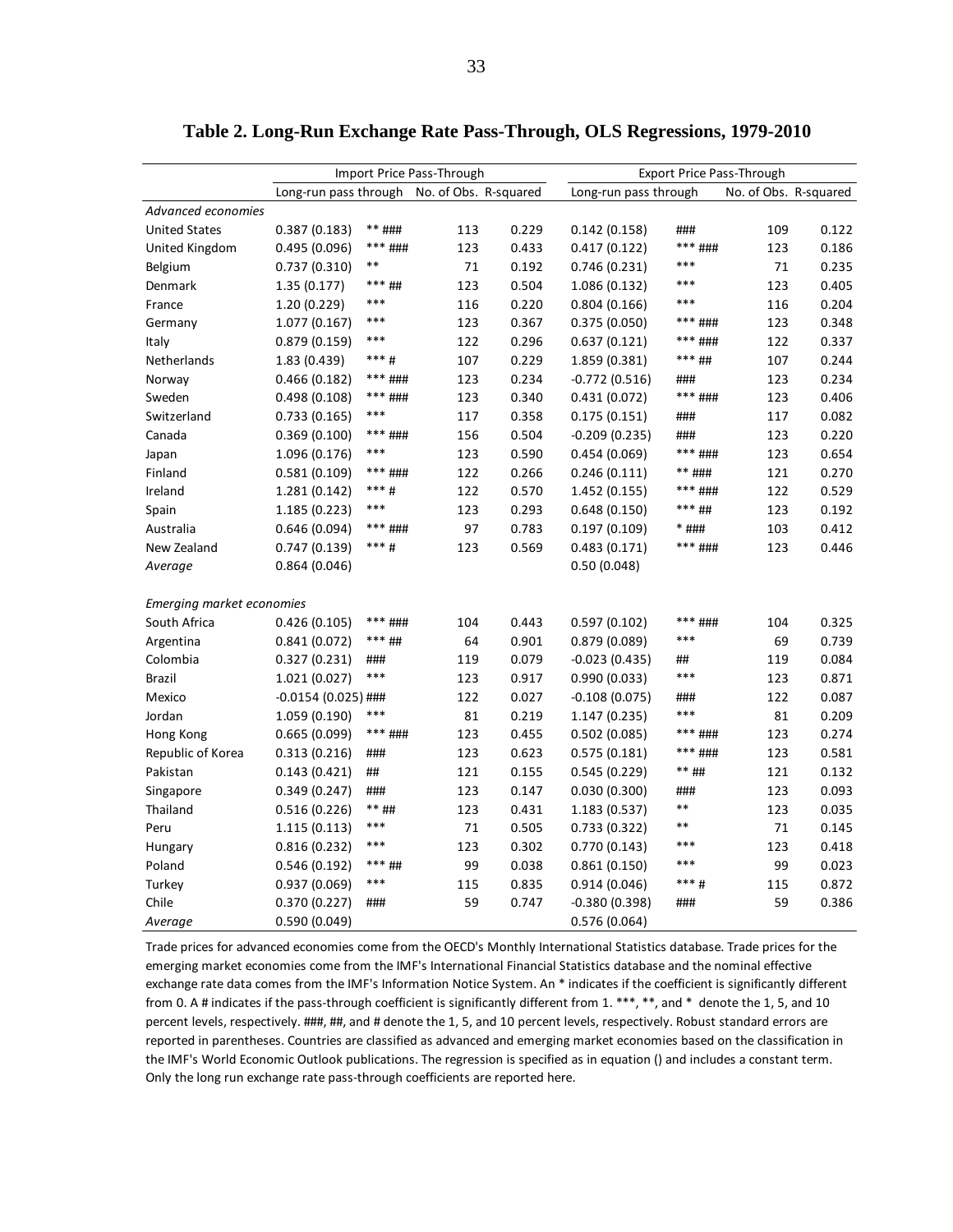|                           |          | Import Price Response | <b>Export Price Response</b> |            | p-value for t test of<br>difference in trade |
|---------------------------|----------|-----------------------|------------------------------|------------|----------------------------------------------|
| Country                   | Estimate | Std. error            | Estimate                     | Std. error | price responses                              |
| Advanced economies        |          |                       |                              |            |                                              |
| <b>United States</b>      | 0.38     | (0.08)                | 0.17                         | (0.05)     | 0.02                                         |
| United Kingdom            | 0.37     | (0.05)                | 0.25                         | (0.05)     | 0.10                                         |
| Belgium                   | 0.50     | (0.18)                | 0.48                         | (0.13)     | 0.92                                         |
| Denmark                   | 0.69     | (0.10)                | 0.42                         | (0.08)     | 0.03                                         |
| France                    | 0.30     | (0.14)                | 0.11                         | (0.09)     | 0.25                                         |
| Germany                   | 0.61     | (0.09)                | 0.17                         | (0.03)     | 0.00                                         |
| Italy                     | 0.62     | (0.11)                | 0.33                         | (0.06)     | 0.02                                         |
| Netherlands               | 0.93     | (0.20)                | 0.61                         | (0.18)     | 0.24                                         |
| Norway                    | 0.57     | (0.09)                | 0.06                         | (0.26)     | 0.06                                         |
| Sweden                    | 0.39     | (0.06)                | 0.30                         | (0.04)     | 0.19                                         |
| Switzerland               | 0.52     | (0.08)                | 0.27                         | (0.07)     | 0.03                                         |
| Canada                    | 0.59     | (0.07)                | 0.39                         | (0.09)     | 0.08                                         |
| Japan                     | 0.90     | (0.09)                | 0.55                         | (0.05)     | 0.00                                         |
| Finland                   | 0.63     | (0.10)                | 0.57                         | (0.09)     | 0.69                                         |
| Ireland                   | 0.70     | (0.08)                | 0.78                         | (0.09)     | 0.53                                         |
| Spain                     | 0.76     | (0.14)                | 0.40                         | (0.09)     | 0.03                                         |
| Australia                 | 0.63     | (0.06)                | 0.46                         | (0.07)     | 0.06                                         |
| New Zealand               | 0.65     | (0.07)                | 0.61                         | (0.07)     | 0.66                                         |
| Average                   | 0.60     | (0.03)                | 0.39                         | (0.02)     | 0.00                                         |
| Emerging market economies |          |                       |                              |            |                                              |
| South Africa              | 0.31     | (0.05)                | 0.38                         | (0.08)     | 0.43                                         |
| Argentina                 | 0.94     | (0.10)                | 0.87                         | (0.09)     | 0.59                                         |
| Colombia                  | 0.51     | (0.15)                | 0.76                         | (0.20)     | 0.32                                         |
| <b>Brazil</b>             | 0.86     | (0.08)                | 0.99                         | (0.09)     | 0.28                                         |
| Mexico                    | $-0.01$  | (0.01)                | $-0.15$                      | (0.06)     | 0.02                                         |
| Jordan                    | 0.43     | (0.24)                | 0.03                         | (0.20)     | 0.20                                         |
| Hong Kong                 | 0.24     | (0.03)                | 0.10                         | (0.03)     | 0.00                                         |
| Republic of Korea         | 0.87     | (0.08)                | 0.70                         | (0.08)     | 0.14                                         |
| Pakistan                  | 0.45     | (0.18)                | 0.44                         | (0.13)     | 0.97                                         |
| Singapore                 | $-0.22$  | (0.13)                | $-0.33$                      | (0.15)     | 0.61                                         |
| Thailand                  | 0.87     | (0.11)                | 0.60                         | (0.43)     | 0.53                                         |
| Peru                      | 0.80     | (0.13)                | 1.34                         | (0.33)     | 0.13                                         |
| Hungary                   | 0.52     | (0.10)                | 0.53                         | (0.08)     | 0.93                                         |
| Poland                    | 0.31     | (1.61)                | 0.52                         | (1.57)     | 0.92                                         |
| <b>Turkey</b>             | 0.94     | (0.07)                | 0.89                         | (0.07)     | 0.62                                         |
| Chile                     | 0.86     | (0.11)                | 0.52                         | (0.15)     | 0.07                                         |
| Average                   | 0.54     | (0.10)                | 0.51                         | (0.11)     | 0.84                                         |

**Table 3. Short-Run Exchange Rate Pass-Through, VAR, 1979–2010**

Trade prices come from the OECD's Monthly International Statistics database for advanced economies and the IMF's International Financial Statistics database for the emerging market economies. All other variables come from the IMF's Information Notice System database.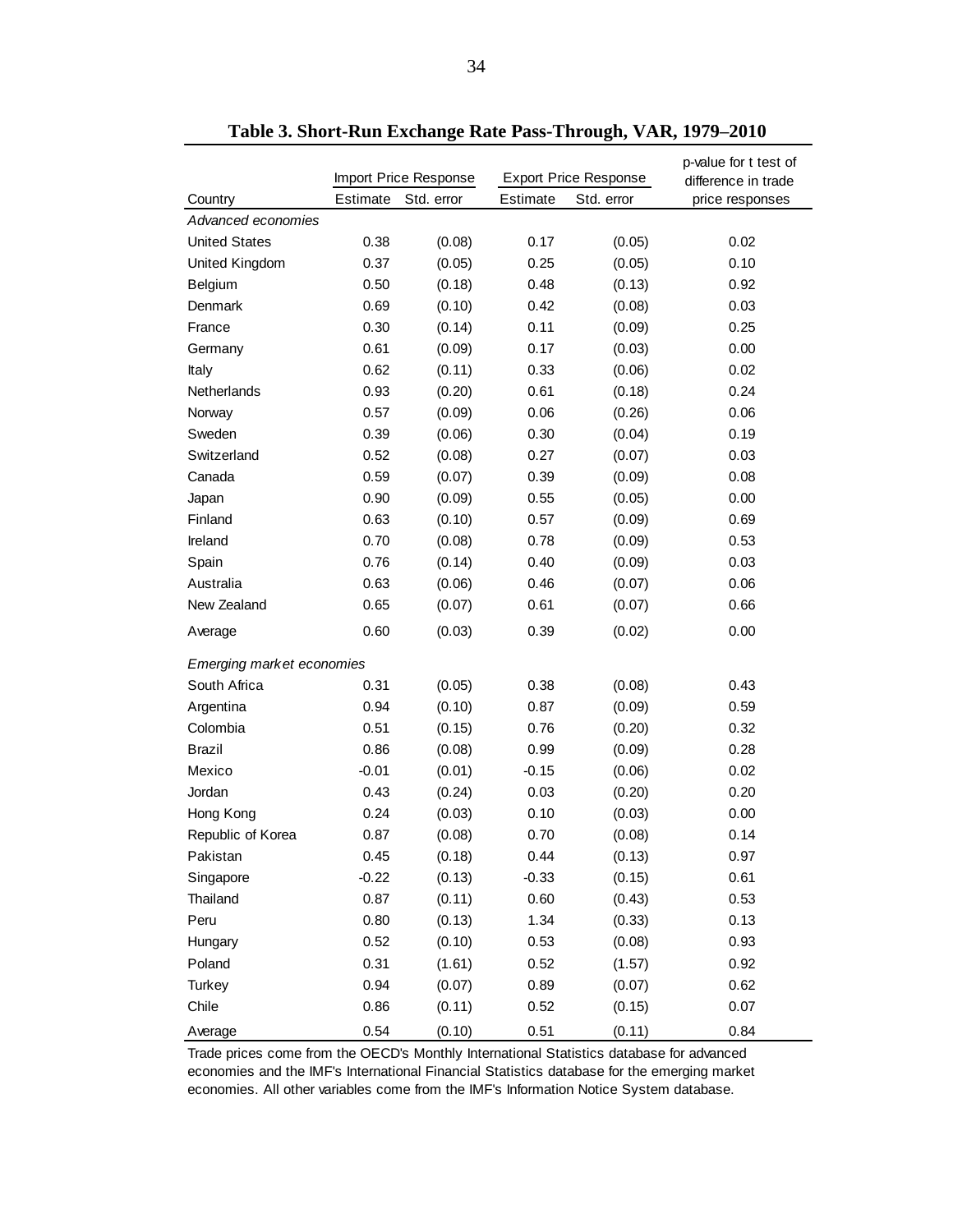| <b>Shocks</b>                     | <b>Pass-Through Elasticities</b> |                     |  |  |  |
|-----------------------------------|----------------------------------|---------------------|--|--|--|
|                                   | <b>Import Price</b>              | <b>Export Price</b> |  |  |  |
| Sticky Wage                       |                                  |                     |  |  |  |
| <b>Nominal Shock</b>              | 0.642                            | 0.356               |  |  |  |
| Home Productivity Shock           | 0.533                            | $-0.421$            |  |  |  |
| Foreign Productivity Shock        | $-0.338$                         | 0.332               |  |  |  |
| <b>Composite Shock</b>            | 0.569                            | 0.294               |  |  |  |
| Flexible Wage                     |                                  |                     |  |  |  |
| <b>Nominal Shock</b>              | 0.652                            | 0.416               |  |  |  |
| Home Productivity Shock           | 0.631                            | $-0.056$            |  |  |  |
| <b>Foreign Productivity Shock</b> | $-0.370$                         | 0.459               |  |  |  |
| <b>Composite Shock</b>            | 0.583                            | 0.384               |  |  |  |

#### **Table 4. Pass-Through Elasticities for Different Shocks**

In the case of nominal and home and foreign productivity shocks, the elasticities are based on a one-standard-deviation increase in each shock. The elasticities for the composite shock represent the effect of a simultaneous one-standard-deviation increase in all shocks.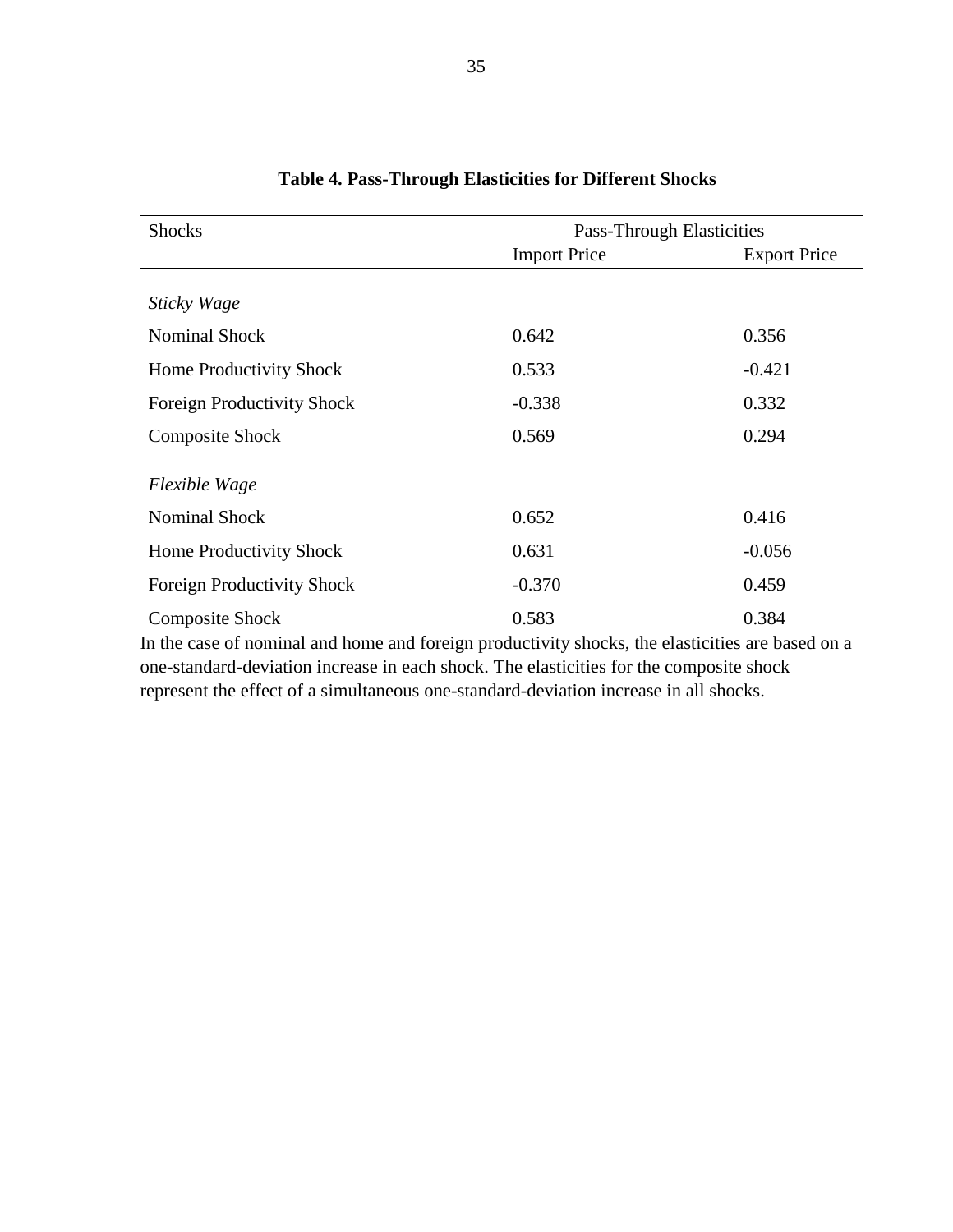|                                                    | <b>Import Price</b> | <b>Export Price</b> |
|----------------------------------------------------|---------------------|---------------------|
|                                                    | Pass-Through        | Pass-Through        |
| Sticky Wage                                        |                     |                     |
| <b>Baseline</b>                                    | 0.642               | 0.355               |
| Less stickiness ( $\theta = .5, \theta_w = .667$ ) | 0.739               | 0.304               |
| Lower persistence ( $\rho_r = 0.6$ )               | 0.626               | 0.370               |
| Higher persistence ( $\rho_r = 0.9$ )              | 0.664               | 0.337               |
| Weaker reaction ( $\delta$ = 0.1)                  | 0.631               | 0.356               |
| Stronger reaction ( $\delta$ =1.0)                 | 0.656               | 0.353               |
| Flexible Wage                                      |                     |                     |
| <b>Baseline</b>                                    | 0.652               | 0.416               |
| Less stickiness ( $\theta = .5$ )                  | 0.750               | 0.374               |
| Lower persistence ( $\rho_x = 0.6$ )               | 0.634               | 0.434               |
| Higher persistence ( $\rho_r = 0.9$ )              | 0.671               | 0.373               |
| Weaker reaction ( $\delta$ = 0.1)                  | 0.640               | 0.427               |
| Stronger reaction ( $\delta$ =1.0)                 | 0.664               | 0.394               |

### **Table 5. Wage-Price Stickiness, Exchange Rate Persistence, Inflation Reaction and the Pass-Through**

Note: The pass-through values represent elasticities generated by the nominal shock..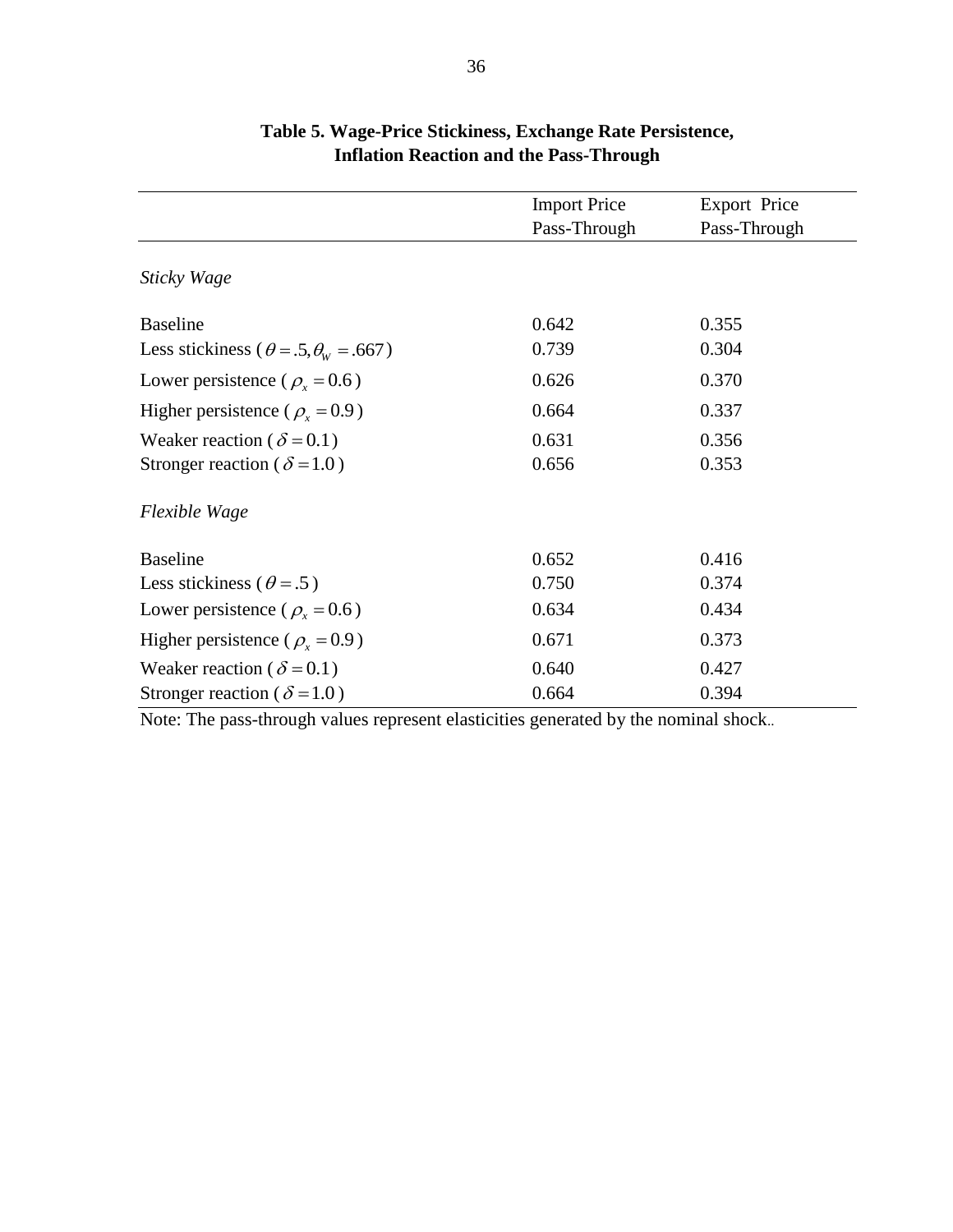| Data           | Model   |          |
|----------------|---------|----------|
| Adv. Countries | Sticky  | Flexible |
| Average        | Wage    | Wage     |
|                |         |          |
| 0.67           | 0.68    | 0.68     |
| 0.39           | 0.40    | 0.45     |
| 0.60           | 0.69    | 0.69     |
| 0.39           | 0.39    | 0.45     |
|                |         |          |
| 0.86           | 0.79    | 0.81     |
| 0.50           | 0.26    | 0.41     |
|                |         |          |
| 0.0245         | 0.0315  | 0.0291   |
| 0.0087         | 0.0073  | 0.0073   |
| 0.0148         | 0.0427  | 0.0126   |
| 0.0619         | 0.0640  | 0.0619   |
| 0.0614         | 0.0754  | 0.0621   |
|                |         |          |
| $-0.28$        | $-0.84$ | $-0.84$  |
|                |         |          |

## **Table 6. Stochastic Simulations**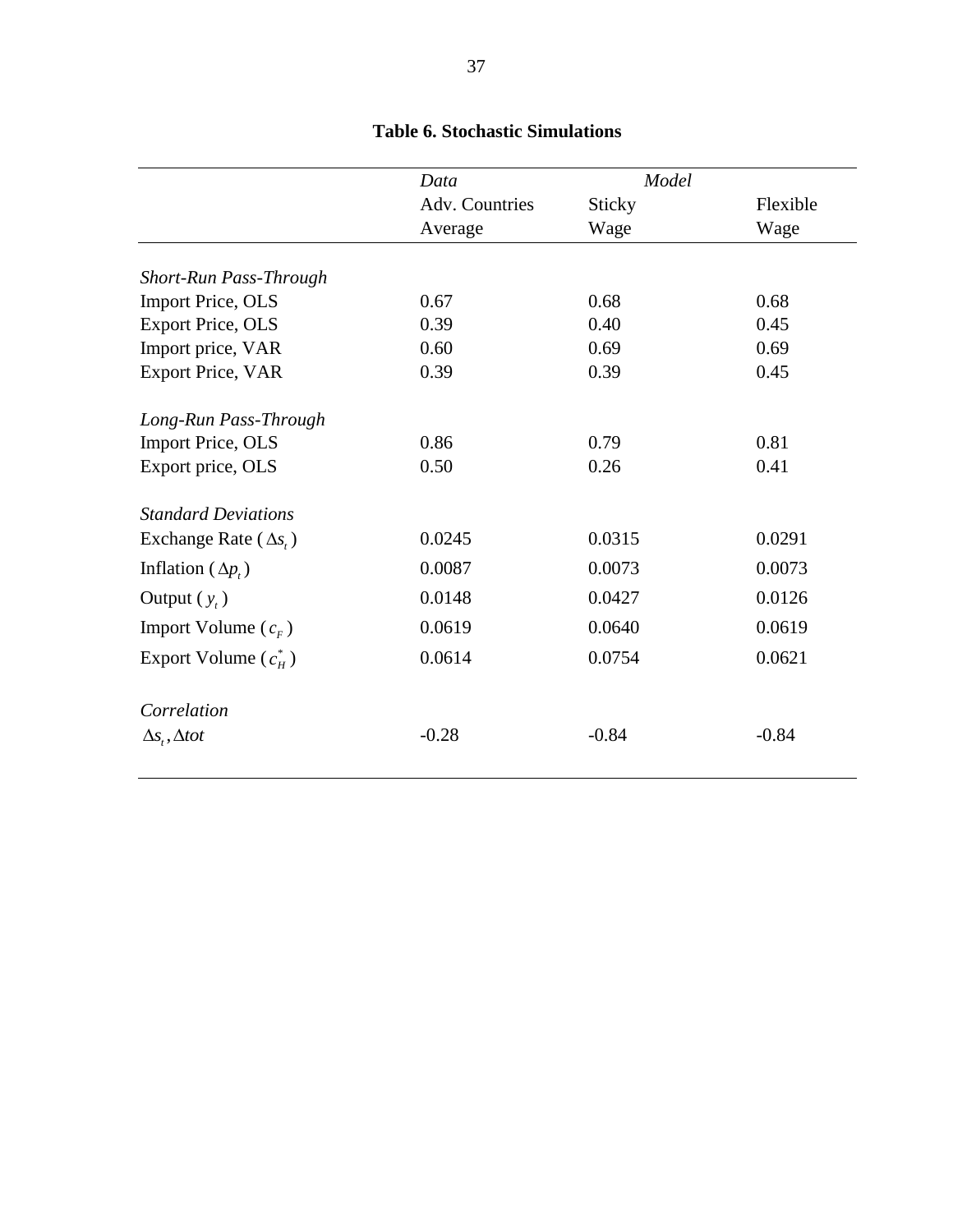|                             | <b>Export Price</b> | Import price |             |  |
|-----------------------------|---------------------|--------------|-------------|--|
|                             | Pass-Through        | Pass-Through |             |  |
| Constant                    | 0.620               | 0.438        | 0.326       |  |
|                             |                     |              |             |  |
|                             | $(0.064)*$          | $(0.164)^*$  | $(0.129)$ * |  |
| Exp. curr. share in exports | $-0.005$            |              |             |  |
|                             | $(0.001)*$          |              |             |  |
| Exp. curr. share in imports |                     | 0.002        |             |  |
|                             |                     | (0.002)      |             |  |
| US dollar share in imports  |                     |              | 0.007       |  |
|                             |                     |              | $(0.003)*$  |  |
| No. of Obs.                 | 17                  | 14           | 16          |  |
| R-squared                   | 0.469               | 0.044        | 0.250       |  |

## **Table 7. Invoicing Currency Shares and the Pass-Through**

Standard errors are shown in brackets. \* Indicates significance at the 5% level or less.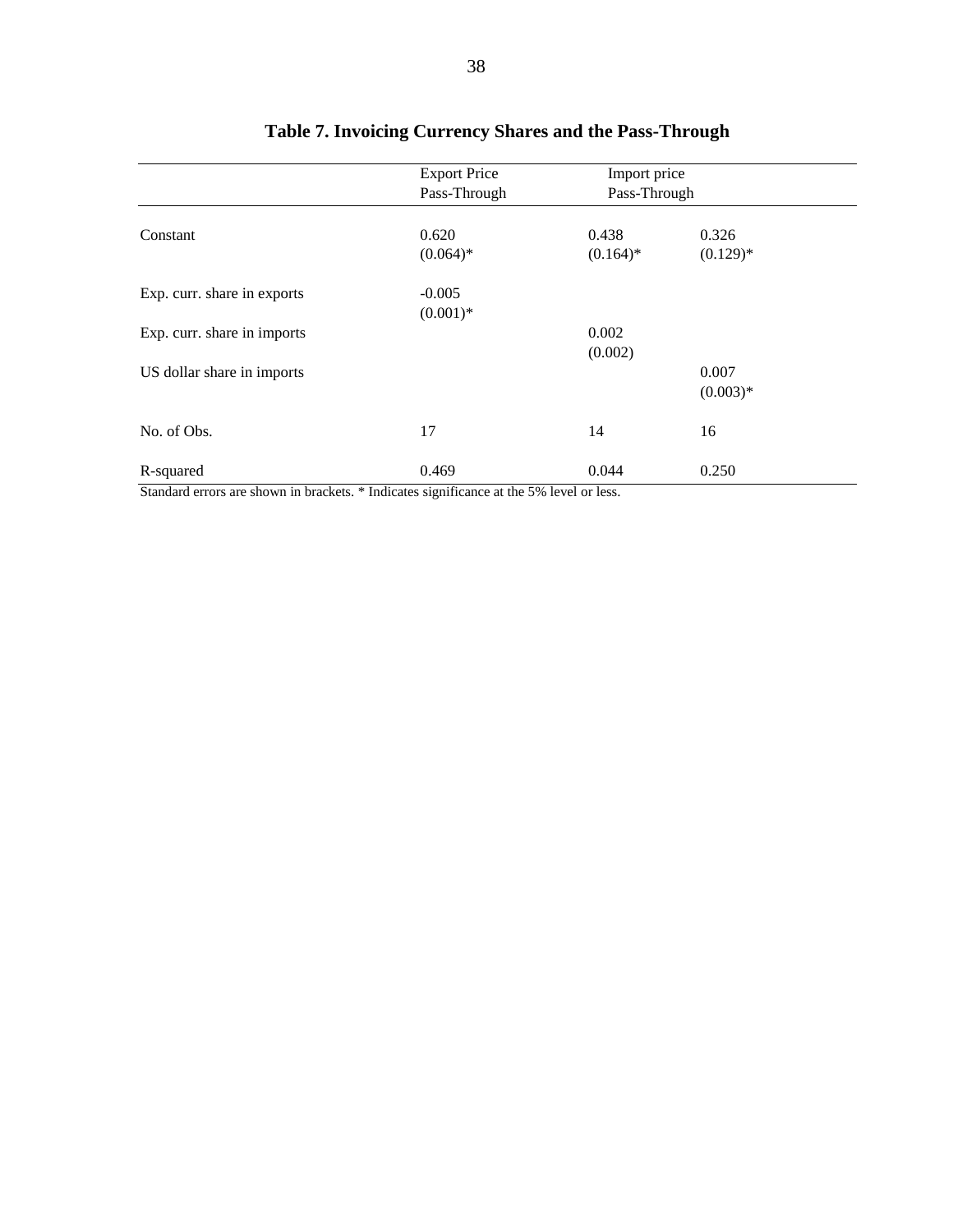

**Figure 1. Regression and VAR Estimates of the Pass-Through**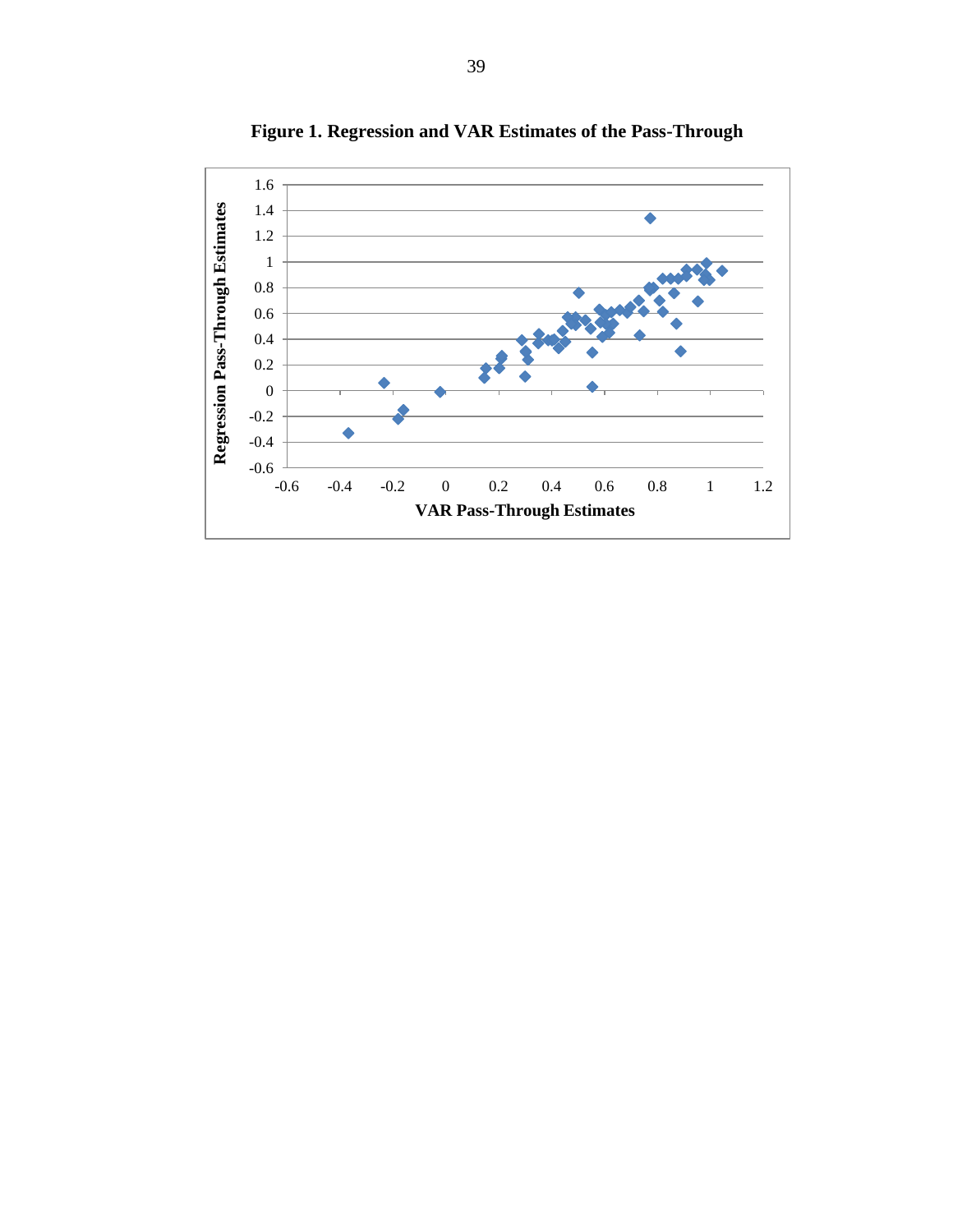

**Figure 2. Impuse Response Functions for the Exchange Rate Shock , VAR, 1979-2010**



(b) Emerging Countries

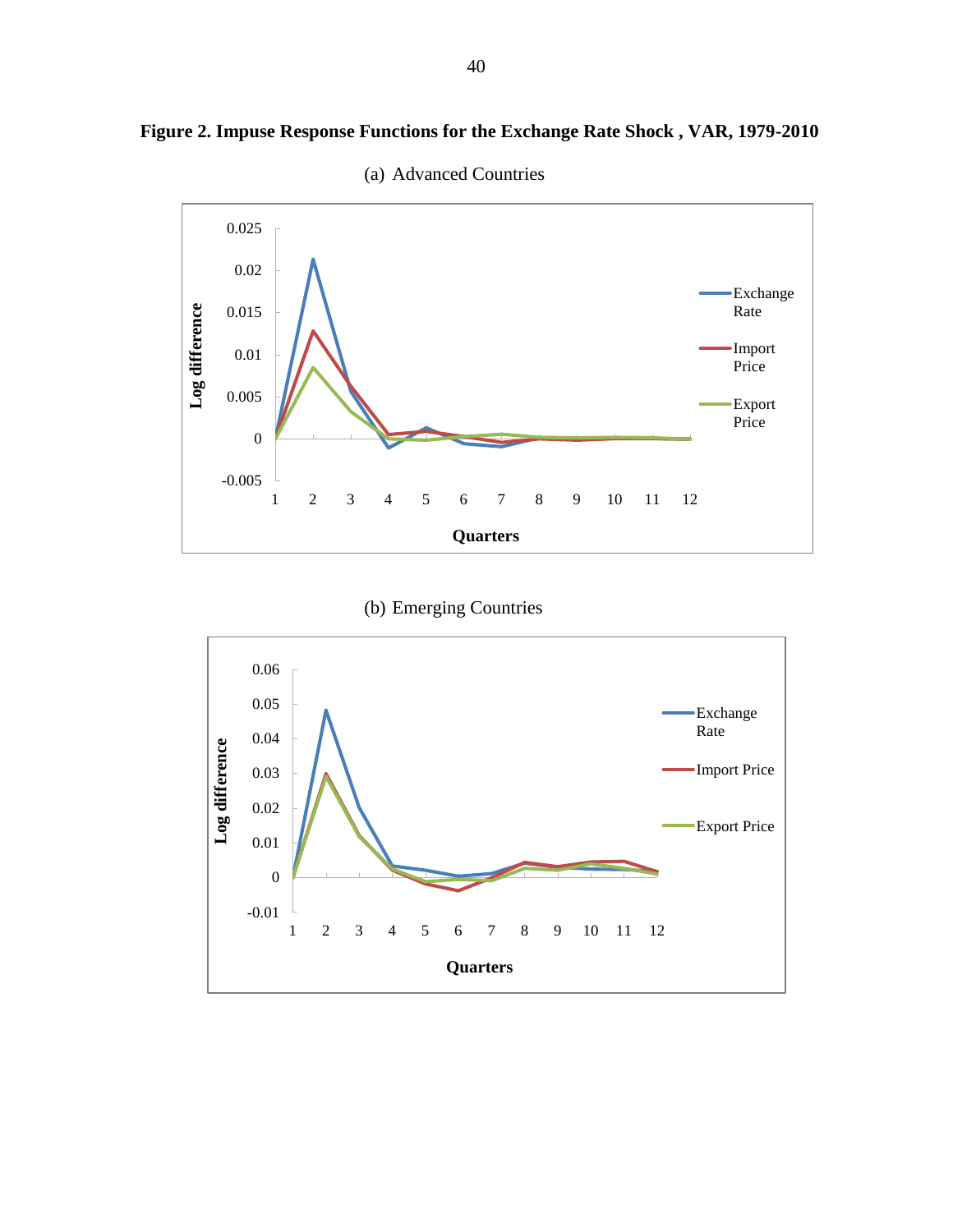

**Figure 3. Model Impulse Response Functions**

(c) Response of  $\Delta p_{X,t}$ 

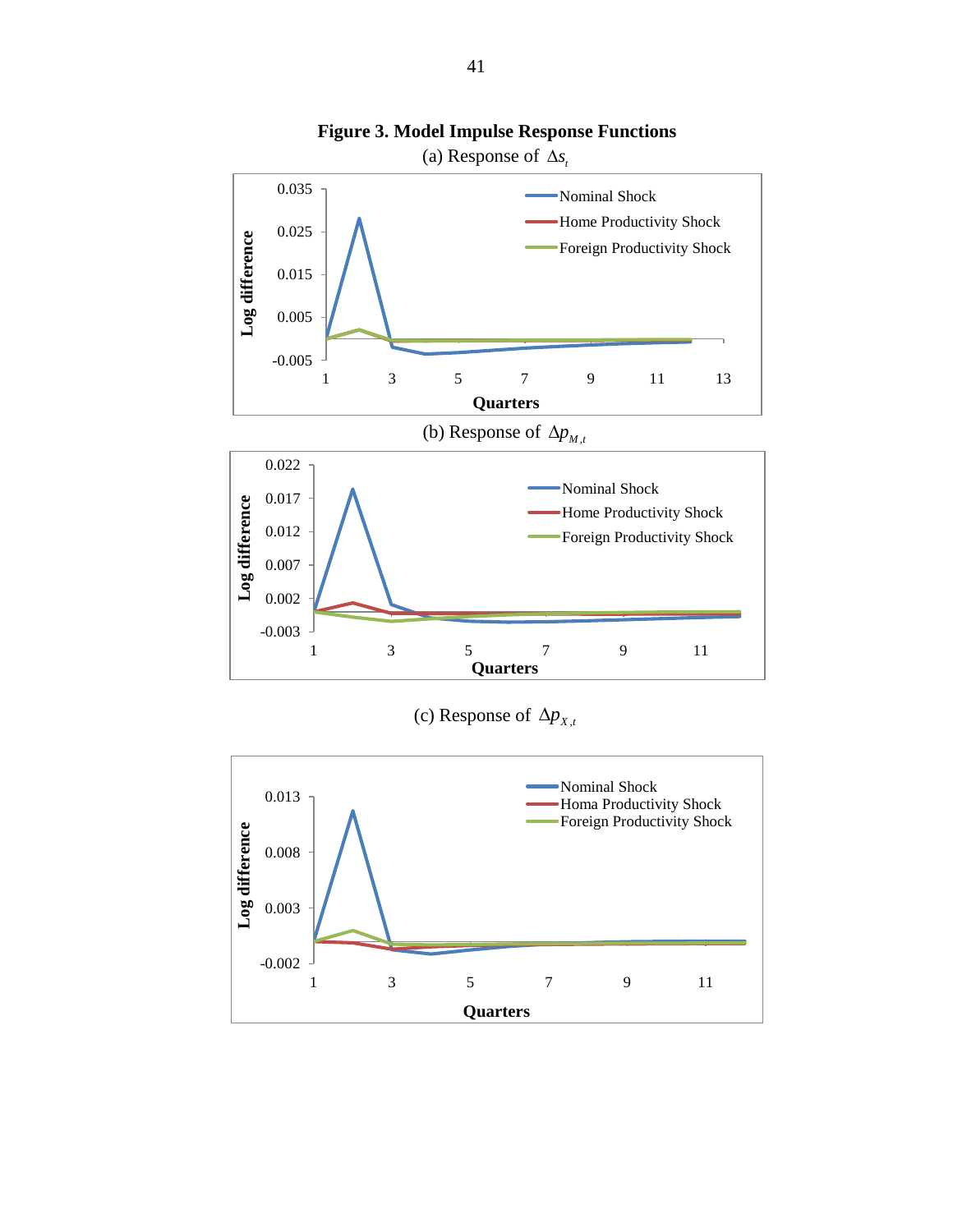

**Figure 4. PCP Shares and the Pass-Through**



(a) Foreign PCP Share and the Import Price Pass-Through

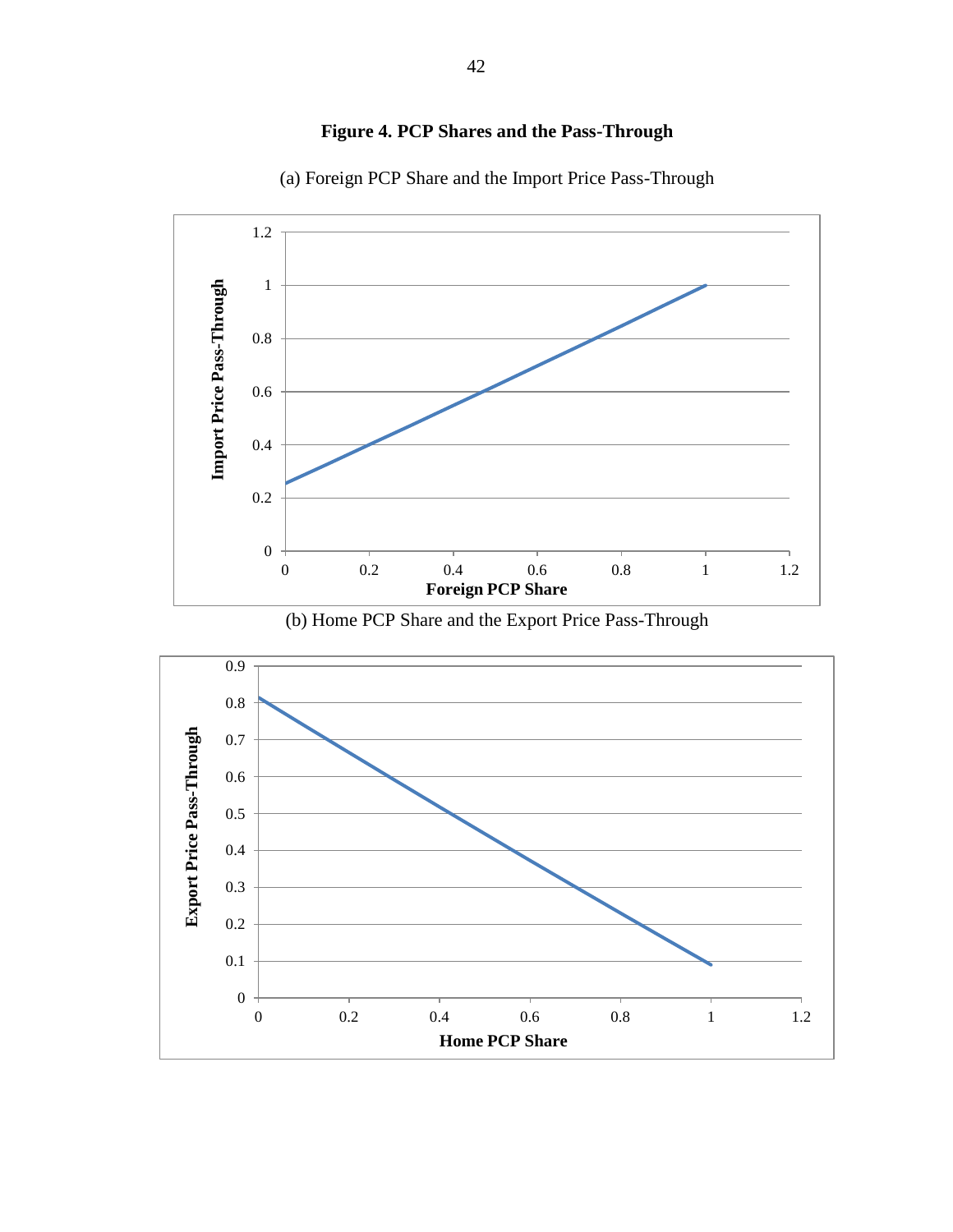|                           | Import Price Response |            |          | <b>Export Price Response</b> | p-value for t test of<br>differences in trade |
|---------------------------|-----------------------|------------|----------|------------------------------|-----------------------------------------------|
| Country                   | Estimate              | Std. error | Estimate | Std. error                   | price responses                               |
| Advanced economies        |                       |            |          |                              |                                               |
| <b>United States</b>      | 0.22                  | 0.08       | 0.08     | 0.063                        | 0.18                                          |
| United Kingdom            | 0.41                  | 0.08       | 0.29     | 0.086                        | 0.29                                          |
| Belgium                   | 0.78                  | 0.28       | 1.08     | 0.197                        | 0.38                                          |
| Denmark                   | 0.38                  | 0.12       | 0.13     | 0.114                        | 0.13                                          |
| France                    | 0.05                  | 0.13       | 0.07     | 0.114                        | 0.92                                          |
| Germany                   | 0.40                  | 0.11       | 0.16     | 0.029                        | 0.04                                          |
| Italy                     | 0.52                  | 0.12       | 0.25     | 0.072                        | 0.05                                          |
| Netherlands               | 0.66                  | 0.22       | 0.32     | 0.225                        | 0.29                                          |
| Norway                    | 0.77                  | 0.23       | $-0.03$  | 0.443                        | 0.11                                          |
| Sweden                    | 0.49                  | 0.08       | 0.43     | 0.073                        | 0.56                                          |
| Switzerland               | 0.57                  | 0.11       | 0.24     | 0.068                        | 0.01                                          |
| Canada                    | 0.42                  | 0.15       | 0.15     | 0.145                        | 0.19                                          |
| Japan                     | 1.06                  | 0.15       | 0.63     | 0.081                        | 0.01                                          |
| Finland                   | 0.64                  | 0.12       | 0.56     | 0.108                        | 0.63                                          |
| Ireland                   | 0.78                  | 0.16       | 0.88     | 0.169                        | 0.67                                          |
| Spain                     | 0.57                  | 0.20       | 0.52     | 0.114                        | 0.82                                          |
| Australia                 | 0.70                  | 0.08       | 0.43     | 0.082                        | 0.02                                          |
| New Zealand               | 0.49                  | 0.10       | 0.45     | 0.128                        | 0.82                                          |
| Average                   | 0.55                  | 0.036      | 0.37     | 0.037                        | 0.00                                          |
| Emerging market economies |                       |            |          |                              |                                               |
| South Africa              | 0.20                  | (0.07)     | 0.38     | (0.17)                       | 0.33                                          |
| Argentina                 | 0.01                  | (0.24)     | 0.40     | (0.54)                       | 0.51                                          |
| Colombia                  | 0.30                  | (0.46)     | 0.61     | (0.56)                       | 0.67                                          |
| <b>Brazil</b>             | 0.87                  | (0.12)     | 0.99     | (0.12)                       | 0.50                                          |
| Mexico                    | 0.03                  | (0.01)     | $-0.02$  | (0.08)                       | 0.53                                          |
| Hong Kong                 | 0.14                  | (0.04)     | 0.02     | (0.03)                       | 0.01                                          |
| Republic of Korea         | 0.72                  | (0.11)     | 0.37     | (0.13)                       | 0.04                                          |
| Pakistan                  | $-0.11$               | (0.33)     | $-0.01$  | (0.24)                       | 0.79                                          |
| Singapore                 | $-0.12$               | (0.16)     | $-0.40$  | $-(0.05)$                    | 0.09                                          |
| Thailand                  | 0.77                  | (0.14)     | $-0.54$  | (0.91)                       | 0.16                                          |
| Peru                      | 0.83                  | (0.18)     | 0.61     | (0.28)                       | 0.51                                          |
| Hungary                   | 0.73                  | (0.20)     | 0.60     | (0.16)                       | 0.60                                          |
| Poland                    | 1.21                  | (3.15)     | 1.49     | (3.07)                       | 0.95                                          |
| <b>Turkey</b>             | 1.07                  | (0.12)     | 0.97     | (0.11)                       | 0.55                                          |
| Average                   | 0.47                  | (0.86)     | 0.39     | (0.89)                       | 0.95                                          |

**Appendix Table 1: Short-Run Exchange Rate Pass-Through, VAR, 1985–1997**

Trade prices come from the OECD's Monthly International Statistics database for advanced economies and the IMF's International Financial Statistics database for the emerging market economies. All other variables come from the IMF's Information Notice System database.